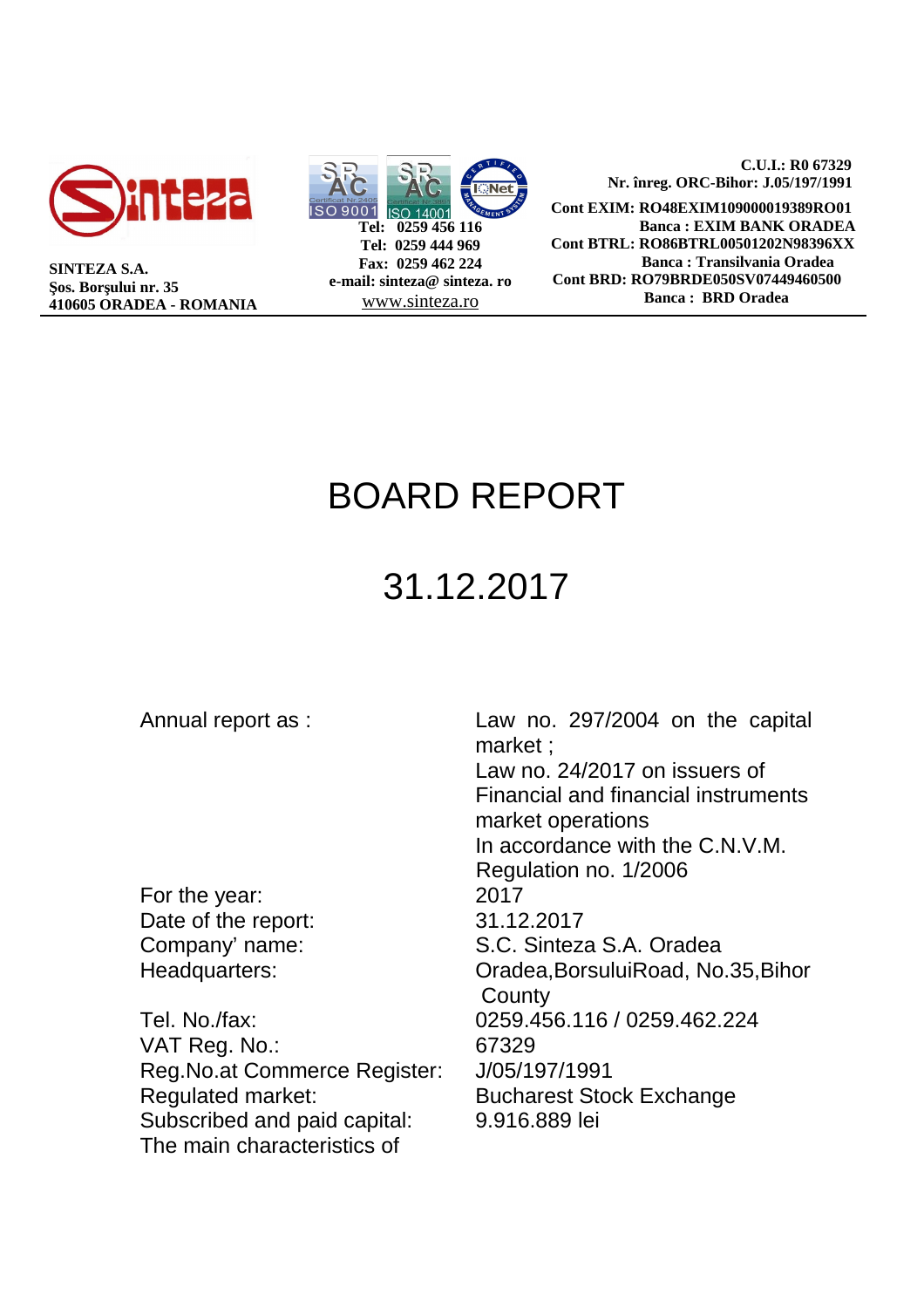#### **1. Analysis of the company's activity**

#### **1.1. Description of the company's core business**

S.C."SINTEZA"- S.A. was founded by H.G. no. 1213/20.11.1990, the chemical company "SINTEZA", it is registered to Commerce Register under no. J/05/197/1991, VAT no. RO 67329 and is headquartered in Oradea, 35 Borşului Road, Bihor county.

During 2017 there were no mergers or reorganizations of the company, of any kind.

#### **1.1.1. Elements of general evaluation**

In 2017 the company obtained the following indicators, according to the balance sheet:

- 1. Total revenues: **24.240.230** lei, of which:
	- net turnover: 26.104.964 lei, of which 23.572.670 lei represents export sales;
	- sales of assets: 79.271 lei;
	- revenue growth stocks: -2.347.590 lei;
	- financial revenue: 333.574 lei;
	- deferred tax revenues: 58.489 lei;
	- Income from provisions: 11.170 lei;
	- other revenue: 352 lei
- 2. Total expenses: **29.835.370** lei, of which:
	- operating expenses: 29.187.258 lei;
	- financial expenses: 648.112 lei.
- 3. Net operating result: **-5.595.140** lei;
- 4. Cash at end of period: 251.264 lei equivalent.

#### **1.1.2 Evaluation of the technical level of the company**

The company operates plants benzoic acid and salicylic acid, located in Oradea Borsului Road no. 35, a technically advanced systems and products that are obtained mainly for the external market.

Organic synthesis products manufactured are intended for applications highly technical industrial chemicals, their use is in an uptrend in the chemical industry.

At the same time, the company continued in 2017 its leasing activity of available locations, obtaining rental income .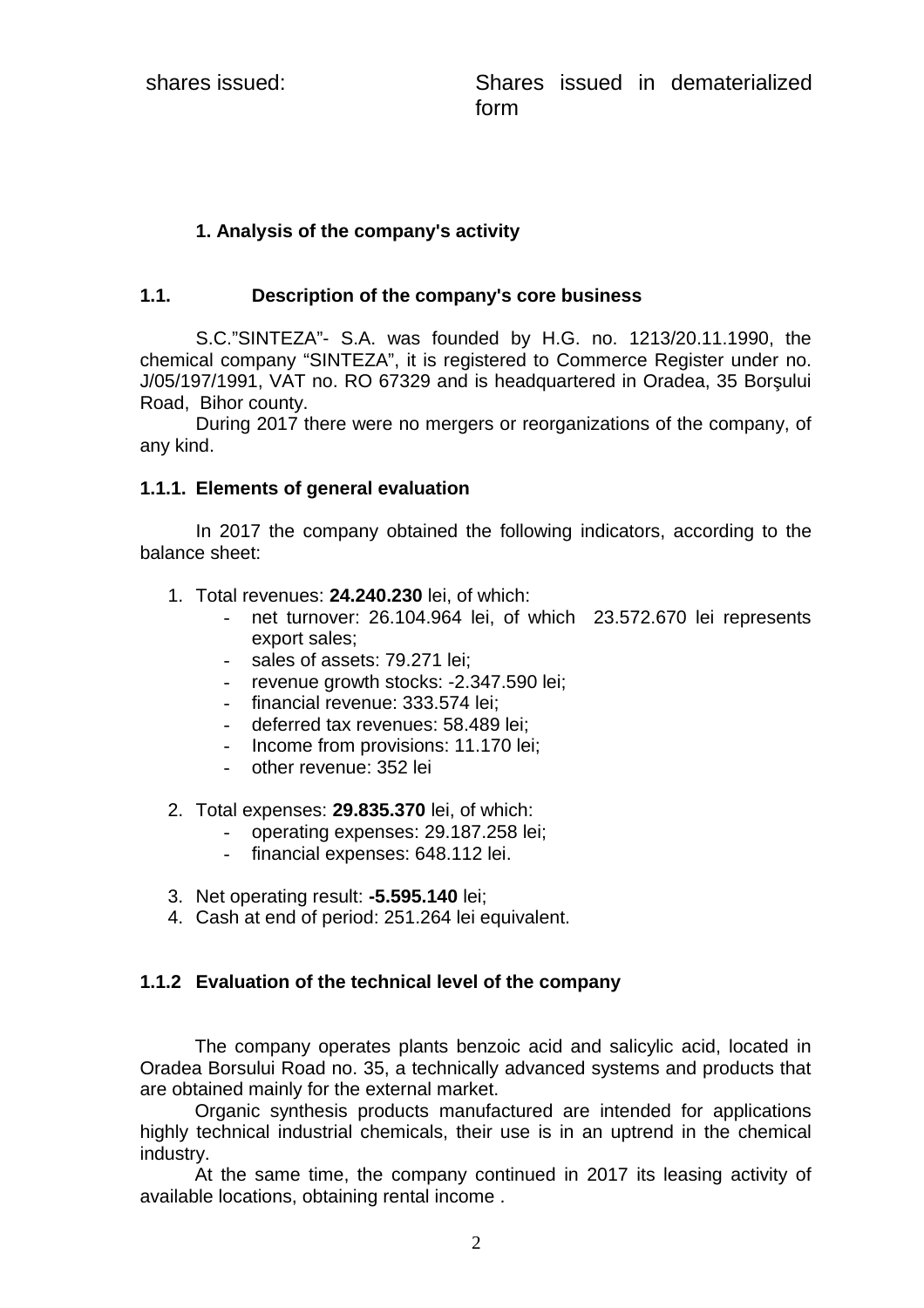The company plans further development of highly technical fabrications. The main products manufactured in 2017 and proceeds from their sale, compared to previous years are:

| Crt.  | <b>Products</b>                                 | 2017       |       | 2016       |       |
|-------|-------------------------------------------------|------------|-------|------------|-------|
| issue |                                                 | lei        | %     | lei        | %     |
|       | <b>Operation</b>                                | 1.842.231  | 7,06  | 1.742.824  | 6,54  |
|       | industrial platform                             |            |       |            |       |
| 2     | Manufacture of<br>organic synthesis<br>products | 24.262.733 | 92.94 | 24.904.770 | 93,46 |
|       | Total                                           | 26.104.964 | 100   | 26.647.594 | 100   |

#### **1.1.3. Evaluation of the technical-material supply**

The company acquires industrial engineering from a reputable company in the field, both in the country and abroad.

In terms of acquisition of raw materials, energy, the company operates freely competitive market, major suppliers.

#### **1.1.4. Evaluation of sale**

S.C. Sinteza S.A. sell products manufactured in markets such as being: Europe, Turkey, Russia, Africa, Asia .

The company sells free competitive market without significant reliance on a customer or group of customers.

The company uses in both direct sales as well as sales through distributors.

#### **1.1.5. Assessment on the company's staff**

In 2017 the average number of staff was 87 people. The company made a total of 14 employment and 19 termination of contracts. Of the total staff, 19 are university graduates. The unionisation was 34%.

In employment relationships were not conflicting elements.

The company regularly organizes training courses and plans financing of vocational school classes leading organic synthesis chemists.

#### **1.1.6 Assessment on environmental impact**

The company obtained all the authorizations and permits required by legislation. No major impact on the environment and there is litigation related to violation of environmental protection legislation.

#### **1.1.7 Evaluation of Research and Development**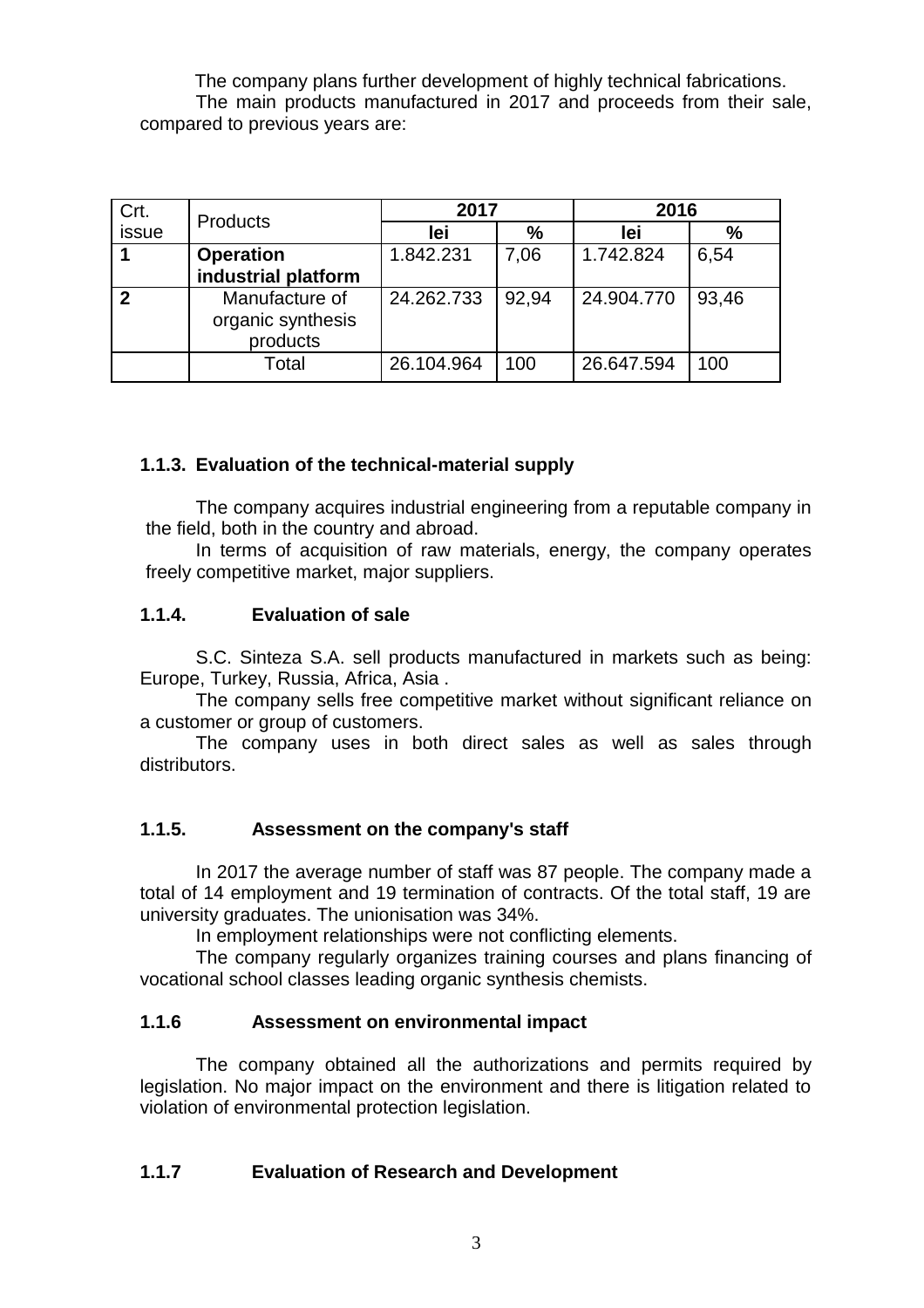The company has organized its own compartment for this activity, the expectations being oriented implementation of new products and technologies. In the next financial years is expected commissioning of new capacities in the field of organic synthesis, focusing on benzoic acid and its derivatives.

#### **1.1.8 Evaluation of risk management**

The company operates a free competitive market, being exposed to the normal risks this view. No major or significant exposure to the prices or liquidity. The company implements risk management system, covering the identification, analysis, management and monitoring of risks it is exposed.

Price risk - there is a permanent monitoring of this risk considering the market in which the company is specialized. The company apply and apply in the future, policy sales price depending on the price of raw materials (minimum sale price = raw material purchase price + margin). We mention that resort to this form of pricing is a common practice on the specific market in which the company operates;

Credit risk - the company has ongoing and will use the funds raised in the future, especially for financing investment objectives. The cost is negotiated and resources in general dimensioned about baseline rates in the financial market so as to be sustainable in terms of the contract. They are taken into account potential changes in interest rates;

Liquidity risk - there is a constant concern for maintaining the level higher than one immediate liquidity. In 2017 this index was 1.10;

Cash flow risk is monitored daily, weekly and monthly by forecasts of receipts and payments. The company applied to commercial credit policy in relation to traditional customers and correlates with maturity deadlines for cashing payments (suppliers, banks, budgets, salaries).

#### **1.1.9 Elemente de perspectiva privind activitatea societatii comerciale**

In the next period, the company continues development of production capacities of the products of organic synthesis. The company will work to reduce funding previously owned and seek to generate financial resources for investment activity on disposal of non core business assets it holds. In this way, the main priority will be the second manufacturing benzoic acid plant, that Sinteza SA will realize from its own resources and attracted.

In parallel, the company will develop programs that aim at creating liquidity in renting or selling of assets which are no longer affected core business.

#### **1.1.10 Information on internal control**

In the Sinteza SA internal control activities aimed at internal control and internal audit. In the area of internal control was specific for the company pursued regulatory compliance, compliance with internal rules, the decisions of the leadership and financial rules - accounting.

Internal audit is performed by a service contract with an independent company. The internal auditor assesses through a systematic and methodical approach control and governance processes of the company and to inform the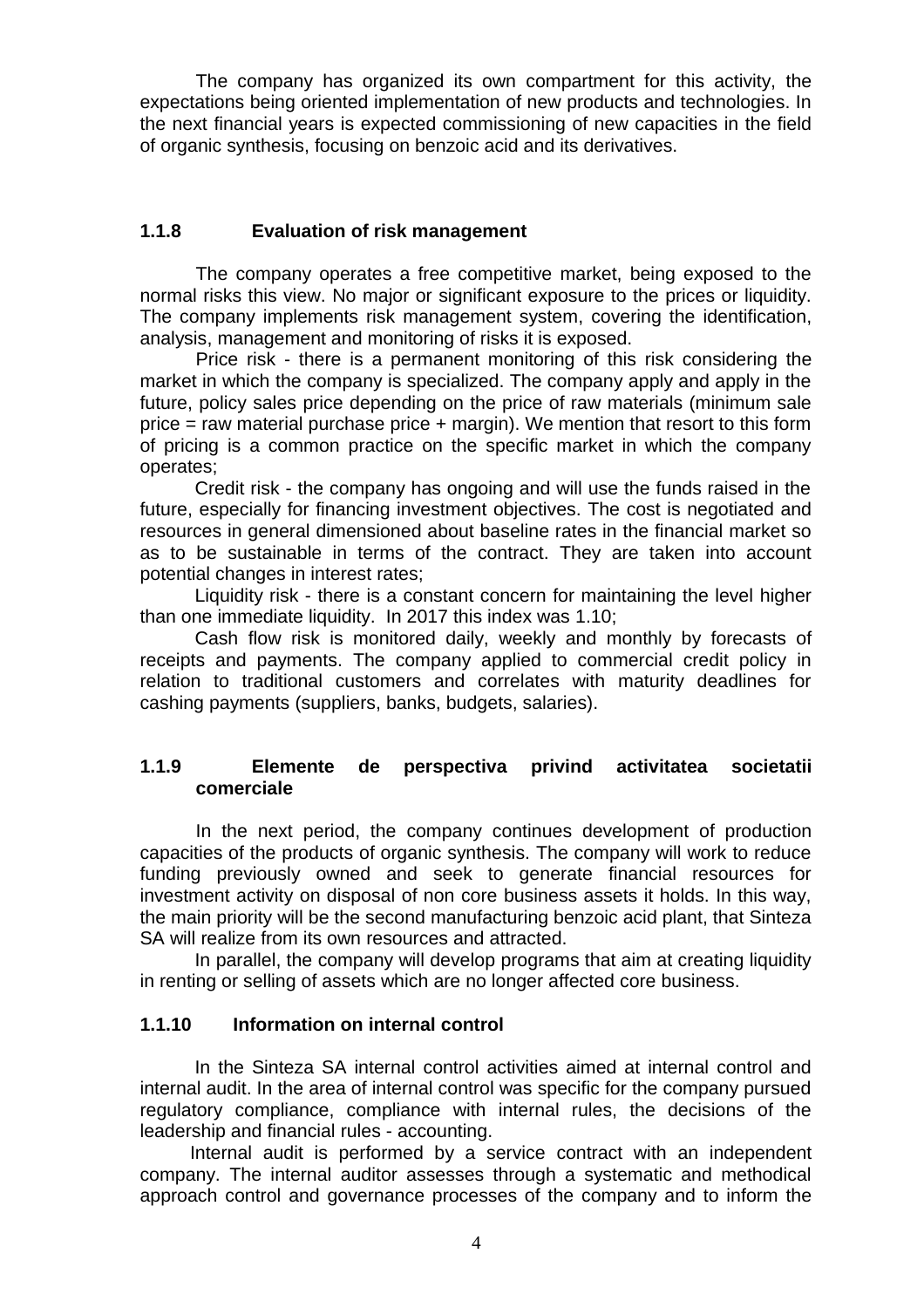General Manager and administrators significant issues identified by the audit report.

#### **2 Tangible assets of the company**

#### **2.1 Location and description**

The company owns and manages the following assets:

a) Industrial platform: 35 Borşului Road - dedicated to the development Industrial Park and manufactured benzoic acid, salicylic acid and fine organic synthesis products.

b) Industrial platform: 21 Borşului Road- will be outsourced by sale in the year 2018

c) Industrial platform: 159 Clujului Road and Donici - for decommissioning and for rent or sale

d) Residential real estate – rented

e) Dump slam – operating dark and program closure

#### **2.2 Potential problems related to ownership**

There are no ownership issues.

#### **3 Market securities issued by the company**

The share capital of the company is 9,916,889 lei, divided into 66,112,590 shares with a nominal value of 0.15 lei / share. The shares are traded on the Bucharest Stock Exchange, Standard category . On 31.12.2017 the shareholder structure was as follows:

| F.I.I. BT Invest 1              | 51,8898 %  |
|---------------------------------|------------|
| Mr. Tibor Tincău                | 28,1346 %  |
| Other individuals and companies | 19,9756 %  |
| Total :                         | 100,0000 % |

In the last year (2017) General Meeting of Shareholders decided to distribute dividends in the amount of 4,499,623 lei.

The Company has not acquired its own shares and has not issued bonds.

#### **4 Management company**

| On 31.12.2017 Board of the company cosisted of: |                         |
|-------------------------------------------------|-------------------------|
| Claudiu Sorin Pasula                            | - chairman of the Board |
| Radu Vasilescu                                  | - member of the Board   |

Raud Vasile Sea.<br>Cosmin Vasile Turcu - member of the Board

and executive management of the company was made up of :

| - General Manager   |
|---------------------|
| - Sales Manager     |
| - Financial Manager |
|                     |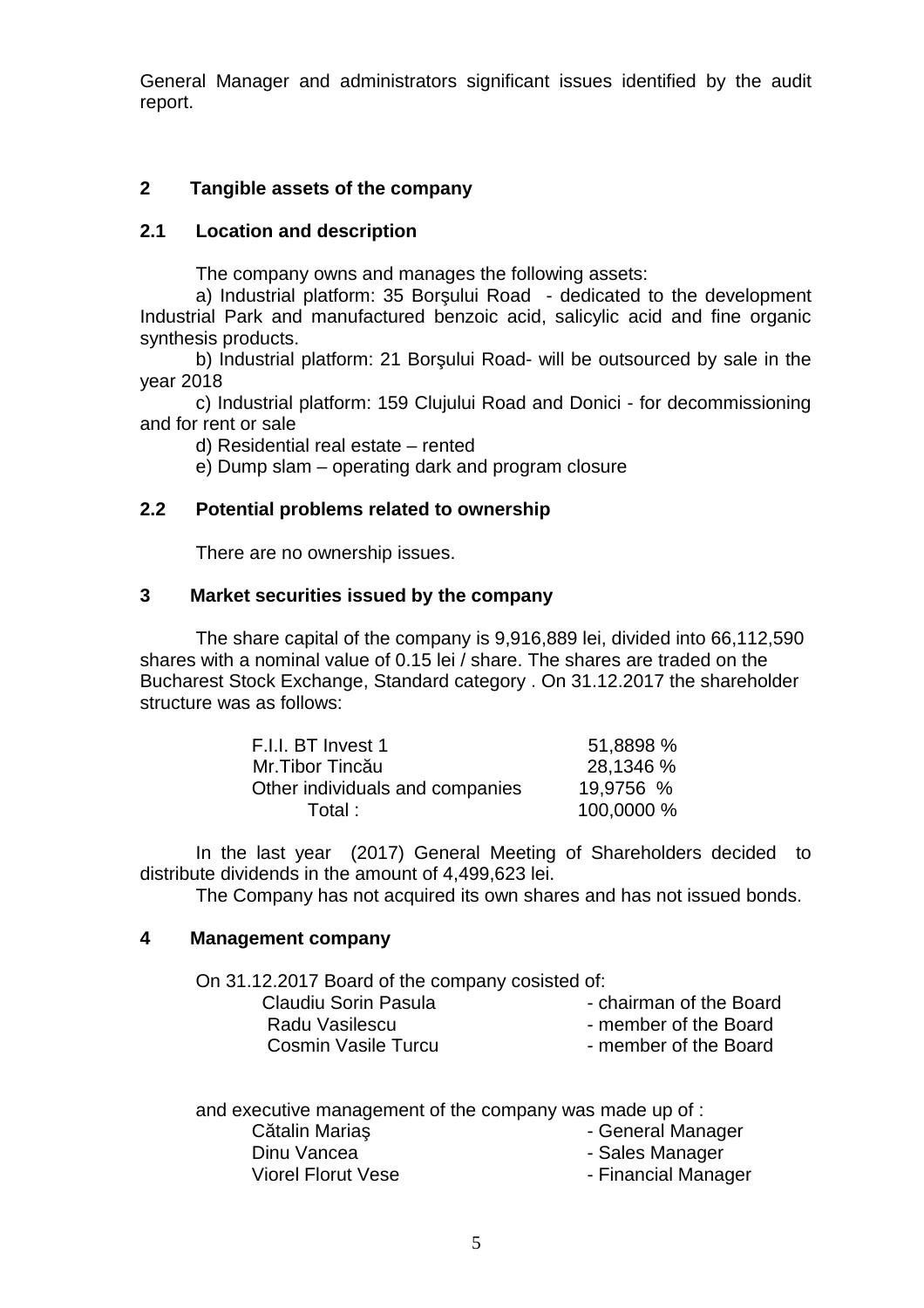None of the above were not involved in litigation or administrative procedures related to the ability to perform their duties.

#### **5. Declaration on corporate governance**

Sinteza SA, the company whose securities are traded on the Bucharest Stock Exchange (B.V.B) is in the process of implementing the Regulation of Corporate Governance of B.V.B. A statement of compliance status and its explanation is found in the appendix to this report.

 Sinteza SA is a company managed in an integrated system. The highest leadership of the company is the General Meeting of Shareholders, in according with the Founding Document. General meetings can be ordinary and extraordinary (AGOA and AGEA).

The General Meeting of Shareholders shall be convened at least once per year within 5 months from the closing of the financial year. The main responsibilities of AGOA are stipulated in the Company Law.

Extraordinary General Meeting of Shareholders shall meet whenever need to decide according to the law.

Convening General Meetings of Shareholders shall be made by the Board of Directors whenever needed or when the companies legislation requires. Information on the date of the meeting, place, agenda and other information necessary for shareholders convening notices are made public through the Official Gazette and shall be published in the local press.

Each share of the Company entitles to one vote at general meetings. The vote is exercised directly or through representation. Organizing and conducting general meetings are stipulated in the in Founding Document of the company and meet the requirements of the Company Law.

The Company is managed by a Board of Directors consisting of 3 directors elected for a term of 4 years, re-elected and revocable.

Most board members are non-executive and independent.

The Board of Directors meets whenever necessary, but at least once every three months at the headquarters.

The Management Board shall be convened by its Chairman, or his deputy.

In accordance with the Founding Document, the Board shall:

a.- approve the company's organizational structure and number of posts and establishing normative functional departments and production;

b.- approve the rights and obligations by collective labor agreement rules of organization and functioning and the rules of procedure;

c.- forward annually to the general meeting of shareholders within 5 months of the financial year, the report on the company's business, balance sheet and profit and loss account for the previous year and the draft budget for the current year;

d.-approve the depreciation of fixed assets owned by the company, decommissioning and shift in their conservation and declassification and disposal of material assets other than fixed assets;

e.- decide to grant sponsorships;

f.- approved management tactics and strategy of the company;

g.- extraordinary general meeting of shareholders proposed bond issuance;

h.- appoint the members of the steering committee, as appropriate.

i.- approve firm action concerning the future development of the company, its production capacity, introducing technical progress and technical manufacturing products at world level;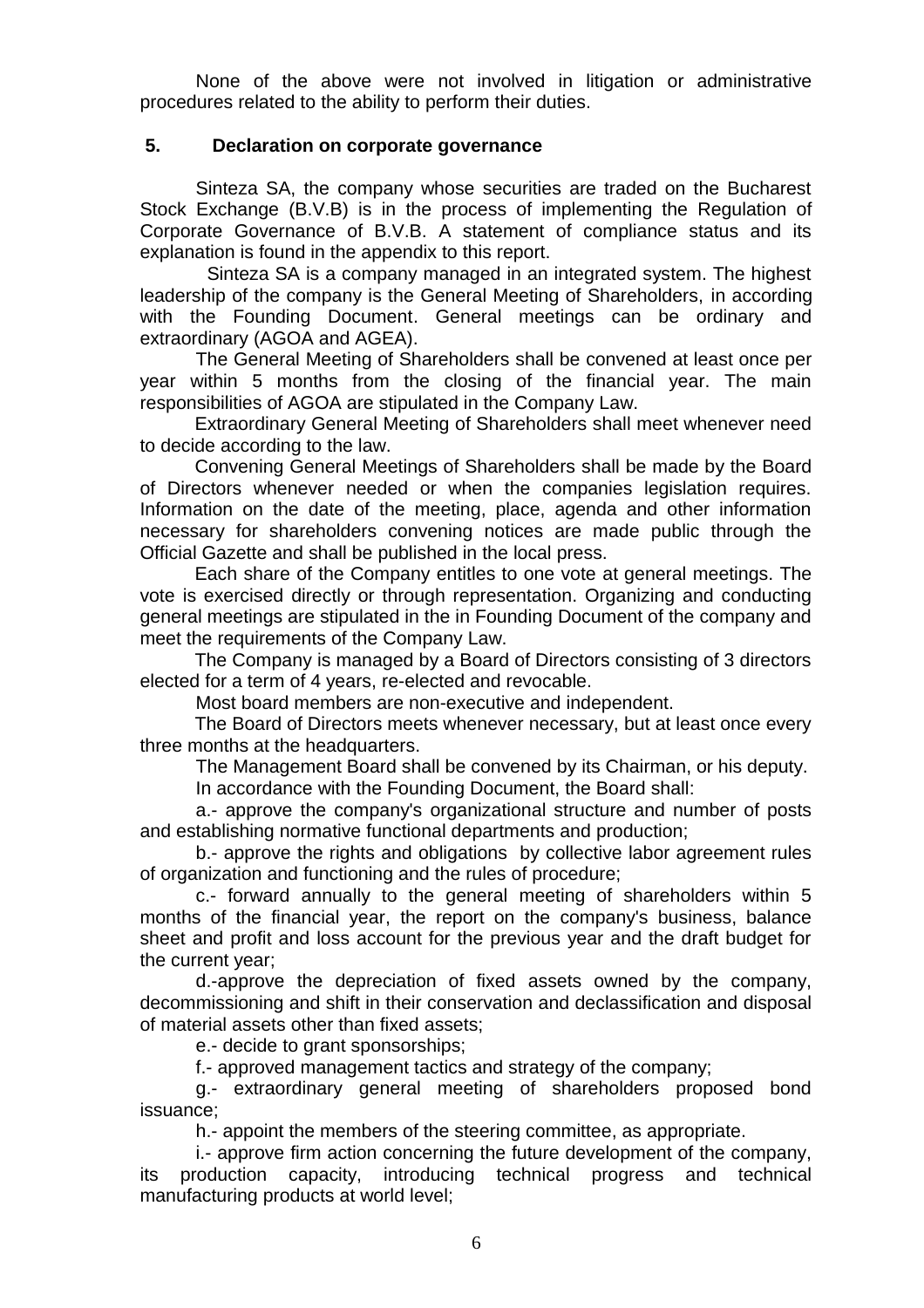j.- resolve any other issues determined by the general meeting of shareholders and the law.

k.- approve the acquisition, transfer, exchange, constituting the guarantee of goods owned by the company, contracting finance for investment and working capital as AGEA resolutions.

The current management of the Company is delegated by mandate by the Director General appointed by the Board of Directors for a period of 4 years.

The Company applies the diversity policy in terms of its management.

The company will continuously improve communication in relationships with shareholders and investors by complying with the growing number of BVB Code requirements. In this respect, it proposes reconfiguring its site and develop a website dedicated to the relationship with investors to present information relevant to them.

#### **6. Statement of financial accounting**

Individual statement of financial position Sinteza SA in 2017 compared to 2016 is as follows:

| <b>Indicator</b>                                                      | (RON)        | (RON)        |
|-----------------------------------------------------------------------|--------------|--------------|
|                                                                       | 31.12.2016   | 31.12.2017   |
| Tangible assets                                                       |              |              |
| Land an land design                                                   | 13.971.880   | 13.971.880   |
| <b>Building</b>                                                       | 15.951.950   | 15.495.896   |
| Technical installations and means of transport                        | 16.237.119   | 14.573.186   |
| Furniture, office equipment                                           | 18.837       | 16.610       |
| Tangible assets under construction                                    | 5.527.632    | 6.595.283    |
| Advance payment for tangible assets                                   | 0            | 0            |
| Intangible assets                                                     |              |              |
| Development expenses                                                  | $\mathbf 0$  | 0            |
| Concessions, patents, licenses, trademarks, similar rights and assets |              |              |
| and other intangible assets                                           | 610.506      | 553.146      |
| <b>Financial assets</b>                                               |              |              |
| Shares in subsidiaries and other long term investments                | 110.332      | 26.444       |
| <b>Total Tangible and Intangible assets</b>                           | 52.428.256   | 51.232.445   |
| <b>Current assets</b>                                                 |              |              |
| <b>Stocks</b>                                                         | 6.183.475    | 3.732.108    |
| Trade receivables and other receivables                               | 11.773.419   | 4.511.264    |
| Expenses in advance                                                   | 434.940      | 343.402      |
| Cash and cash equivalents                                             | 3.101.497    | 251.264      |
| Assets classified as held for sale                                    | 4.164.340    | 4.164.340    |
| <b>Total Current assets</b>                                           | 25.657.671   | 13.002.378   |
| <b>Total Assets</b>                                                   | 78.085.927   | 64.234.823   |
| Equity                                                                |              |              |
| Capital                                                               | 9.916.889    | 9.916.889    |
| Share premium                                                         | $\Omega$     | $\Omega$     |
| <b>Reserves</b>                                                       | 55.531.330   | 30.622.043   |
| Result for the year                                                   | 2.760.412    | $-5.595.140$ |
| Earnings                                                              | $-2.737.739$ | 11.864.110   |
| Other components of equity                                            | $-1.352.345$ | $-540$       |
| <b>Total Equity</b>                                                   | 64.118.547   | 46.807.362   |
| Long term liabilities                                                 |              |              |
| Long term loans and other liabilities                                 | 3.780.741    | 1.037.734    |
| Advance recorded revenue                                              | 0            | 0            |
| Provisions                                                            | 0            | $\Omega$     |
| Deferred tax liabilities                                              | $\mathbf 0$  | 4.540.257    |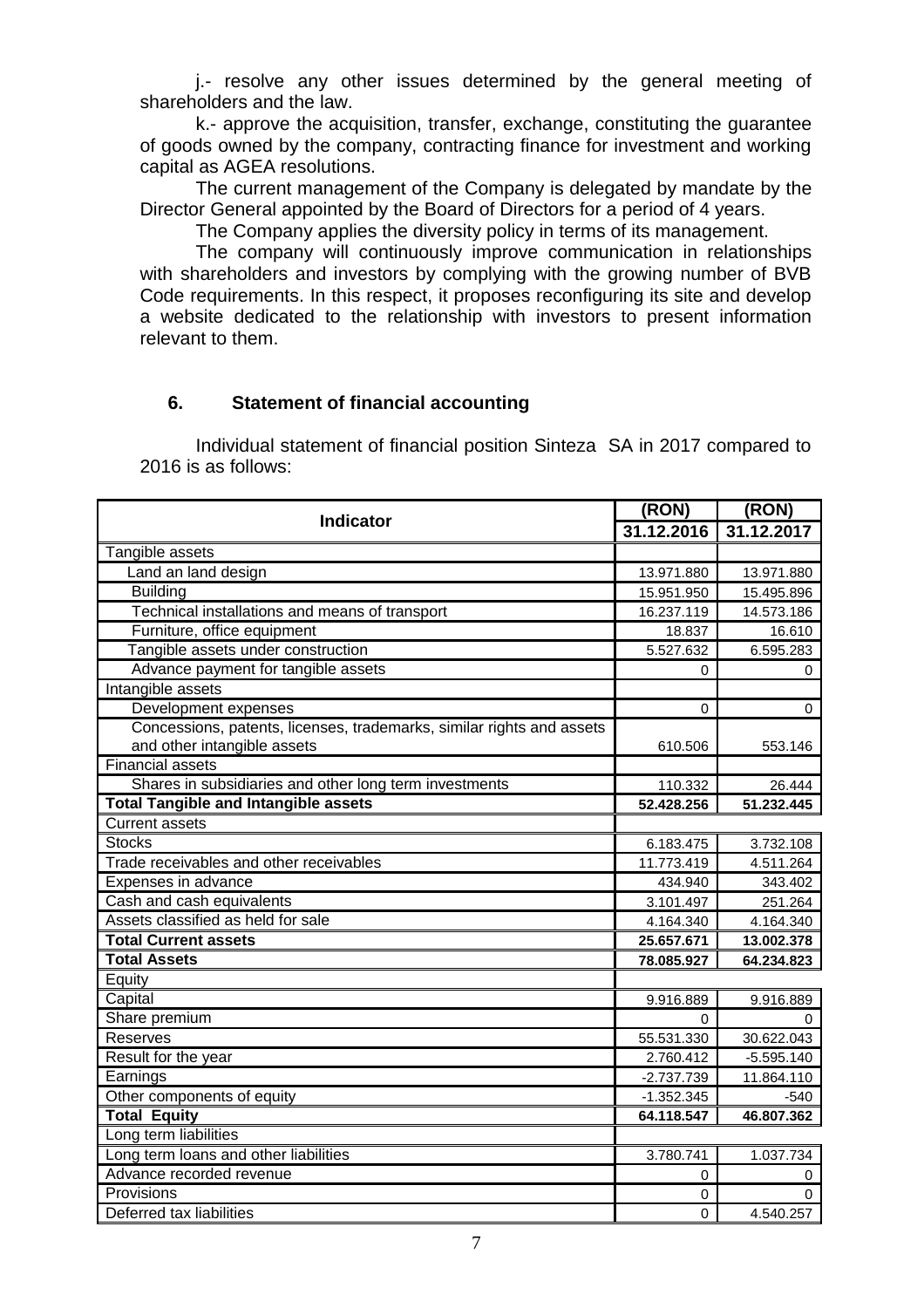| <b>Total Long Term Liabilities</b>                          | 3.780.741  | 5.577.991  |
|-------------------------------------------------------------|------------|------------|
| <b>Current liabilities</b>                                  |            |            |
| Short term loans                                            | 220.644    | 4.991.902  |
| Trade payables and other liabilities, including derivatives | 9.948.886  | 6.439.567  |
| Advance recorded revenue                                    | 17.109     | 281.102    |
| Provisions                                                  |            | 136.899    |
| Liabilities classified as held for sale                     |            | 0          |
| <b>Total Current Liabilities</b>                            | 10.186.639 | 11.849.470 |
| <b>Total Liabilities</b>                                    | 13.967.380 | 17.427.461 |
| <b>Total Equity and Liabilities</b>                         | 78.085.927 | 64.234.823 |

For fiscal year 2017, the parent company Sinteza SA has prepared consolidated financial statements, included in the consolidation of the company CHIMPROD S.A., with the following identification data:

| <b>Company Name:</b>                          | SC CHIMPROD S.A.            |
|-----------------------------------------------|-----------------------------|
| Headquarters:                                 | Oradea, No.35 sos. Borsului |
| Phone number / fax:                           | 0259 456 110                |
| Fiscal registration code:                     | RO 67345                    |
| Register Register of Commerce: J 05/1984/1992 |                             |
| Share capital:                                | 90,000 Lei                  |

Company shares CHIMPROD S.A. they are not traded on the regulated market of securities. Stake of SC Sinteza S.A. is 99,765 % and the stake of noncontrolling interest is 0,235%.

The company is managed by money by SC Sinteza S.A., having appointed a permanent representative in this regard.

Consolidated statement of financial position in 2017 compared to 2016 is as follows:

|                                                                       | (RON)      | (RON)      |
|-----------------------------------------------------------------------|------------|------------|
| <b>Indicator</b>                                                      | 31.12.2016 | 31.12.2017 |
| Tangible assets                                                       |            |            |
| Land an land design                                                   | 13.971.880 | 13.971.880 |
| <b>Building</b>                                                       | 15.951.950 | 15.495.896 |
| Technical installations and means of transport                        | 16.384.756 | 14.702.368 |
| Furniture, office equipment                                           | 18.837     | 16.610     |
| Tangible assets under construction                                    | 4.621.871  | 6.228.499  |
| Advance payment for tangible assets                                   | 0          | 0          |
| Intangible assets                                                     |            |            |
| Development expenses                                                  | $\Omega$   | 0          |
| Concessions, patents, licenses, trademarks, similar rights and assets |            |            |
| and other intangible assets                                           | 610.506    | 553.146    |
| <b>Financial assets</b>                                               |            |            |
| Shares in subsidiaries and other long term investments                | 26.981     | 29.238     |
| <b>Total Tangible and Intangible assets</b>                           | 51.586.781 | 50.997.637 |
| <b>Current assets</b>                                                 |            |            |
| <b>Stocks</b>                                                         | 6.457.159  | 4.005.010  |
| Trade receivables and other receivables                               | 10.365.708 | 3.150.254  |
| Expenses in advance                                                   | 434.940    | 343.402    |
| Cash and cash equivalents                                             | 3.108.976  | 252.048    |
| Assets classified as held for sale                                    | 4.164.340  | 4.164.340  |
| <b>Total Current assets</b>                                           | 24.531.123 | 11.915.054 |
| <b>Total Assets</b>                                                   | 76.117.904 | 62.912.691 |
| Equity                                                                |            |            |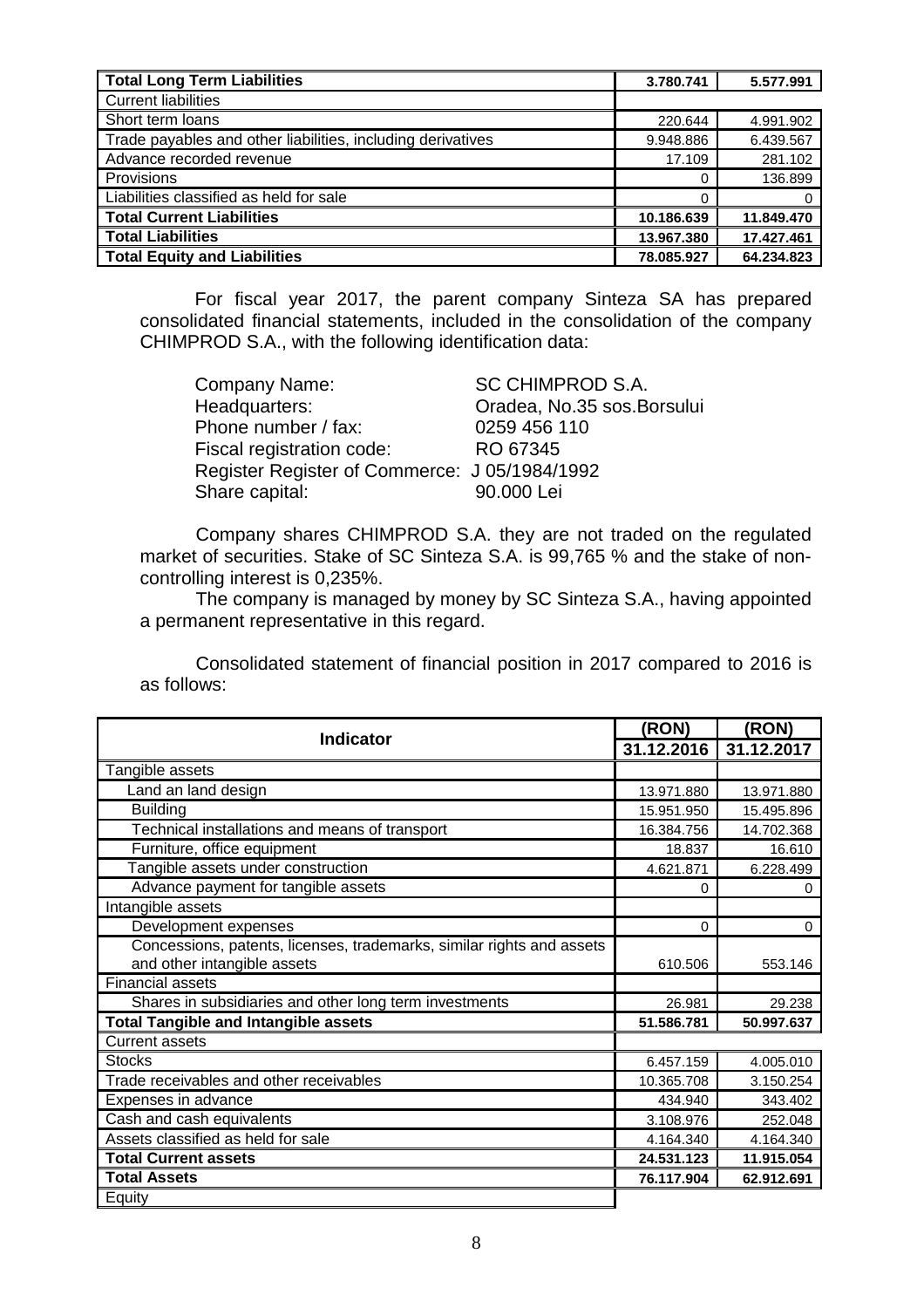| Capital                                                     | 9.920.639    | 9.916.889    |
|-------------------------------------------------------------|--------------|--------------|
| Share premium                                               | O            | 0            |
| <b>Reserves</b>                                             | 56.875.357   | 32.061.281   |
| Result for the year                                         | 1.887.468    | $-6.015.232$ |
| Earnings                                                    | $-5.182.899$ | 9.514.485    |
| Other components of equity                                  | $-1.354.061$ | $-540$       |
| Minority interest                                           | 0            | $-2.270$     |
| <b>Total Equity</b>                                         | 62.146.504   | 45.474.613   |
| Long term liabilities                                       |              |              |
| Long term loans and other liabilities                       | 3.780.741    | 1.037.734    |
| Advance recorded revenue                                    | 0            | 0            |
| Provisions                                                  | 0            | $\Omega$     |
| Deferred tax liabilities                                    | 0            | 4.540.257    |
| <b>Total Long Term Liabilities</b>                          | 3.780.741    | 5.577.991    |
| <b>Current liabilities</b>                                  |              |              |
| Short term loans                                            | 220.644      | 4.991.902    |
| Trade payables and other liabilities, including derivatives | 9.952.906    | 6.441.679    |
| Advance recorded revenue                                    | 17.109       | 281.102      |
| Provisions                                                  | 0            | 145.404      |
| Liabilities classified as held for sale                     | 0            | 0            |
| <b>Total Current Liabilities</b>                            | 10.190.659   | 11.860.087   |
| <b>Total Liabilities</b>                                    | 13.971.400   | 17.438.078   |
| <b>Total Equity and Liabilities</b>                         | 76.117.904   | 62.912.691   |

The financial statements of 2017 are prepared in accordance with Order MFP no. 881/2012, Order MFP no. 2844/2016, Order MFP no. 1802/2014 and the Order MFP no. 470/2018 applicable to companies whose securities are traded on a regulated market.

Company management is not aware of events that cast doubt on the future continuity of operation, a claim supported by the financial results and the existence of contracts to ensure the sale of production pursued.

#### **Chairman of the Board of Directors**

**Radu Vasilescu**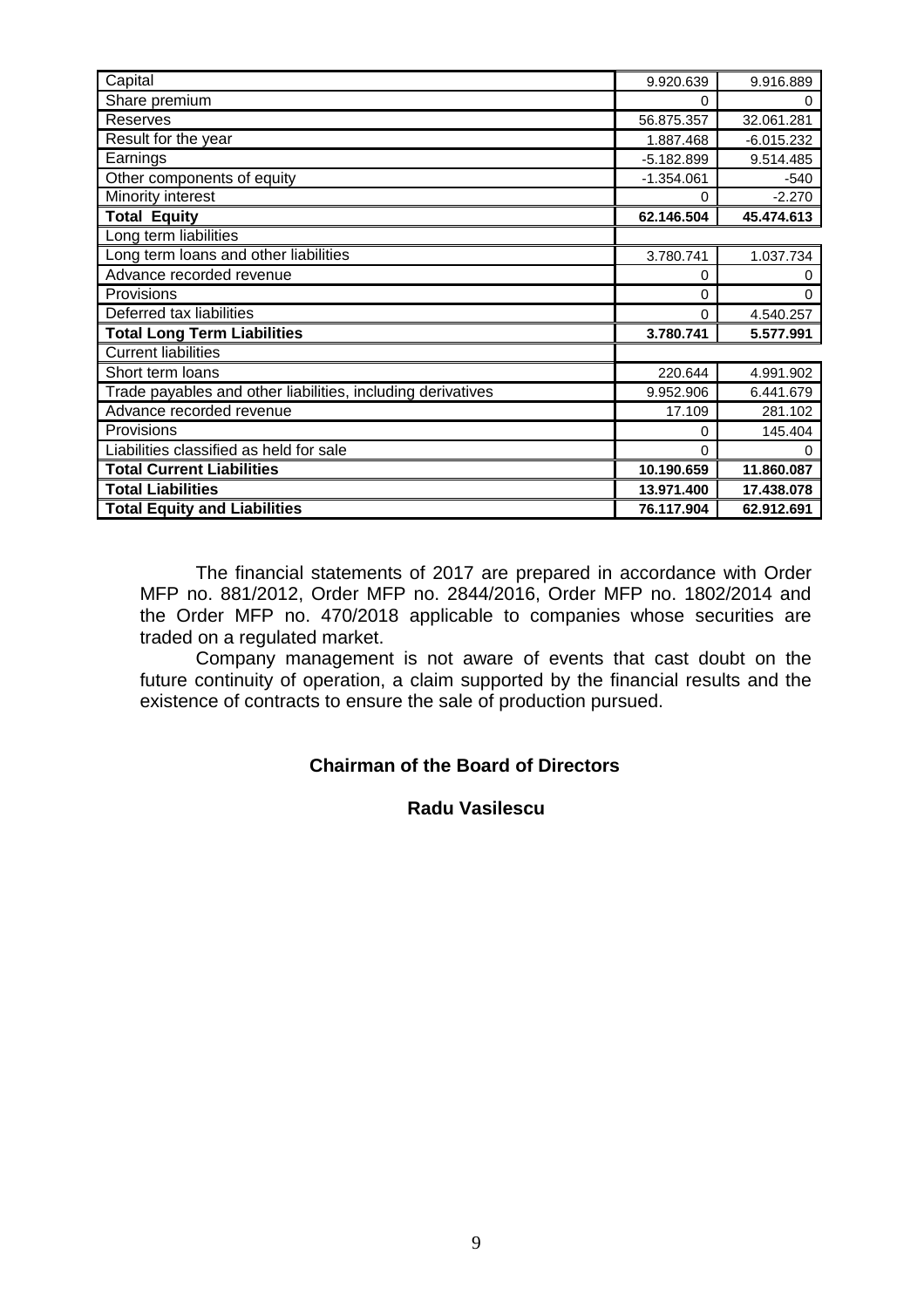#### **The statement of compliance with the BSE Corporate Governance Code as of 31 December 2017**

| <b>Governance Code of BSE</b>                                                                                                                                                                                                                                                                                                                                                                                                                                                                                              | Complian<br>ce | Non-<br>compliance<br>or partial<br>compliance | Reason for non-compliance                                                                                                                                                                                                                                                                                       |
|----------------------------------------------------------------------------------------------------------------------------------------------------------------------------------------------------------------------------------------------------------------------------------------------------------------------------------------------------------------------------------------------------------------------------------------------------------------------------------------------------------------------------|----------------|------------------------------------------------|-----------------------------------------------------------------------------------------------------------------------------------------------------------------------------------------------------------------------------------------------------------------------------------------------------------------|
| <b>A. - RESPONSIBILITIES</b>                                                                                                                                                                                                                                                                                                                                                                                                                                                                                               |                |                                                |                                                                                                                                                                                                                                                                                                                 |
| A.1. All companies should have internal regulation of the Board<br>which includes terms of reference/ responsibilities for Board and<br>key management functions of the company, applying, among<br>others, the General Principles of this Section.                                                                                                                                                                                                                                                                        |                | X                                              | Terms of Reference / responsibilities of the Board and key management<br>are contained only in constituent documents of the company, updated in<br>2012.                                                                                                                                                        |
| A.2. Provisions for the management of conflict of interest should<br>be included in Board regulation.<br>In any event, the members of the Board must notify the Board of<br>any conflicts of interest that have arisen or may arise and refrain<br>from participating in discussions (including by default, unless that<br>failure would prevent the formation of quorum) and vote for the<br>adoption of a decision on the matter giving rise to this conflict of<br>interest.                                            |                | X                                              | Provisions on the management of conflict of interest will be included in the<br>Council Regulation which will be developed by the Board                                                                                                                                                                         |
| A.3. The Supervisory Board should have at least five members.                                                                                                                                                                                                                                                                                                                                                                                                                                                              |                | X                                              | The current organizational structure and leadership of the SC Sinteza SA,<br>contained in the foundation document, sets out a number of three members<br>to the Board of Directors. Changing the number of members will be<br>approved by the General Shareholders Meeting and updating foundation<br>document. |
| A.4. The majority of the members of the Board of Directors should<br>be non-executive. At least one member of the Board of Directors<br>or Supervisory Board should be independent, in the case of<br>Standard Tier companies. Not less than two non-executive<br>members of the Board of Directors or Supervisory Board should<br>be independent, in the case of Premium Tier Companies. Each<br>member of the Board of Directors or Supervisory Board, as the<br>case may be, should submit a declaration that he/she is | X              |                                                | All three current members of the Board of Directors are non-executive. Two<br>of the three members of the Board of Directors are independent.                                                                                                                                                                   |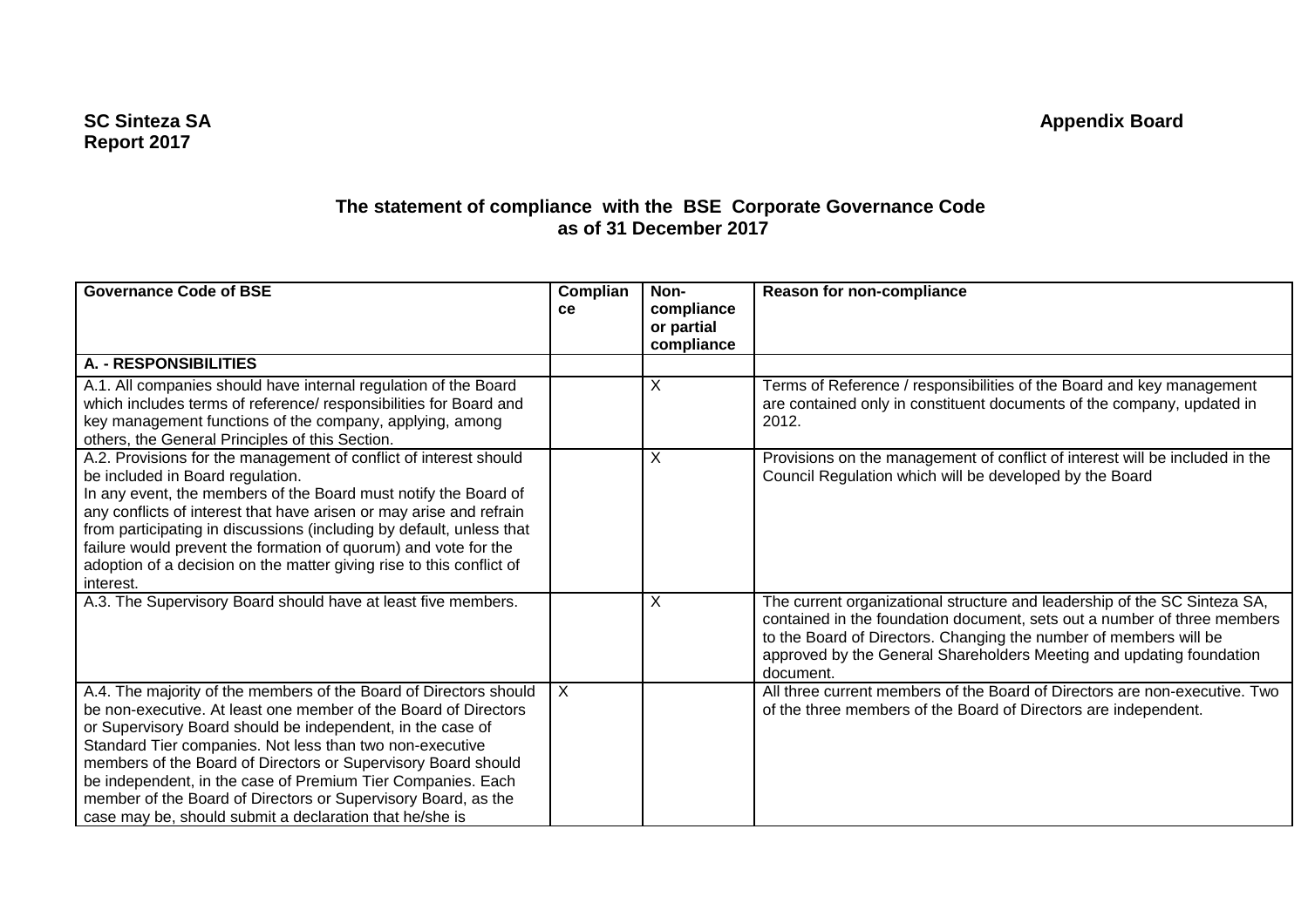| independent at the moment of his/her nomination for election or                                |   |                                                                          |
|------------------------------------------------------------------------------------------------|---|--------------------------------------------------------------------------|
| re-election as well as when any change in his/her status arises, by                            |   |                                                                          |
| demonstrating the ground on which he/she is considered                                         |   |                                                                          |
| independent in character and judgement in practice and according                               |   |                                                                          |
| to the following criteria:                                                                     |   |                                                                          |
| A.4.1. Not to be the CEO/executive officer of the company or of a                              |   |                                                                          |
| company controlled by it and not have been in such position for                                |   |                                                                          |
| the previous 5 years;                                                                          |   |                                                                          |
| A.4.2. Not to be an employee of the company or of a company                                    |   |                                                                          |
| controlled by it and not have been in such position for the previous                           |   |                                                                          |
| five (5) years;                                                                                |   |                                                                          |
| A.4.3. Not to receive and not have received additional                                         |   |                                                                          |
| remuneration or other advantages from the company or from a                                    |   |                                                                          |
| company controlled by it, apart from those corresponding to the                                |   |                                                                          |
| quality of non-executive director; A.4.4. Is not or has not been an                            |   |                                                                          |
| employee of, or has not or had not any contractual relationship,                               |   |                                                                          |
| during the previous year, with a significant shareholder of the                                |   |                                                                          |
| company, controlling more than 10% of voting rights or with a                                  |   |                                                                          |
| company controlled by it;                                                                      |   |                                                                          |
| A.4.5. Not to have and not have had during the previous year a                                 |   |                                                                          |
| business or professional relationship with the company or with a                               |   |                                                                          |
| company controlled by it, either directly or as a customer, partner,                           |   |                                                                          |
| shareholder, member of the Board/ Director, CEO/executive                                      |   |                                                                          |
| officer or employee of a company having such a relationship if, by                             |   |                                                                          |
| its substantial character, this relationship could affect his/her                              |   |                                                                          |
| objectivity;                                                                                   |   |                                                                          |
| A.4.6. Not to be and not have been in the last three years the                                 |   |                                                                          |
| external or internal auditor or a partner or salaried associate of the                         |   |                                                                          |
| current external financial or internal auditor of the company or a                             |   |                                                                          |
| company controlled by it;                                                                      |   |                                                                          |
| A.4.7. Not to be a CEO/executive officer in another company                                    |   |                                                                          |
| where another CEO/executive officer of the company is a non-                                   |   |                                                                          |
| executive director;                                                                            |   |                                                                          |
| A.4.8. Not to have been a non-executive director of the company<br>for more than twelve years; |   |                                                                          |
| A.5. Alte angajamente și obligații profesionale relativ permanente                             | X | On the company's website or BSE, professional biographies of Board       |
| ale unui membru al Consiliului, inclusiv poziții executive și                                  |   | members are not published.                                               |
| neexecutive în Consiliul unor societăți și instituții non-profit, trebuie                      |   | This requirement will be met with reconfiguring the internet site of the |
| dezvăluite acționarilor și investitorilor potențiali înainte de                                |   | Company.                                                                 |
| nominalizare și în cursul mandatului său.                                                      |   |                                                                          |
| A.6. Any member of the Board should submit to the Board,                                       | X | There was no such information deemed necessary by the Council.           |
| information on any relationship with a shareholder who holds                                   |   |                                                                          |
| directly or indirectly, shares representing more than 5% of all                                |   |                                                                          |
|                                                                                                |   |                                                                          |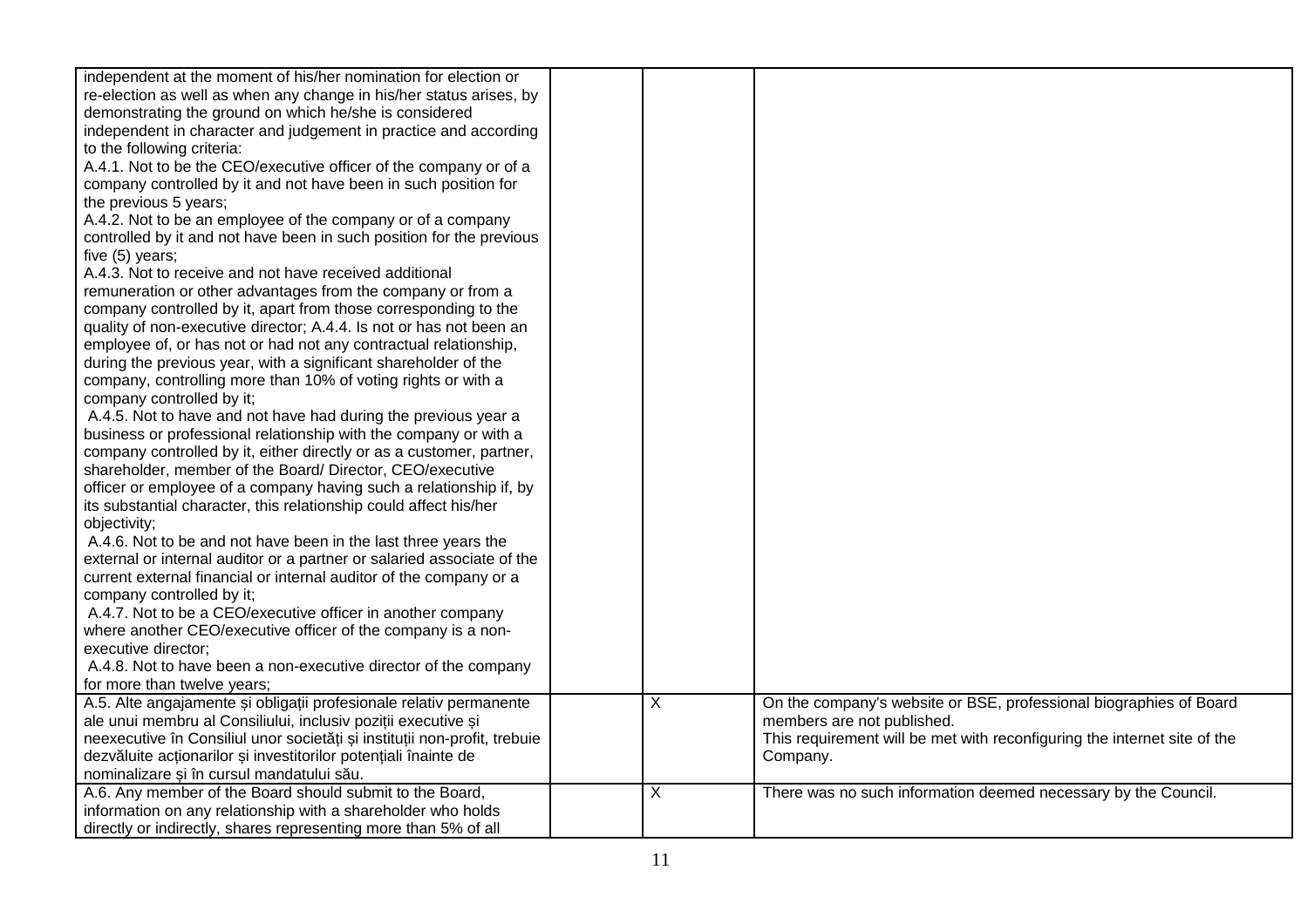| voting rights.                                                                                                                                                                                                                                                                                                                                                                                                                      |                         |             |                                                                                                                                           |
|-------------------------------------------------------------------------------------------------------------------------------------------------------------------------------------------------------------------------------------------------------------------------------------------------------------------------------------------------------------------------------------------------------------------------------------|-------------------------|-------------|-------------------------------------------------------------------------------------------------------------------------------------------|
| A.7. The company should appoint a Board secretary responsible<br>for supporting the work of the Board.                                                                                                                                                                                                                                                                                                                              | X                       |             | There is a nominated person who held the post in the Council                                                                              |
| A.8. The corporate governance statement should inform on<br>whether an evaluation of the Board has taken place under the<br>leadership of the chairman or the nomination committee and, if it<br>has, summarize key action points and changes resulting from it.<br>The company should have a policy/guidance regarding the<br>evaluation of the Board containing the purpose, criteria and<br>frequency of the evaluation process. |                         | X           | Corporate Governance Statement is being Development and will include<br>such policy                                                       |
| A.9. The corporate governance statement should contain<br>information on the number of meetings of the Board and the<br>committees during the past year, attendance by directors (in<br>person and in absentia) and a report of the Board and committees<br>on their activities.                                                                                                                                                    | X                       |             | The Board of Directors meets regularly once a month and whenever<br>deemed necessary for the proper development of the company's activity |
| A.10 The corporate governance statement should contain<br>information on the precise number of the independent members of<br>the Board of Directors or of the Supervisory Board.                                                                                                                                                                                                                                                    | $\overline{X}$          |             | The Board of Directors has a total of 3 members of which 2 are<br>independent members                                                     |
| A.11. The Board of Premium Tier companies should set up a<br>nomination committee formed of non-executives, which will lead<br>the process for Board appointments and make recommendations<br>to the Board. The majority of the members of the nomination<br>committee should be independent.                                                                                                                                       | X                       |             | This requirement does not apply SC Sinteza SA listed on the BSE Standard<br>Category                                                      |
| <b>B. RISK MANAGEMENT AND INTERNAL CONTROL SYSTEM</b>                                                                                                                                                                                                                                                                                                                                                                               |                         |             |                                                                                                                                           |
| B.1 The Board should set up an audit committee, and at least one<br>member should be an independent non-executive. In the case of<br>Premium Tier companies, the audit committee should be<br>composed of at least three members and the majority of the audit<br>committee should be independent.                                                                                                                                  | X                       |             | In the council it works an audit committee which meets the requirements of<br>independence and competence required by BSE Code            |
| B.2 The audit committee should be chaired by an independent<br>non-executive member.                                                                                                                                                                                                                                                                                                                                                | $\overline{\mathsf{X}}$ |             |                                                                                                                                           |
| B.3. Among its responsibilities, the audit committee should<br>undertake an annual assessment of the system of internal control.                                                                                                                                                                                                                                                                                                    |                         | $\mathsf X$ | Annual Audit Report contains references to the Company's internal control<br>system.                                                      |
| B.4. The assessment should consider the effectiveness and scope<br>of the internal audit function, the adequacy of risk management<br>and internal control reports to the audit committee of the Board,<br>management's responsiveness and effectiveness in dealing with<br>identified internal control failings or weaknesses and their<br>submission of relevant reports to the Board.                                            |                         | X           | Internal audit assessment is made in the Annual Report of Board                                                                           |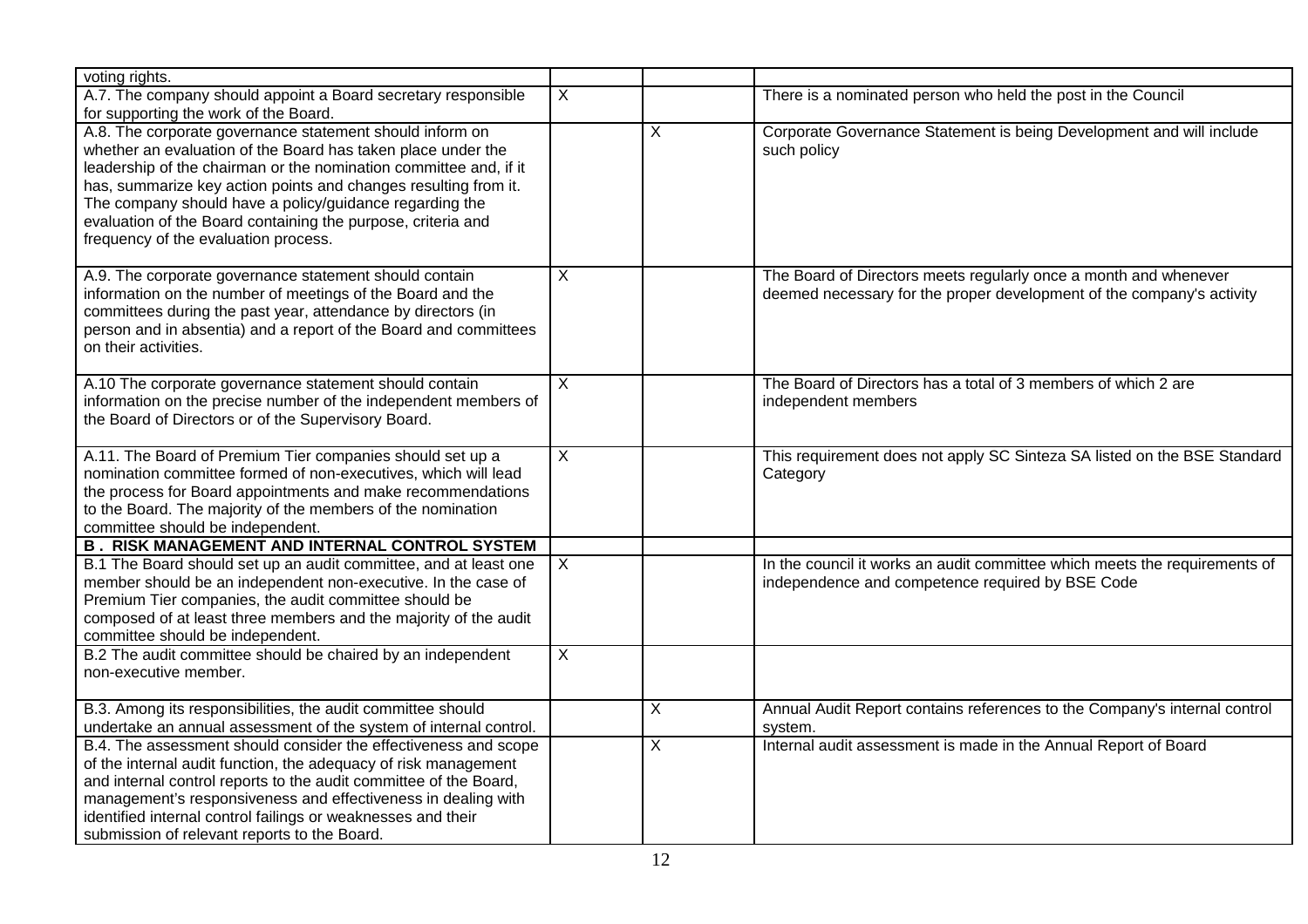| B.5. The audit committee should review conflicts of interests in<br>transactions of the company and its subsidiaries with related<br>parties.                                                                                                                                                                                                                                                                                                                                                                                                                                                     | X              |   | Evaluation of conflict of interest is made when deciding such transactions                                                                                                                                                              |
|---------------------------------------------------------------------------------------------------------------------------------------------------------------------------------------------------------------------------------------------------------------------------------------------------------------------------------------------------------------------------------------------------------------------------------------------------------------------------------------------------------------------------------------------------------------------------------------------------|----------------|---|-----------------------------------------------------------------------------------------------------------------------------------------------------------------------------------------------------------------------------------------|
| B.6. The audit committee should evaluate the efficiency of the<br>internal control system and risk management system.                                                                                                                                                                                                                                                                                                                                                                                                                                                                             | $\overline{X}$ |   | There are references in the Annual Report of directors regarding this issue                                                                                                                                                             |
| B.7. The audit committee should monitor the application of<br>statutory and generally accepted standards of internal auditing.<br>The audit committee should receive and evaluate the reports of<br>the internal audit team.                                                                                                                                                                                                                                                                                                                                                                      | $\mathsf X$    |   | Internal audit reports are made available annually to the audit committee                                                                                                                                                               |
| B.8. Whenever the Code mentions reviews or analysis to be<br>exercised by the Audit Committee, these should be followed by<br>cyclical (at least annual), or ad-hoc reports to be submitted to the<br>Board afterwards                                                                                                                                                                                                                                                                                                                                                                            | $\overline{X}$ |   |                                                                                                                                                                                                                                         |
| B.9. No shareholder may be given undue preference over other<br>shareholders with regard to transactions and agreements made by<br>the company with shareholders and their related parties.                                                                                                                                                                                                                                                                                                                                                                                                       | $\overline{X}$ |   | There are no such provisions in the foundation document or other internal<br>regulations of the company                                                                                                                                 |
| B.10. The Board should adopt a policy ensuring that any<br>transaction of the company with any of the companies with which<br>it has close relations, that is equal to or more than 5% of the net<br>assets of the company (as stated in the latest financial report),<br>should be approved by the Board following an obligatory opinion<br>of the audit committee.                                                                                                                                                                                                                              |                | X | It will consider the adoption by the Council of such a policy., And including it<br>in its corporate governance rules                                                                                                                   |
| B.11. The internal audits should be carried out by a separate<br>structural division (internal audit department) within the company<br>or by retaining an independent third-party entity.                                                                                                                                                                                                                                                                                                                                                                                                         | X              |   | The internal audit of the company is conducted by an independent third<br>party entity based service contract                                                                                                                           |
| B.12. To ensure the fulfillment of the core functions of the internal<br>audit department, it should report functionally to the Board via the<br>audit committee. For administrative purposes and in the scope<br>related to the obligations of the management to monitor and<br>mitigate risks, it should report directly to the chief executive officer.                                                                                                                                                                                                                                        | $\overline{X}$ |   | The internal auditor reports functionally to the Board and the<br>administratively by the General Manager.                                                                                                                              |
| <b>C. FAIR REWARDS AND MOTIVATION</b>                                                                                                                                                                                                                                                                                                                                                                                                                                                                                                                                                             |                |   |                                                                                                                                                                                                                                         |
| C.1. The company should publish a remuneration policy on its<br>website and include in its annual report a remuneration statement<br>on the implementation of this policy during the annual period<br>under review.<br>Remuneration policy should be formulated so as to allow<br>shareholders understanding principles and arguments underlying<br>the remuneration of Board members and the CEO and the<br>Executive Board in the dual system. It should describe how the<br>management process and making decisions regarding<br>remuneration, detailing the components of the remuneration of |                | X | According to the foundation document, the Board members remuneration is<br>the prerogative of the General Meeting of Shareholders . After developing<br>and approving the remuneration policy will be posted on the company<br>website. |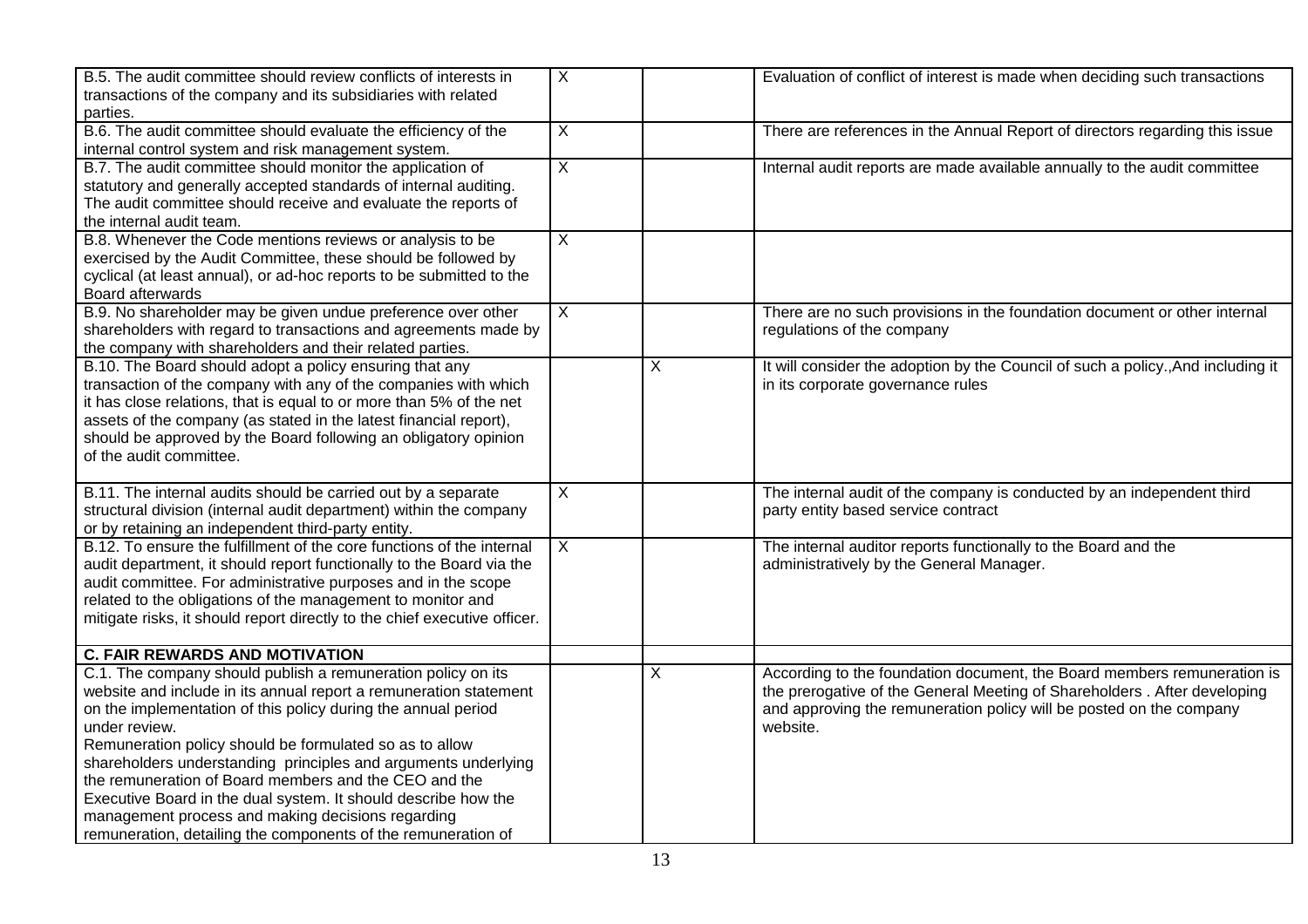| executive management (such as salary, annual bonus, long-term<br>incentives linked to shareholder value, benefits in kind, pension<br>and others) and describe purpose, principles and assumptions<br>underlying each component (including the general performance<br>criteria related to any form of variable remuneration). In addition,<br>the remuneration policy should specify the length of the contract<br>Executive Director and the period of notice stipulated in the<br>contract, and any compensation for unjust dismissal.<br>Any significant change occurred in the remuneration policy to be<br>timely published on the website of the company. |                |             |                                                                                       |
|-----------------------------------------------------------------------------------------------------------------------------------------------------------------------------------------------------------------------------------------------------------------------------------------------------------------------------------------------------------------------------------------------------------------------------------------------------------------------------------------------------------------------------------------------------------------------------------------------------------------------------------------------------------------|----------------|-------------|---------------------------------------------------------------------------------------|
| <b>D. BUILDING VALUE THROUGH INVESTORS' RELATIONS</b><br>D.1. The company should have an Investor Relations function -<br>indicated, by person (s) responsible or an organizational unit, to<br>the general public. In addition to information required by legal<br>provisions, the company should include on its corporate website a<br>dedicated Investor Relations section, both in Romanian and<br>English, with all relevant information of interest for investors,<br>including:                                                                                                                                                                          |                | X           | The requirement will be implemented after it is set up the website of the<br>company. |
| D.1.1. Principal corporate regulations: the articles of association,<br>general shareholders' meeting procedures.                                                                                                                                                                                                                                                                                                                                                                                                                                                                                                                                               |                | $\mathsf X$ | The requirement will be implemented after it is set up the website of the<br>company. |
| D.1.2. Professional CVs of the members of its governing bodies, a<br>Board member's other professional commitments, including<br>executive and non-executive Board positions in companies and<br>not-for-profit institutions;                                                                                                                                                                                                                                                                                                                                                                                                                                   |                | X           | The requirement will be implemented after it is set up the website of the<br>company. |
| D.1.3. Current reports and periodic reports (quarterly, semi-annual<br>and annual reports) including current reports with detailed<br>information on compliance with this Code;                                                                                                                                                                                                                                                                                                                                                                                                                                                                                 | X              |             | These reports and information are published on the company website                    |
| D.1.4. Information related to general meetings of shareholders:<br>agenda and information materials; procedure for electing board<br>members; arguments supporting nominations for election to the<br>Council, together with their professional CVs; Shareholders with<br>questions regarding the items on the agenda and responses from<br>the company, including decisions adopted;                                                                                                                                                                                                                                                                           | $\overline{X}$ |             | This information is published on the company website                                  |
| D.1.5. Information on corporate events, such as the payment of<br>dividends and other distributions to shareholders, or other events<br>that lead to the acquisition or limitation of rights of a shareholder,<br>including the deadlines and principles for such operations. This<br>information will be published within a period to allow investors to<br>take investment decisions;                                                                                                                                                                                                                                                                         |                | X           | The requirement will be implemented after it is set up the website of the<br>company. |
| D.1.6. The name and contact data of a person who should be able<br>to provide knowledgeable information on request;                                                                                                                                                                                                                                                                                                                                                                                                                                                                                                                                             |                | $\mathsf X$ | The requirement will be implemented after it is set up the website of the<br>company. |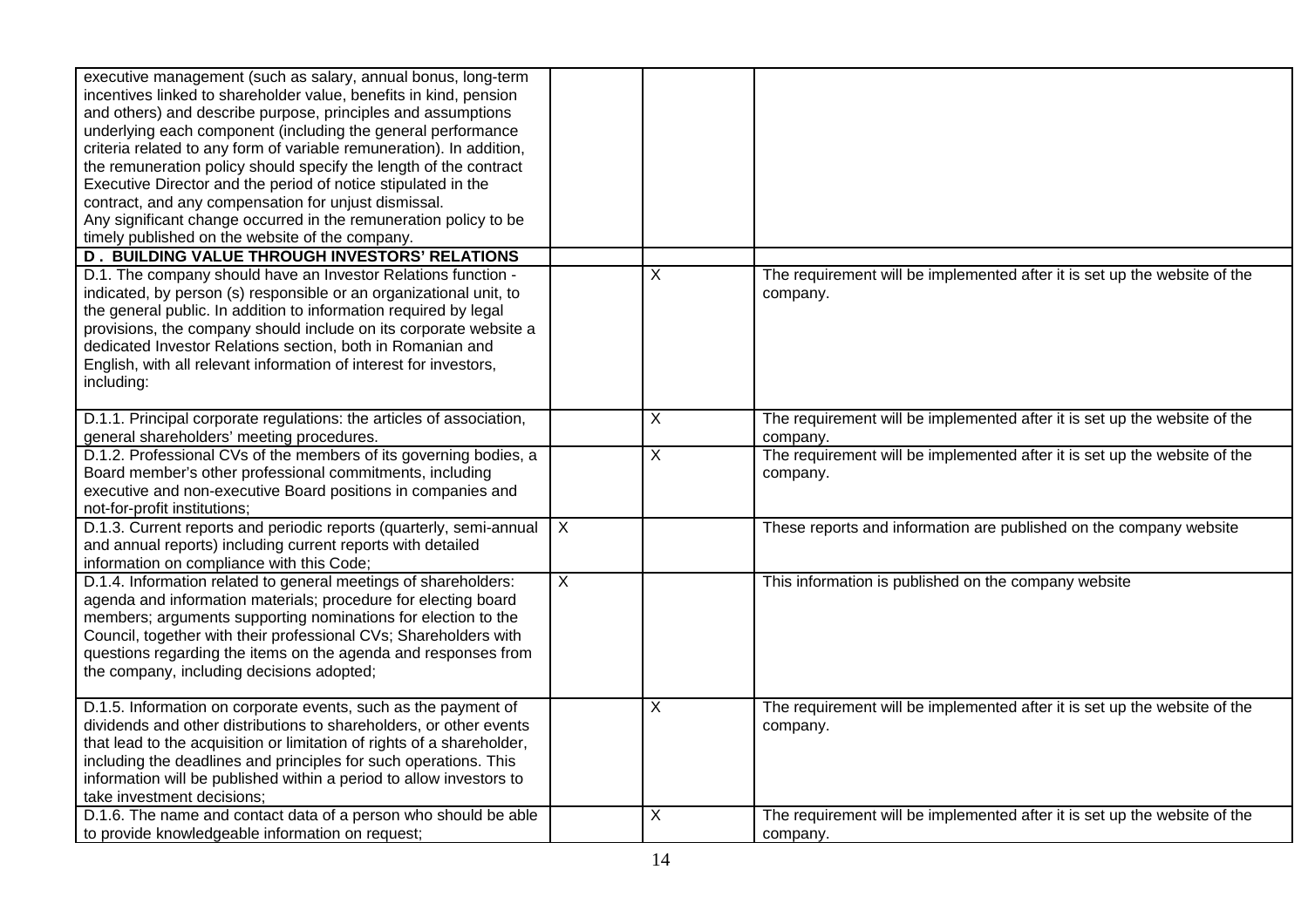| X<br>This information is published on the company website<br>D.1.7. Corporate presentations (e.g. IR presentations, quarterly<br>results presentations, etc.), financial statements (quarterly,<br>semiannual, annual), auditor reports and annual reports.<br>D.2. A company should have an annual cash distribution or<br>X<br>Payment of dividends is by resolution of the General Meeting of<br>dividend policy. The annual cash distribution or dividend policy<br>Shareholders according to the foundation document.<br>principles should be published on the corporate website.<br>Publication on the company's website the annual dividend distribution<br>policy, will be made after the elaboration and approval by the company<br>management.<br>D3. The company will adopt a policy regarding forecasts, whether<br>Publication on the company's website the annual forecasts, will be made<br>X<br>they are made public or not. The forecast refers to findings<br>after the elaboration and approval by the company management.<br>quantified studies aimed at determining the overall impact of a<br>number of factors relating to a future period (so-called<br>hypotheses) by its nature, this project has a high level of<br>uncertainty, actual results may differ significantly from forecasts<br>initially presented. Policy regarding projections will determine the<br>frequency and content of the period covered by the forecast. If<br>published, the forecast can only be included in the annual,<br>biannual or quarterly. Policy regarding projections will be<br>published on the website of the company.<br>D.4. The rules of general meetings of shareholders should not<br>$\mathsf{X}$<br>Rules General Meeting of Shareholders will be mentioned every meeting<br>restrict the participation of shareholders in general meetings and<br>notice published in accordance with legal requirements about 45 days<br>the exercising of their rights. Amendments of the rules should take<br>before each meeting.<br>effect, at the earliest, as of the next general meeting of<br>shareholders.<br>D.5. The external auditors should attend the shareholders'<br>$\overline{X}$<br>meetings when their reports are presented there.<br>X<br>D.6. The Board should present to the annual general meeting of<br>Annual Report Directors, presented the annual General Meeting of<br>shareholders a brief assessment of the internal controls and<br>Shareholders with the financial statements, contain the Board evaluation of<br>significant risk management system, as well as opinions on issues<br>internal control systems management and significant risks.<br>subject to resolution at the general meeting.<br>$\mathsf{X}$<br>D.7. Any professional, consultant, expert or financial analyst may<br>SC Sinteza SA is open to the participation of specialists, consultants,<br>participate in the shareholders' meeting upon prior invitation from<br>experts or analysts at shareholders' meetings. A general set of rules and<br>the Chairman of the Board. Accredited journalists may also<br>procedures in this regard will be submitted for discussion and approval of<br>participate in the general meeting of shareholders, unless the<br>the Board<br>Chairman of the Board decides otherwise.<br>$\overline{X}$<br>D.8. The quarterly and semi-annual financial reports should<br>Starting to 2016, reports will be published both in Romanian and English<br>include information in both Romanian and English regarding the |                                                                    |  |  |
|----------------------------------------------------------------------------------------------------------------------------------------------------------------------------------------------------------------------------------------------------------------------------------------------------------------------------------------------------------------------------------------------------------------------------------------------------------------------------------------------------------------------------------------------------------------------------------------------------------------------------------------------------------------------------------------------------------------------------------------------------------------------------------------------------------------------------------------------------------------------------------------------------------------------------------------------------------------------------------------------------------------------------------------------------------------------------------------------------------------------------------------------------------------------------------------------------------------------------------------------------------------------------------------------------------------------------------------------------------------------------------------------------------------------------------------------------------------------------------------------------------------------------------------------------------------------------------------------------------------------------------------------------------------------------------------------------------------------------------------------------------------------------------------------------------------------------------------------------------------------------------------------------------------------------------------------------------------------------------------------------------------------------------------------------------------------------------------------------------------------------------------------------------------------------------------------------------------------------------------------------------------------------------------------------------------------------------------------------------------------------------------------------------------------------------------------------------------------------------------------------------------------------------------------------------------------------------------------------------------------------------------------------------------------------------------------------------------------------------------------------------------------------------------------------------------------------------------------------------------------------------------------------------------------------------------------------------------------------------------------------------------------------------------------------------------------------------------------------------------------------------------------------------------------------------------------------------------------------------------------------------------------------------------------------------------------------------------------------------------------------------------------------------------------------------------------------------------------------------------------------------------------------------------------------------------------------|--------------------------------------------------------------------|--|--|
|                                                                                                                                                                                                                                                                                                                                                                                                                                                                                                                                                                                                                                                                                                                                                                                                                                                                                                                                                                                                                                                                                                                                                                                                                                                                                                                                                                                                                                                                                                                                                                                                                                                                                                                                                                                                                                                                                                                                                                                                                                                                                                                                                                                                                                                                                                                                                                                                                                                                                                                                                                                                                                                                                                                                                                                                                                                                                                                                                                                                                                                                                                                                                                                                                                                                                                                                                                                                                                                                                                                                                                            |                                                                    |  |  |
|                                                                                                                                                                                                                                                                                                                                                                                                                                                                                                                                                                                                                                                                                                                                                                                                                                                                                                                                                                                                                                                                                                                                                                                                                                                                                                                                                                                                                                                                                                                                                                                                                                                                                                                                                                                                                                                                                                                                                                                                                                                                                                                                                                                                                                                                                                                                                                                                                                                                                                                                                                                                                                                                                                                                                                                                                                                                                                                                                                                                                                                                                                                                                                                                                                                                                                                                                                                                                                                                                                                                                                            |                                                                    |  |  |
|                                                                                                                                                                                                                                                                                                                                                                                                                                                                                                                                                                                                                                                                                                                                                                                                                                                                                                                                                                                                                                                                                                                                                                                                                                                                                                                                                                                                                                                                                                                                                                                                                                                                                                                                                                                                                                                                                                                                                                                                                                                                                                                                                                                                                                                                                                                                                                                                                                                                                                                                                                                                                                                                                                                                                                                                                                                                                                                                                                                                                                                                                                                                                                                                                                                                                                                                                                                                                                                                                                                                                                            |                                                                    |  |  |
|                                                                                                                                                                                                                                                                                                                                                                                                                                                                                                                                                                                                                                                                                                                                                                                                                                                                                                                                                                                                                                                                                                                                                                                                                                                                                                                                                                                                                                                                                                                                                                                                                                                                                                                                                                                                                                                                                                                                                                                                                                                                                                                                                                                                                                                                                                                                                                                                                                                                                                                                                                                                                                                                                                                                                                                                                                                                                                                                                                                                                                                                                                                                                                                                                                                                                                                                                                                                                                                                                                                                                                            |                                                                    |  |  |
|                                                                                                                                                                                                                                                                                                                                                                                                                                                                                                                                                                                                                                                                                                                                                                                                                                                                                                                                                                                                                                                                                                                                                                                                                                                                                                                                                                                                                                                                                                                                                                                                                                                                                                                                                                                                                                                                                                                                                                                                                                                                                                                                                                                                                                                                                                                                                                                                                                                                                                                                                                                                                                                                                                                                                                                                                                                                                                                                                                                                                                                                                                                                                                                                                                                                                                                                                                                                                                                                                                                                                                            |                                                                    |  |  |
|                                                                                                                                                                                                                                                                                                                                                                                                                                                                                                                                                                                                                                                                                                                                                                                                                                                                                                                                                                                                                                                                                                                                                                                                                                                                                                                                                                                                                                                                                                                                                                                                                                                                                                                                                                                                                                                                                                                                                                                                                                                                                                                                                                                                                                                                                                                                                                                                                                                                                                                                                                                                                                                                                                                                                                                                                                                                                                                                                                                                                                                                                                                                                                                                                                                                                                                                                                                                                                                                                                                                                                            |                                                                    |  |  |
|                                                                                                                                                                                                                                                                                                                                                                                                                                                                                                                                                                                                                                                                                                                                                                                                                                                                                                                                                                                                                                                                                                                                                                                                                                                                                                                                                                                                                                                                                                                                                                                                                                                                                                                                                                                                                                                                                                                                                                                                                                                                                                                                                                                                                                                                                                                                                                                                                                                                                                                                                                                                                                                                                                                                                                                                                                                                                                                                                                                                                                                                                                                                                                                                                                                                                                                                                                                                                                                                                                                                                                            |                                                                    |  |  |
|                                                                                                                                                                                                                                                                                                                                                                                                                                                                                                                                                                                                                                                                                                                                                                                                                                                                                                                                                                                                                                                                                                                                                                                                                                                                                                                                                                                                                                                                                                                                                                                                                                                                                                                                                                                                                                                                                                                                                                                                                                                                                                                                                                                                                                                                                                                                                                                                                                                                                                                                                                                                                                                                                                                                                                                                                                                                                                                                                                                                                                                                                                                                                                                                                                                                                                                                                                                                                                                                                                                                                                            |                                                                    |  |  |
|                                                                                                                                                                                                                                                                                                                                                                                                                                                                                                                                                                                                                                                                                                                                                                                                                                                                                                                                                                                                                                                                                                                                                                                                                                                                                                                                                                                                                                                                                                                                                                                                                                                                                                                                                                                                                                                                                                                                                                                                                                                                                                                                                                                                                                                                                                                                                                                                                                                                                                                                                                                                                                                                                                                                                                                                                                                                                                                                                                                                                                                                                                                                                                                                                                                                                                                                                                                                                                                                                                                                                                            |                                                                    |  |  |
|                                                                                                                                                                                                                                                                                                                                                                                                                                                                                                                                                                                                                                                                                                                                                                                                                                                                                                                                                                                                                                                                                                                                                                                                                                                                                                                                                                                                                                                                                                                                                                                                                                                                                                                                                                                                                                                                                                                                                                                                                                                                                                                                                                                                                                                                                                                                                                                                                                                                                                                                                                                                                                                                                                                                                                                                                                                                                                                                                                                                                                                                                                                                                                                                                                                                                                                                                                                                                                                                                                                                                                            |                                                                    |  |  |
|                                                                                                                                                                                                                                                                                                                                                                                                                                                                                                                                                                                                                                                                                                                                                                                                                                                                                                                                                                                                                                                                                                                                                                                                                                                                                                                                                                                                                                                                                                                                                                                                                                                                                                                                                                                                                                                                                                                                                                                                                                                                                                                                                                                                                                                                                                                                                                                                                                                                                                                                                                                                                                                                                                                                                                                                                                                                                                                                                                                                                                                                                                                                                                                                                                                                                                                                                                                                                                                                                                                                                                            |                                                                    |  |  |
|                                                                                                                                                                                                                                                                                                                                                                                                                                                                                                                                                                                                                                                                                                                                                                                                                                                                                                                                                                                                                                                                                                                                                                                                                                                                                                                                                                                                                                                                                                                                                                                                                                                                                                                                                                                                                                                                                                                                                                                                                                                                                                                                                                                                                                                                                                                                                                                                                                                                                                                                                                                                                                                                                                                                                                                                                                                                                                                                                                                                                                                                                                                                                                                                                                                                                                                                                                                                                                                                                                                                                                            |                                                                    |  |  |
|                                                                                                                                                                                                                                                                                                                                                                                                                                                                                                                                                                                                                                                                                                                                                                                                                                                                                                                                                                                                                                                                                                                                                                                                                                                                                                                                                                                                                                                                                                                                                                                                                                                                                                                                                                                                                                                                                                                                                                                                                                                                                                                                                                                                                                                                                                                                                                                                                                                                                                                                                                                                                                                                                                                                                                                                                                                                                                                                                                                                                                                                                                                                                                                                                                                                                                                                                                                                                                                                                                                                                                            |                                                                    |  |  |
|                                                                                                                                                                                                                                                                                                                                                                                                                                                                                                                                                                                                                                                                                                                                                                                                                                                                                                                                                                                                                                                                                                                                                                                                                                                                                                                                                                                                                                                                                                                                                                                                                                                                                                                                                                                                                                                                                                                                                                                                                                                                                                                                                                                                                                                                                                                                                                                                                                                                                                                                                                                                                                                                                                                                                                                                                                                                                                                                                                                                                                                                                                                                                                                                                                                                                                                                                                                                                                                                                                                                                                            |                                                                    |  |  |
|                                                                                                                                                                                                                                                                                                                                                                                                                                                                                                                                                                                                                                                                                                                                                                                                                                                                                                                                                                                                                                                                                                                                                                                                                                                                                                                                                                                                                                                                                                                                                                                                                                                                                                                                                                                                                                                                                                                                                                                                                                                                                                                                                                                                                                                                                                                                                                                                                                                                                                                                                                                                                                                                                                                                                                                                                                                                                                                                                                                                                                                                                                                                                                                                                                                                                                                                                                                                                                                                                                                                                                            |                                                                    |  |  |
|                                                                                                                                                                                                                                                                                                                                                                                                                                                                                                                                                                                                                                                                                                                                                                                                                                                                                                                                                                                                                                                                                                                                                                                                                                                                                                                                                                                                                                                                                                                                                                                                                                                                                                                                                                                                                                                                                                                                                                                                                                                                                                                                                                                                                                                                                                                                                                                                                                                                                                                                                                                                                                                                                                                                                                                                                                                                                                                                                                                                                                                                                                                                                                                                                                                                                                                                                                                                                                                                                                                                                                            |                                                                    |  |  |
|                                                                                                                                                                                                                                                                                                                                                                                                                                                                                                                                                                                                                                                                                                                                                                                                                                                                                                                                                                                                                                                                                                                                                                                                                                                                                                                                                                                                                                                                                                                                                                                                                                                                                                                                                                                                                                                                                                                                                                                                                                                                                                                                                                                                                                                                                                                                                                                                                                                                                                                                                                                                                                                                                                                                                                                                                                                                                                                                                                                                                                                                                                                                                                                                                                                                                                                                                                                                                                                                                                                                                                            |                                                                    |  |  |
|                                                                                                                                                                                                                                                                                                                                                                                                                                                                                                                                                                                                                                                                                                                                                                                                                                                                                                                                                                                                                                                                                                                                                                                                                                                                                                                                                                                                                                                                                                                                                                                                                                                                                                                                                                                                                                                                                                                                                                                                                                                                                                                                                                                                                                                                                                                                                                                                                                                                                                                                                                                                                                                                                                                                                                                                                                                                                                                                                                                                                                                                                                                                                                                                                                                                                                                                                                                                                                                                                                                                                                            |                                                                    |  |  |
|                                                                                                                                                                                                                                                                                                                                                                                                                                                                                                                                                                                                                                                                                                                                                                                                                                                                                                                                                                                                                                                                                                                                                                                                                                                                                                                                                                                                                                                                                                                                                                                                                                                                                                                                                                                                                                                                                                                                                                                                                                                                                                                                                                                                                                                                                                                                                                                                                                                                                                                                                                                                                                                                                                                                                                                                                                                                                                                                                                                                                                                                                                                                                                                                                                                                                                                                                                                                                                                                                                                                                                            |                                                                    |  |  |
|                                                                                                                                                                                                                                                                                                                                                                                                                                                                                                                                                                                                                                                                                                                                                                                                                                                                                                                                                                                                                                                                                                                                                                                                                                                                                                                                                                                                                                                                                                                                                                                                                                                                                                                                                                                                                                                                                                                                                                                                                                                                                                                                                                                                                                                                                                                                                                                                                                                                                                                                                                                                                                                                                                                                                                                                                                                                                                                                                                                                                                                                                                                                                                                                                                                                                                                                                                                                                                                                                                                                                                            |                                                                    |  |  |
|                                                                                                                                                                                                                                                                                                                                                                                                                                                                                                                                                                                                                                                                                                                                                                                                                                                                                                                                                                                                                                                                                                                                                                                                                                                                                                                                                                                                                                                                                                                                                                                                                                                                                                                                                                                                                                                                                                                                                                                                                                                                                                                                                                                                                                                                                                                                                                                                                                                                                                                                                                                                                                                                                                                                                                                                                                                                                                                                                                                                                                                                                                                                                                                                                                                                                                                                                                                                                                                                                                                                                                            |                                                                    |  |  |
|                                                                                                                                                                                                                                                                                                                                                                                                                                                                                                                                                                                                                                                                                                                                                                                                                                                                                                                                                                                                                                                                                                                                                                                                                                                                                                                                                                                                                                                                                                                                                                                                                                                                                                                                                                                                                                                                                                                                                                                                                                                                                                                                                                                                                                                                                                                                                                                                                                                                                                                                                                                                                                                                                                                                                                                                                                                                                                                                                                                                                                                                                                                                                                                                                                                                                                                                                                                                                                                                                                                                                                            |                                                                    |  |  |
|                                                                                                                                                                                                                                                                                                                                                                                                                                                                                                                                                                                                                                                                                                                                                                                                                                                                                                                                                                                                                                                                                                                                                                                                                                                                                                                                                                                                                                                                                                                                                                                                                                                                                                                                                                                                                                                                                                                                                                                                                                                                                                                                                                                                                                                                                                                                                                                                                                                                                                                                                                                                                                                                                                                                                                                                                                                                                                                                                                                                                                                                                                                                                                                                                                                                                                                                                                                                                                                                                                                                                                            |                                                                    |  |  |
|                                                                                                                                                                                                                                                                                                                                                                                                                                                                                                                                                                                                                                                                                                                                                                                                                                                                                                                                                                                                                                                                                                                                                                                                                                                                                                                                                                                                                                                                                                                                                                                                                                                                                                                                                                                                                                                                                                                                                                                                                                                                                                                                                                                                                                                                                                                                                                                                                                                                                                                                                                                                                                                                                                                                                                                                                                                                                                                                                                                                                                                                                                                                                                                                                                                                                                                                                                                                                                                                                                                                                                            |                                                                    |  |  |
|                                                                                                                                                                                                                                                                                                                                                                                                                                                                                                                                                                                                                                                                                                                                                                                                                                                                                                                                                                                                                                                                                                                                                                                                                                                                                                                                                                                                                                                                                                                                                                                                                                                                                                                                                                                                                                                                                                                                                                                                                                                                                                                                                                                                                                                                                                                                                                                                                                                                                                                                                                                                                                                                                                                                                                                                                                                                                                                                                                                                                                                                                                                                                                                                                                                                                                                                                                                                                                                                                                                                                                            |                                                                    |  |  |
|                                                                                                                                                                                                                                                                                                                                                                                                                                                                                                                                                                                                                                                                                                                                                                                                                                                                                                                                                                                                                                                                                                                                                                                                                                                                                                                                                                                                                                                                                                                                                                                                                                                                                                                                                                                                                                                                                                                                                                                                                                                                                                                                                                                                                                                                                                                                                                                                                                                                                                                                                                                                                                                                                                                                                                                                                                                                                                                                                                                                                                                                                                                                                                                                                                                                                                                                                                                                                                                                                                                                                                            |                                                                    |  |  |
|                                                                                                                                                                                                                                                                                                                                                                                                                                                                                                                                                                                                                                                                                                                                                                                                                                                                                                                                                                                                                                                                                                                                                                                                                                                                                                                                                                                                                                                                                                                                                                                                                                                                                                                                                                                                                                                                                                                                                                                                                                                                                                                                                                                                                                                                                                                                                                                                                                                                                                                                                                                                                                                                                                                                                                                                                                                                                                                                                                                                                                                                                                                                                                                                                                                                                                                                                                                                                                                                                                                                                                            |                                                                    |  |  |
|                                                                                                                                                                                                                                                                                                                                                                                                                                                                                                                                                                                                                                                                                                                                                                                                                                                                                                                                                                                                                                                                                                                                                                                                                                                                                                                                                                                                                                                                                                                                                                                                                                                                                                                                                                                                                                                                                                                                                                                                                                                                                                                                                                                                                                                                                                                                                                                                                                                                                                                                                                                                                                                                                                                                                                                                                                                                                                                                                                                                                                                                                                                                                                                                                                                                                                                                                                                                                                                                                                                                                                            |                                                                    |  |  |
|                                                                                                                                                                                                                                                                                                                                                                                                                                                                                                                                                                                                                                                                                                                                                                                                                                                                                                                                                                                                                                                                                                                                                                                                                                                                                                                                                                                                                                                                                                                                                                                                                                                                                                                                                                                                                                                                                                                                                                                                                                                                                                                                                                                                                                                                                                                                                                                                                                                                                                                                                                                                                                                                                                                                                                                                                                                                                                                                                                                                                                                                                                                                                                                                                                                                                                                                                                                                                                                                                                                                                                            |                                                                    |  |  |
|                                                                                                                                                                                                                                                                                                                                                                                                                                                                                                                                                                                                                                                                                                                                                                                                                                                                                                                                                                                                                                                                                                                                                                                                                                                                                                                                                                                                                                                                                                                                                                                                                                                                                                                                                                                                                                                                                                                                                                                                                                                                                                                                                                                                                                                                                                                                                                                                                                                                                                                                                                                                                                                                                                                                                                                                                                                                                                                                                                                                                                                                                                                                                                                                                                                                                                                                                                                                                                                                                                                                                                            |                                                                    |  |  |
|                                                                                                                                                                                                                                                                                                                                                                                                                                                                                                                                                                                                                                                                                                                                                                                                                                                                                                                                                                                                                                                                                                                                                                                                                                                                                                                                                                                                                                                                                                                                                                                                                                                                                                                                                                                                                                                                                                                                                                                                                                                                                                                                                                                                                                                                                                                                                                                                                                                                                                                                                                                                                                                                                                                                                                                                                                                                                                                                                                                                                                                                                                                                                                                                                                                                                                                                                                                                                                                                                                                                                                            |                                                                    |  |  |
|                                                                                                                                                                                                                                                                                                                                                                                                                                                                                                                                                                                                                                                                                                                                                                                                                                                                                                                                                                                                                                                                                                                                                                                                                                                                                                                                                                                                                                                                                                                                                                                                                                                                                                                                                                                                                                                                                                                                                                                                                                                                                                                                                                                                                                                                                                                                                                                                                                                                                                                                                                                                                                                                                                                                                                                                                                                                                                                                                                                                                                                                                                                                                                                                                                                                                                                                                                                                                                                                                                                                                                            |                                                                    |  |  |
|                                                                                                                                                                                                                                                                                                                                                                                                                                                                                                                                                                                                                                                                                                                                                                                                                                                                                                                                                                                                                                                                                                                                                                                                                                                                                                                                                                                                                                                                                                                                                                                                                                                                                                                                                                                                                                                                                                                                                                                                                                                                                                                                                                                                                                                                                                                                                                                                                                                                                                                                                                                                                                                                                                                                                                                                                                                                                                                                                                                                                                                                                                                                                                                                                                                                                                                                                                                                                                                                                                                                                                            |                                                                    |  |  |
|                                                                                                                                                                                                                                                                                                                                                                                                                                                                                                                                                                                                                                                                                                                                                                                                                                                                                                                                                                                                                                                                                                                                                                                                                                                                                                                                                                                                                                                                                                                                                                                                                                                                                                                                                                                                                                                                                                                                                                                                                                                                                                                                                                                                                                                                                                                                                                                                                                                                                                                                                                                                                                                                                                                                                                                                                                                                                                                                                                                                                                                                                                                                                                                                                                                                                                                                                                                                                                                                                                                                                                            |                                                                    |  |  |
|                                                                                                                                                                                                                                                                                                                                                                                                                                                                                                                                                                                                                                                                                                                                                                                                                                                                                                                                                                                                                                                                                                                                                                                                                                                                                                                                                                                                                                                                                                                                                                                                                                                                                                                                                                                                                                                                                                                                                                                                                                                                                                                                                                                                                                                                                                                                                                                                                                                                                                                                                                                                                                                                                                                                                                                                                                                                                                                                                                                                                                                                                                                                                                                                                                                                                                                                                                                                                                                                                                                                                                            |                                                                    |  |  |
|                                                                                                                                                                                                                                                                                                                                                                                                                                                                                                                                                                                                                                                                                                                                                                                                                                                                                                                                                                                                                                                                                                                                                                                                                                                                                                                                                                                                                                                                                                                                                                                                                                                                                                                                                                                                                                                                                                                                                                                                                                                                                                                                                                                                                                                                                                                                                                                                                                                                                                                                                                                                                                                                                                                                                                                                                                                                                                                                                                                                                                                                                                                                                                                                                                                                                                                                                                                                                                                                                                                                                                            |                                                                    |  |  |
|                                                                                                                                                                                                                                                                                                                                                                                                                                                                                                                                                                                                                                                                                                                                                                                                                                                                                                                                                                                                                                                                                                                                                                                                                                                                                                                                                                                                                                                                                                                                                                                                                                                                                                                                                                                                                                                                                                                                                                                                                                                                                                                                                                                                                                                                                                                                                                                                                                                                                                                                                                                                                                                                                                                                                                                                                                                                                                                                                                                                                                                                                                                                                                                                                                                                                                                                                                                                                                                                                                                                                                            |                                                                    |  |  |
|                                                                                                                                                                                                                                                                                                                                                                                                                                                                                                                                                                                                                                                                                                                                                                                                                                                                                                                                                                                                                                                                                                                                                                                                                                                                                                                                                                                                                                                                                                                                                                                                                                                                                                                                                                                                                                                                                                                                                                                                                                                                                                                                                                                                                                                                                                                                                                                                                                                                                                                                                                                                                                                                                                                                                                                                                                                                                                                                                                                                                                                                                                                                                                                                                                                                                                                                                                                                                                                                                                                                                                            | key drivers influencing the change in sales, operating profit, net |  |  |
| profit and other relevant financial indicators, both on quarter-                                                                                                                                                                                                                                                                                                                                                                                                                                                                                                                                                                                                                                                                                                                                                                                                                                                                                                                                                                                                                                                                                                                                                                                                                                                                                                                                                                                                                                                                                                                                                                                                                                                                                                                                                                                                                                                                                                                                                                                                                                                                                                                                                                                                                                                                                                                                                                                                                                                                                                                                                                                                                                                                                                                                                                                                                                                                                                                                                                                                                                                                                                                                                                                                                                                                                                                                                                                                                                                                                                           |                                                                    |  |  |
| onquarter and year-on-year terms.                                                                                                                                                                                                                                                                                                                                                                                                                                                                                                                                                                                                                                                                                                                                                                                                                                                                                                                                                                                                                                                                                                                                                                                                                                                                                                                                                                                                                                                                                                                                                                                                                                                                                                                                                                                                                                                                                                                                                                                                                                                                                                                                                                                                                                                                                                                                                                                                                                                                                                                                                                                                                                                                                                                                                                                                                                                                                                                                                                                                                                                                                                                                                                                                                                                                                                                                                                                                                                                                                                                                          |                                                                    |  |  |
| $\times$<br>SC Sinteza SA organizes twice a year such meetings, according to the                                                                                                                                                                                                                                                                                                                                                                                                                                                                                                                                                                                                                                                                                                                                                                                                                                                                                                                                                                                                                                                                                                                                                                                                                                                                                                                                                                                                                                                                                                                                                                                                                                                                                                                                                                                                                                                                                                                                                                                                                                                                                                                                                                                                                                                                                                                                                                                                                                                                                                                                                                                                                                                                                                                                                                                                                                                                                                                                                                                                                                                                                                                                                                                                                                                                                                                                                                                                                                                                                           | D.9. A company should organize at least two meetings/conference    |  |  |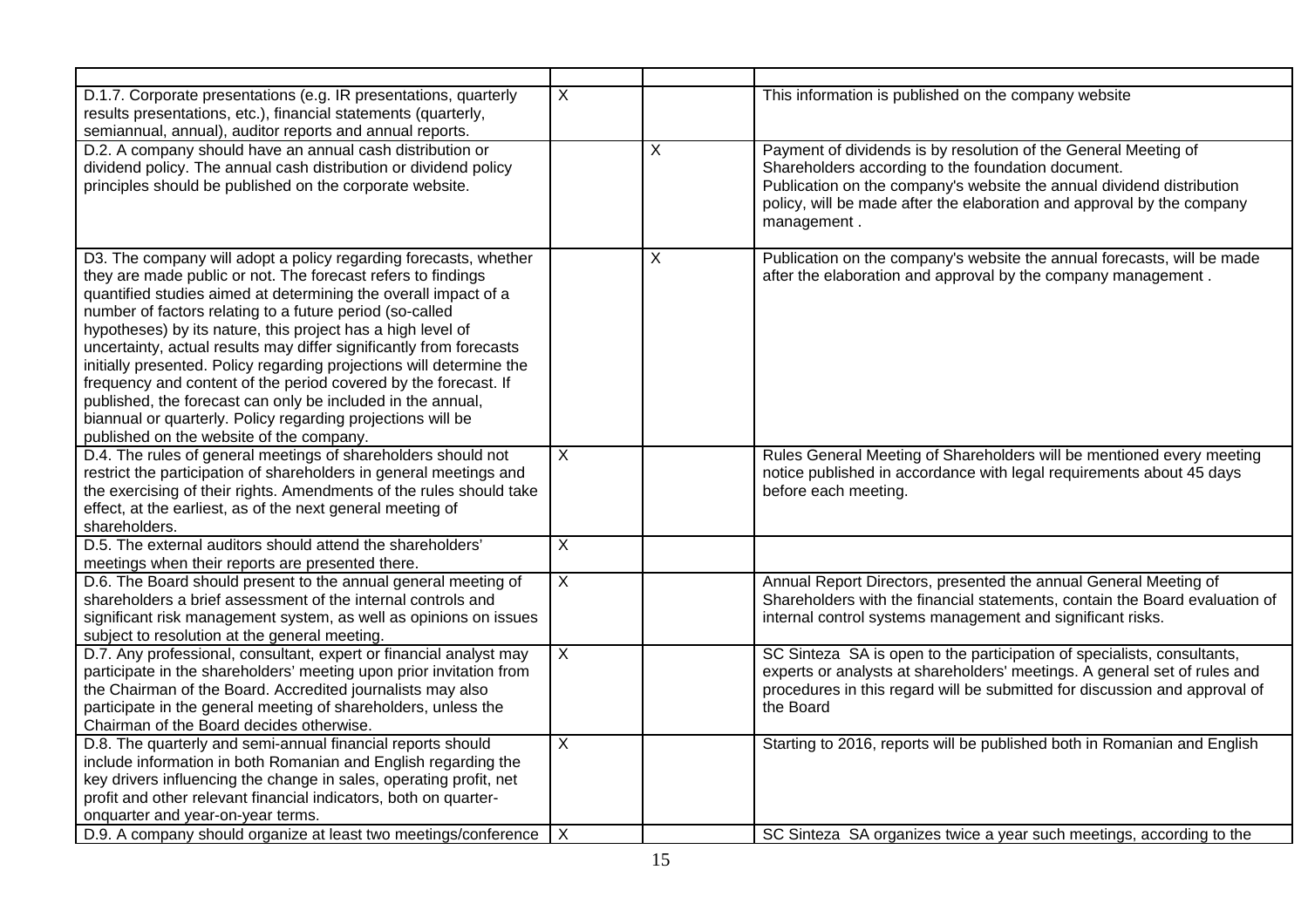| calls with analysts and investors each year. The information<br>presented on these occasions should be published in the IR<br>section of the company website at the time of the<br>meetings/conference calls.                                                                                                                                                                |  | annual calendar submitted to BSE                                                           |
|------------------------------------------------------------------------------------------------------------------------------------------------------------------------------------------------------------------------------------------------------------------------------------------------------------------------------------------------------------------------------|--|--------------------------------------------------------------------------------------------|
| D.10. If a company supports various forms of artistic and cultural<br>expression, sport activities, educational or scientific activities, and<br>$\,$ considers the resulting impact on the innovativeness and<br>competitiveness of the company part of its business mission and<br>development strategy, it should publish the policy guiding its<br>activity in this area |  | A policy in this regard will be developed by the Council if will considered<br>appropriate |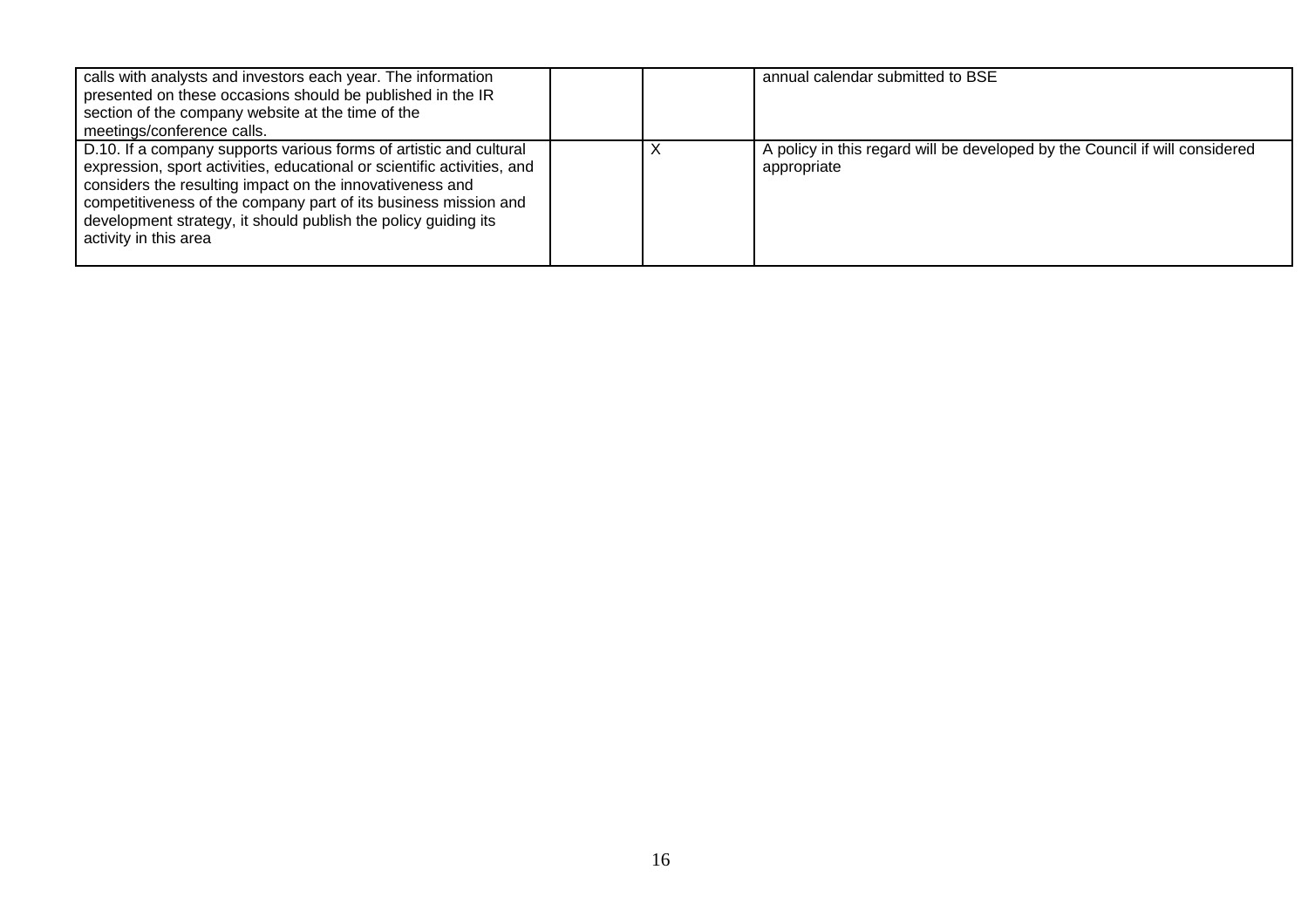S.C. Sinteza S.A.

Individual and consolidated financial statements 31 December 2017

Prepared in accordance with International Financial Reporting Standards (IFRS) adopted by the European Union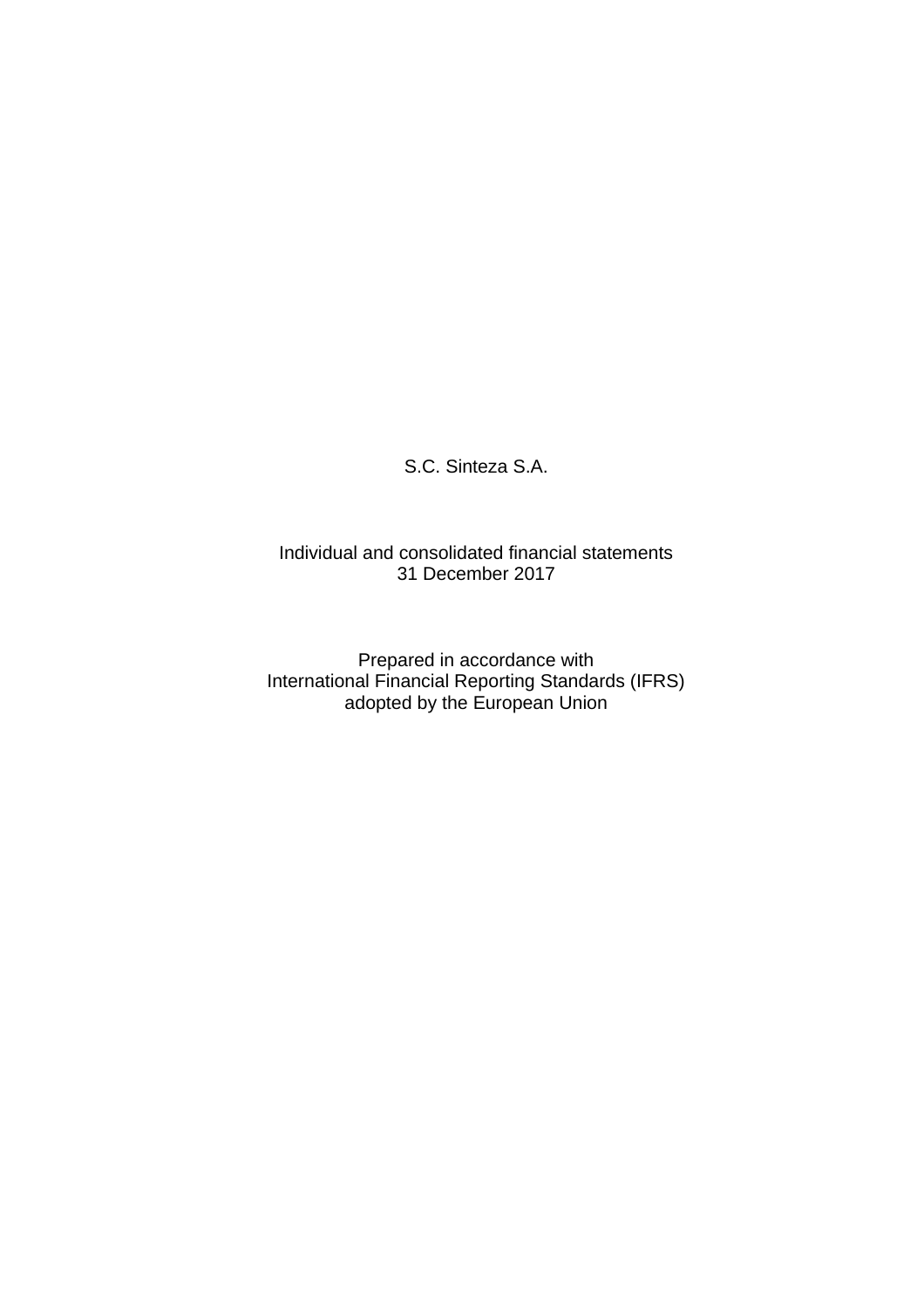Contents:

Financial statements

Individual and consolidated statement of financial position Individual and consolidated statement of comprehensive income Statement of changes in equity individual and consolidated Individual and consolidated statement of cash flows Notes to the financial statements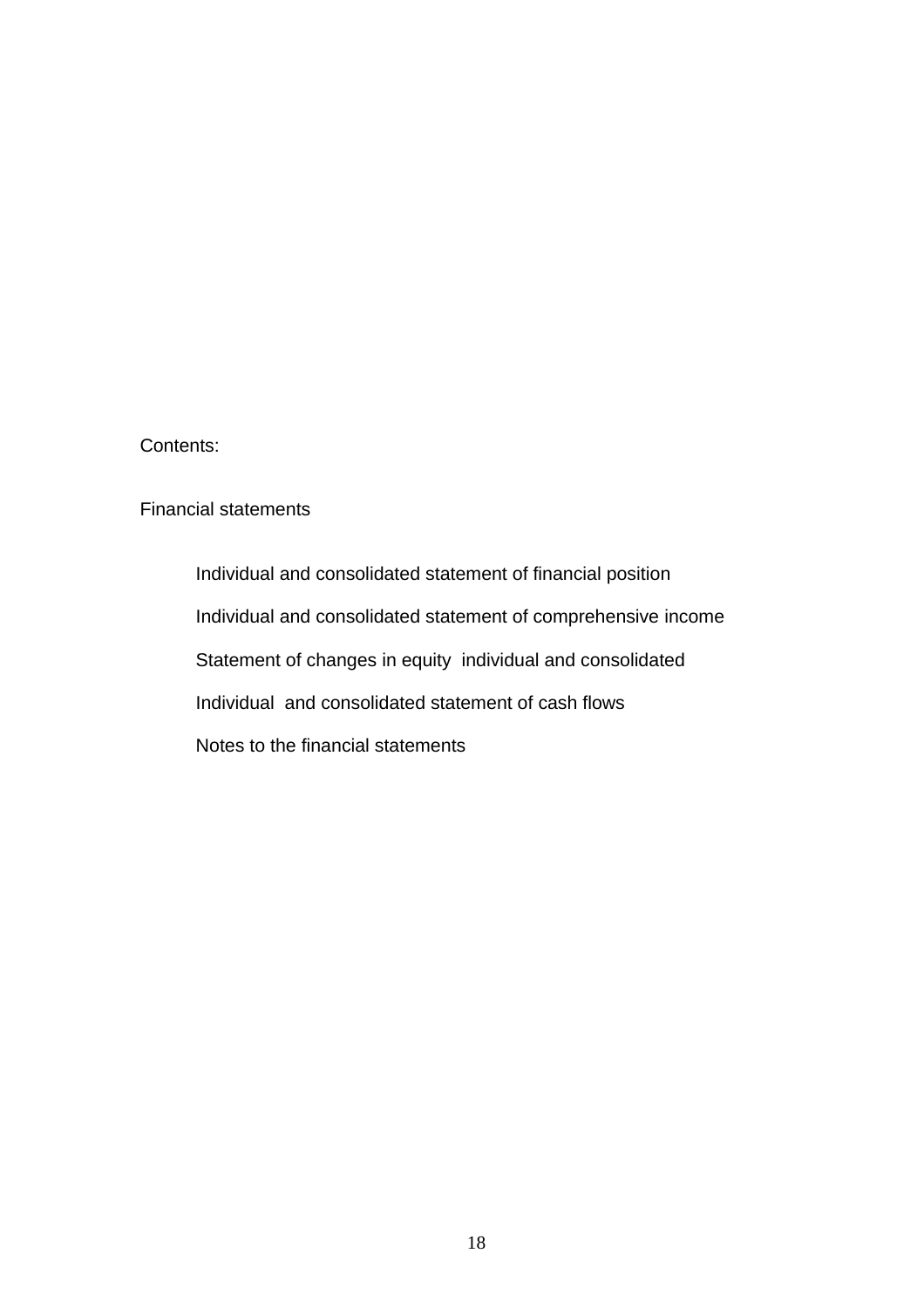#### **Individual Financial Statements**

31 December 2017

|                                                                       | (RON)        | (RON)        |  |  |
|-----------------------------------------------------------------------|--------------|--------------|--|--|
| <b>Indicator</b>                                                      | 31.12.2016   | 31.12.2017   |  |  |
| Tangible assets                                                       |              |              |  |  |
| Land an land design                                                   | 13.971.880   | 13.971.880   |  |  |
| <b>Building</b>                                                       | 15.951.950   | 15.495.896   |  |  |
| Technical installations and means of transport                        | 16.237.119   | 14.573.186   |  |  |
| Furniture, office equipment                                           | 18.837       | 16.610       |  |  |
| Tangible assets under construction                                    | 5.527.632    | 6.595.283    |  |  |
| Advances for property and equipment                                   | 0            | 0            |  |  |
| Intangible assets                                                     |              |              |  |  |
| Development expenses                                                  | 0            | $\mathbf 0$  |  |  |
| Concessions, patents, licenses, trademarks, similar rights and assets |              |              |  |  |
| and other intangibles                                                 |              |              |  |  |
|                                                                       | 610.506      | 553.146      |  |  |
| <b>Financial assets</b>                                               |              |              |  |  |
| Shares in subsidiaries and other long term investments                | 110.332      | 26.444       |  |  |
| <b>Total Tangible and Intangible assets</b>                           | 52.428.256   | 51.232.445   |  |  |
| <b>Current assets</b>                                                 |              |              |  |  |
| <b>Stocks</b>                                                         | 6.183.475    | 3.732.108    |  |  |
| Trade receivables and other receivables                               | 11.773.419   | 4.511.264    |  |  |
| Expenses in advance                                                   | 434.940      | 343.402      |  |  |
| Cash and cash equivalents                                             | 3.101.497    | 251.264      |  |  |
| Assets classified as held for sale                                    | 4.164.340    | 4.164.340    |  |  |
| <b>Total Current assets</b>                                           | 25.657.671   | 13.002.378   |  |  |
| <b>Total Assets</b>                                                   | 78.085.927   | 64.234.823   |  |  |
| Equity                                                                |              |              |  |  |
| Capital                                                               | 9.916.889    | 9.916.889    |  |  |
| Share premium                                                         | 0            | 0            |  |  |
| Reserves                                                              | 55.531.330   | 30.622.043   |  |  |
| Result for the year                                                   | 2.760.412    | $-5.595.140$ |  |  |
| Earnings                                                              | $-2.737.739$ | 11.864.110   |  |  |
| Other components of equity                                            | $-1.352.345$ | -540         |  |  |
| <b>Total Equity</b>                                                   | 64.118.547   | 46.807.362   |  |  |
| Long term liabilities                                                 |              |              |  |  |
| Long term loans and other liabilities                                 | 3.780.741    | 1.037.734    |  |  |
| Advance recorded revenue                                              | 0            | 0            |  |  |
| Provisions                                                            | 0            | $\mathbf 0$  |  |  |
| Deferred tax liabilities                                              | 0            | 4.540.257    |  |  |
| <b>Total Long Term Liabilities</b>                                    | 3.780.741    | 5.577.991    |  |  |
| <b>Current liabilities</b>                                            |              |              |  |  |
| Short term loans                                                      | 220.644      | 4.991.902    |  |  |
| Trade payables and other liabilities, including derivatives           | 9.948.886    | 6.439.567    |  |  |
| Advance recorded revenue                                              | 17.109       | 281.102      |  |  |
| Provisions                                                            | 0            | 136.899      |  |  |
| Liabilities classified as held for sale                               | 0            | 0            |  |  |
| <b>Total Current Liabilities</b>                                      | 10.186.639   | 11.849.470   |  |  |
| <b>Total Liabilities</b>                                              | 13.967.380   | 17.427.461   |  |  |
| <b>Total Equity and Liabilities</b>                                   | 78.085.927   | 64.234.823   |  |  |

General Manager **Financial Manager Financial Manager**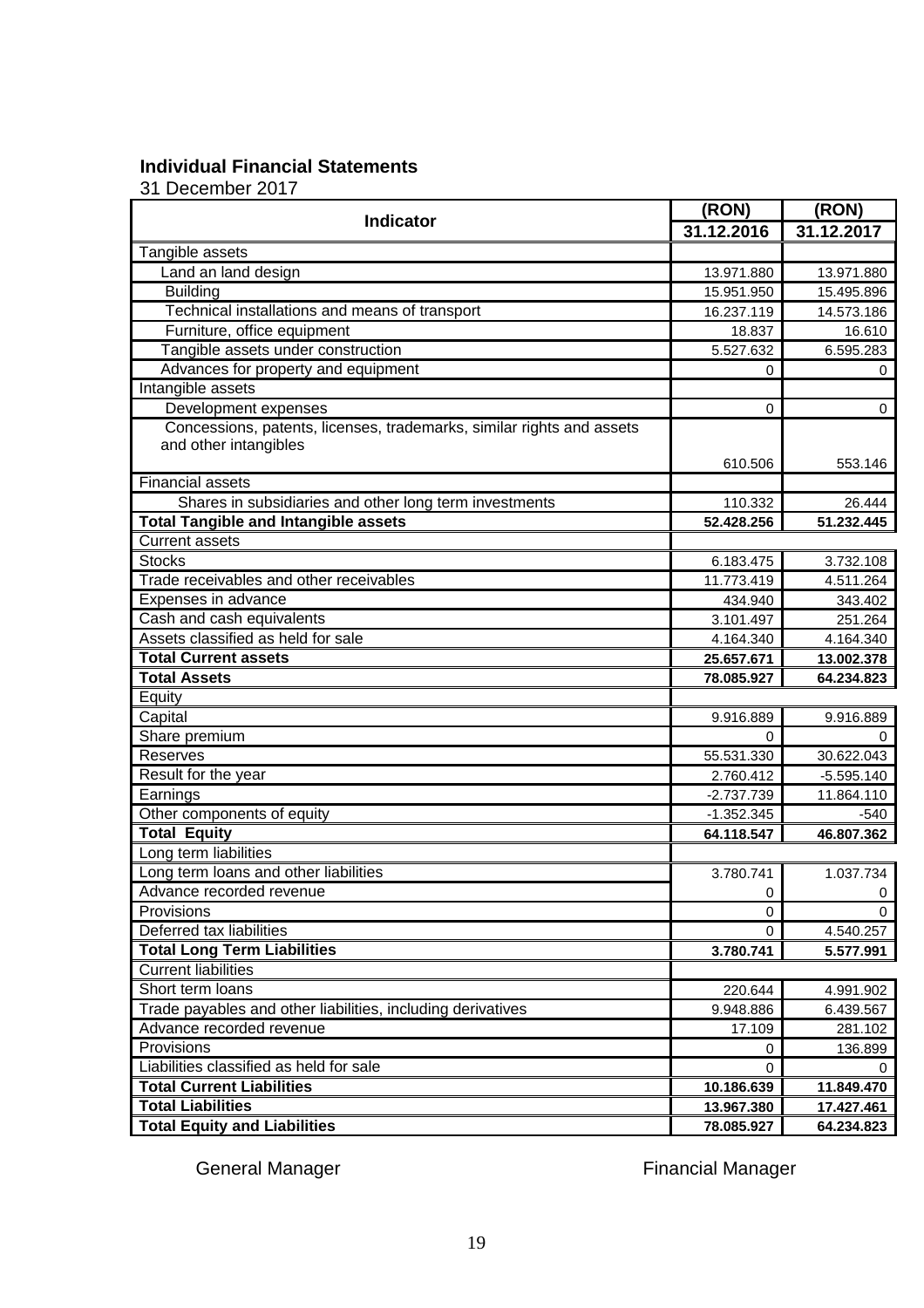#### **Consolidated statement of financial position**

31 December 2017

| 31.12.2016<br>31.12.2017<br>Tangible assets<br>Land an land design<br>13.971.880<br>13.971.880<br><b>Building</b><br>15.951.950<br>15.495.896<br>Technical installations and means of transport<br>16.384.756<br>14.702.368<br>Furniture, office equipment<br>18.837<br>16.610<br>Tangible assets under construction<br>4.621.871<br>6.228.499<br>Advances for property and equipment<br>0<br>0<br>Intangible assets<br>Development expenses<br>0<br>$\mathbf 0$<br>Concessions, patents, licenses, trademarks, similar rights and assets<br>and other intangibles<br>553.146<br>610.506<br><b>Financial assets</b><br>Shares in subsidiaries and other long term investments<br>26.981<br>29.238<br><b>Total Tangible and Intangible assets</b><br>51.586.781<br>50.997.637<br><b>Current assets</b><br><b>Stocks</b><br>6.457.159<br>4.005.010<br>Trade receivables and other receivables<br>10.365.708<br>3.150.254<br>Expenses in advance<br>434.940<br>343.402<br>Cash and cash equivalents<br>3.108.976<br>252.048<br>Assets classified as held for sale<br>4.164.340<br>4.164.340<br><b>Total Current assets</b><br>24.531.123<br>11.915.054<br><b>Total Assets</b><br>76.117.904<br>62.912.691<br>Equity<br>Capital<br>9.920.639<br>9.916.889<br>Share premium<br>0<br>0<br>Reserves<br>56.875.357<br>32.061.281<br>Result for the year<br>1.887.468<br>$-6.015.232$<br>Earnings<br>$-5.182.899$<br>9.514.485<br>Other components of equity<br>$-1.354.061$<br>$-540$<br>Minority interest<br>$-2.270$<br>0<br><b>Total Equity</b><br>62.146.504<br>45.474.613<br>Long term liabilities<br>Long term loans and other liabilities<br>3.780.741<br>1.037.734<br>Advance recorded revenue<br>0<br>0<br>Provisions<br>0<br>0<br>Deferred tax liabilities<br>4.540.257<br>$\mathbf 0$<br><b>Total Long Term Liabilities</b><br>3.780.741<br>5.577.991<br><b>Current liabilities</b><br>Short term loans<br>220.644<br>4.991.902<br>Trade payables and other liabilities, including derivatives<br>9.952.906<br>6.441.679<br>Advance recorded revenue<br>17.109<br>281.102<br>Provisions<br>145.404<br>0<br>Liabilities classified as held for sale<br>0<br>0<br><b>Total Current Liabilities</b><br>10.190.659<br>11.860.087<br><b>Total Liabilities</b><br>13.971.400<br>17.438.078<br><b>Total Equity and Liabilities</b><br>76.117.904<br>62.912.691 | <b>Indicator</b> | (RON) | (RON) |  |
|------------------------------------------------------------------------------------------------------------------------------------------------------------------------------------------------------------------------------------------------------------------------------------------------------------------------------------------------------------------------------------------------------------------------------------------------------------------------------------------------------------------------------------------------------------------------------------------------------------------------------------------------------------------------------------------------------------------------------------------------------------------------------------------------------------------------------------------------------------------------------------------------------------------------------------------------------------------------------------------------------------------------------------------------------------------------------------------------------------------------------------------------------------------------------------------------------------------------------------------------------------------------------------------------------------------------------------------------------------------------------------------------------------------------------------------------------------------------------------------------------------------------------------------------------------------------------------------------------------------------------------------------------------------------------------------------------------------------------------------------------------------------------------------------------------------------------------------------------------------------------------------------------------------------------------------------------------------------------------------------------------------------------------------------------------------------------------------------------------------------------------------------------------------------------------------------------------------------------------------------------------------------------------------------------------------------------------------------------------|------------------|-------|-------|--|
|                                                                                                                                                                                                                                                                                                                                                                                                                                                                                                                                                                                                                                                                                                                                                                                                                                                                                                                                                                                                                                                                                                                                                                                                                                                                                                                                                                                                                                                                                                                                                                                                                                                                                                                                                                                                                                                                                                                                                                                                                                                                                                                                                                                                                                                                                                                                                            |                  |       |       |  |
|                                                                                                                                                                                                                                                                                                                                                                                                                                                                                                                                                                                                                                                                                                                                                                                                                                                                                                                                                                                                                                                                                                                                                                                                                                                                                                                                                                                                                                                                                                                                                                                                                                                                                                                                                                                                                                                                                                                                                                                                                                                                                                                                                                                                                                                                                                                                                            |                  |       |       |  |
|                                                                                                                                                                                                                                                                                                                                                                                                                                                                                                                                                                                                                                                                                                                                                                                                                                                                                                                                                                                                                                                                                                                                                                                                                                                                                                                                                                                                                                                                                                                                                                                                                                                                                                                                                                                                                                                                                                                                                                                                                                                                                                                                                                                                                                                                                                                                                            |                  |       |       |  |
|                                                                                                                                                                                                                                                                                                                                                                                                                                                                                                                                                                                                                                                                                                                                                                                                                                                                                                                                                                                                                                                                                                                                                                                                                                                                                                                                                                                                                                                                                                                                                                                                                                                                                                                                                                                                                                                                                                                                                                                                                                                                                                                                                                                                                                                                                                                                                            |                  |       |       |  |
|                                                                                                                                                                                                                                                                                                                                                                                                                                                                                                                                                                                                                                                                                                                                                                                                                                                                                                                                                                                                                                                                                                                                                                                                                                                                                                                                                                                                                                                                                                                                                                                                                                                                                                                                                                                                                                                                                                                                                                                                                                                                                                                                                                                                                                                                                                                                                            |                  |       |       |  |
|                                                                                                                                                                                                                                                                                                                                                                                                                                                                                                                                                                                                                                                                                                                                                                                                                                                                                                                                                                                                                                                                                                                                                                                                                                                                                                                                                                                                                                                                                                                                                                                                                                                                                                                                                                                                                                                                                                                                                                                                                                                                                                                                                                                                                                                                                                                                                            |                  |       |       |  |
|                                                                                                                                                                                                                                                                                                                                                                                                                                                                                                                                                                                                                                                                                                                                                                                                                                                                                                                                                                                                                                                                                                                                                                                                                                                                                                                                                                                                                                                                                                                                                                                                                                                                                                                                                                                                                                                                                                                                                                                                                                                                                                                                                                                                                                                                                                                                                            |                  |       |       |  |
|                                                                                                                                                                                                                                                                                                                                                                                                                                                                                                                                                                                                                                                                                                                                                                                                                                                                                                                                                                                                                                                                                                                                                                                                                                                                                                                                                                                                                                                                                                                                                                                                                                                                                                                                                                                                                                                                                                                                                                                                                                                                                                                                                                                                                                                                                                                                                            |                  |       |       |  |
|                                                                                                                                                                                                                                                                                                                                                                                                                                                                                                                                                                                                                                                                                                                                                                                                                                                                                                                                                                                                                                                                                                                                                                                                                                                                                                                                                                                                                                                                                                                                                                                                                                                                                                                                                                                                                                                                                                                                                                                                                                                                                                                                                                                                                                                                                                                                                            |                  |       |       |  |
|                                                                                                                                                                                                                                                                                                                                                                                                                                                                                                                                                                                                                                                                                                                                                                                                                                                                                                                                                                                                                                                                                                                                                                                                                                                                                                                                                                                                                                                                                                                                                                                                                                                                                                                                                                                                                                                                                                                                                                                                                                                                                                                                                                                                                                                                                                                                                            |                  |       |       |  |
|                                                                                                                                                                                                                                                                                                                                                                                                                                                                                                                                                                                                                                                                                                                                                                                                                                                                                                                                                                                                                                                                                                                                                                                                                                                                                                                                                                                                                                                                                                                                                                                                                                                                                                                                                                                                                                                                                                                                                                                                                                                                                                                                                                                                                                                                                                                                                            |                  |       |       |  |
|                                                                                                                                                                                                                                                                                                                                                                                                                                                                                                                                                                                                                                                                                                                                                                                                                                                                                                                                                                                                                                                                                                                                                                                                                                                                                                                                                                                                                                                                                                                                                                                                                                                                                                                                                                                                                                                                                                                                                                                                                                                                                                                                                                                                                                                                                                                                                            |                  |       |       |  |
|                                                                                                                                                                                                                                                                                                                                                                                                                                                                                                                                                                                                                                                                                                                                                                                                                                                                                                                                                                                                                                                                                                                                                                                                                                                                                                                                                                                                                                                                                                                                                                                                                                                                                                                                                                                                                                                                                                                                                                                                                                                                                                                                                                                                                                                                                                                                                            |                  |       |       |  |
|                                                                                                                                                                                                                                                                                                                                                                                                                                                                                                                                                                                                                                                                                                                                                                                                                                                                                                                                                                                                                                                                                                                                                                                                                                                                                                                                                                                                                                                                                                                                                                                                                                                                                                                                                                                                                                                                                                                                                                                                                                                                                                                                                                                                                                                                                                                                                            |                  |       |       |  |
|                                                                                                                                                                                                                                                                                                                                                                                                                                                                                                                                                                                                                                                                                                                                                                                                                                                                                                                                                                                                                                                                                                                                                                                                                                                                                                                                                                                                                                                                                                                                                                                                                                                                                                                                                                                                                                                                                                                                                                                                                                                                                                                                                                                                                                                                                                                                                            |                  |       |       |  |
|                                                                                                                                                                                                                                                                                                                                                                                                                                                                                                                                                                                                                                                                                                                                                                                                                                                                                                                                                                                                                                                                                                                                                                                                                                                                                                                                                                                                                                                                                                                                                                                                                                                                                                                                                                                                                                                                                                                                                                                                                                                                                                                                                                                                                                                                                                                                                            |                  |       |       |  |
|                                                                                                                                                                                                                                                                                                                                                                                                                                                                                                                                                                                                                                                                                                                                                                                                                                                                                                                                                                                                                                                                                                                                                                                                                                                                                                                                                                                                                                                                                                                                                                                                                                                                                                                                                                                                                                                                                                                                                                                                                                                                                                                                                                                                                                                                                                                                                            |                  |       |       |  |
|                                                                                                                                                                                                                                                                                                                                                                                                                                                                                                                                                                                                                                                                                                                                                                                                                                                                                                                                                                                                                                                                                                                                                                                                                                                                                                                                                                                                                                                                                                                                                                                                                                                                                                                                                                                                                                                                                                                                                                                                                                                                                                                                                                                                                                                                                                                                                            |                  |       |       |  |
|                                                                                                                                                                                                                                                                                                                                                                                                                                                                                                                                                                                                                                                                                                                                                                                                                                                                                                                                                                                                                                                                                                                                                                                                                                                                                                                                                                                                                                                                                                                                                                                                                                                                                                                                                                                                                                                                                                                                                                                                                                                                                                                                                                                                                                                                                                                                                            |                  |       |       |  |
|                                                                                                                                                                                                                                                                                                                                                                                                                                                                                                                                                                                                                                                                                                                                                                                                                                                                                                                                                                                                                                                                                                                                                                                                                                                                                                                                                                                                                                                                                                                                                                                                                                                                                                                                                                                                                                                                                                                                                                                                                                                                                                                                                                                                                                                                                                                                                            |                  |       |       |  |
|                                                                                                                                                                                                                                                                                                                                                                                                                                                                                                                                                                                                                                                                                                                                                                                                                                                                                                                                                                                                                                                                                                                                                                                                                                                                                                                                                                                                                                                                                                                                                                                                                                                                                                                                                                                                                                                                                                                                                                                                                                                                                                                                                                                                                                                                                                                                                            |                  |       |       |  |
|                                                                                                                                                                                                                                                                                                                                                                                                                                                                                                                                                                                                                                                                                                                                                                                                                                                                                                                                                                                                                                                                                                                                                                                                                                                                                                                                                                                                                                                                                                                                                                                                                                                                                                                                                                                                                                                                                                                                                                                                                                                                                                                                                                                                                                                                                                                                                            |                  |       |       |  |
|                                                                                                                                                                                                                                                                                                                                                                                                                                                                                                                                                                                                                                                                                                                                                                                                                                                                                                                                                                                                                                                                                                                                                                                                                                                                                                                                                                                                                                                                                                                                                                                                                                                                                                                                                                                                                                                                                                                                                                                                                                                                                                                                                                                                                                                                                                                                                            |                  |       |       |  |
|                                                                                                                                                                                                                                                                                                                                                                                                                                                                                                                                                                                                                                                                                                                                                                                                                                                                                                                                                                                                                                                                                                                                                                                                                                                                                                                                                                                                                                                                                                                                                                                                                                                                                                                                                                                                                                                                                                                                                                                                                                                                                                                                                                                                                                                                                                                                                            |                  |       |       |  |
|                                                                                                                                                                                                                                                                                                                                                                                                                                                                                                                                                                                                                                                                                                                                                                                                                                                                                                                                                                                                                                                                                                                                                                                                                                                                                                                                                                                                                                                                                                                                                                                                                                                                                                                                                                                                                                                                                                                                                                                                                                                                                                                                                                                                                                                                                                                                                            |                  |       |       |  |
|                                                                                                                                                                                                                                                                                                                                                                                                                                                                                                                                                                                                                                                                                                                                                                                                                                                                                                                                                                                                                                                                                                                                                                                                                                                                                                                                                                                                                                                                                                                                                                                                                                                                                                                                                                                                                                                                                                                                                                                                                                                                                                                                                                                                                                                                                                                                                            |                  |       |       |  |
|                                                                                                                                                                                                                                                                                                                                                                                                                                                                                                                                                                                                                                                                                                                                                                                                                                                                                                                                                                                                                                                                                                                                                                                                                                                                                                                                                                                                                                                                                                                                                                                                                                                                                                                                                                                                                                                                                                                                                                                                                                                                                                                                                                                                                                                                                                                                                            |                  |       |       |  |
|                                                                                                                                                                                                                                                                                                                                                                                                                                                                                                                                                                                                                                                                                                                                                                                                                                                                                                                                                                                                                                                                                                                                                                                                                                                                                                                                                                                                                                                                                                                                                                                                                                                                                                                                                                                                                                                                                                                                                                                                                                                                                                                                                                                                                                                                                                                                                            |                  |       |       |  |
|                                                                                                                                                                                                                                                                                                                                                                                                                                                                                                                                                                                                                                                                                                                                                                                                                                                                                                                                                                                                                                                                                                                                                                                                                                                                                                                                                                                                                                                                                                                                                                                                                                                                                                                                                                                                                                                                                                                                                                                                                                                                                                                                                                                                                                                                                                                                                            |                  |       |       |  |
|                                                                                                                                                                                                                                                                                                                                                                                                                                                                                                                                                                                                                                                                                                                                                                                                                                                                                                                                                                                                                                                                                                                                                                                                                                                                                                                                                                                                                                                                                                                                                                                                                                                                                                                                                                                                                                                                                                                                                                                                                                                                                                                                                                                                                                                                                                                                                            |                  |       |       |  |
|                                                                                                                                                                                                                                                                                                                                                                                                                                                                                                                                                                                                                                                                                                                                                                                                                                                                                                                                                                                                                                                                                                                                                                                                                                                                                                                                                                                                                                                                                                                                                                                                                                                                                                                                                                                                                                                                                                                                                                                                                                                                                                                                                                                                                                                                                                                                                            |                  |       |       |  |
|                                                                                                                                                                                                                                                                                                                                                                                                                                                                                                                                                                                                                                                                                                                                                                                                                                                                                                                                                                                                                                                                                                                                                                                                                                                                                                                                                                                                                                                                                                                                                                                                                                                                                                                                                                                                                                                                                                                                                                                                                                                                                                                                                                                                                                                                                                                                                            |                  |       |       |  |
|                                                                                                                                                                                                                                                                                                                                                                                                                                                                                                                                                                                                                                                                                                                                                                                                                                                                                                                                                                                                                                                                                                                                                                                                                                                                                                                                                                                                                                                                                                                                                                                                                                                                                                                                                                                                                                                                                                                                                                                                                                                                                                                                                                                                                                                                                                                                                            |                  |       |       |  |
|                                                                                                                                                                                                                                                                                                                                                                                                                                                                                                                                                                                                                                                                                                                                                                                                                                                                                                                                                                                                                                                                                                                                                                                                                                                                                                                                                                                                                                                                                                                                                                                                                                                                                                                                                                                                                                                                                                                                                                                                                                                                                                                                                                                                                                                                                                                                                            |                  |       |       |  |
|                                                                                                                                                                                                                                                                                                                                                                                                                                                                                                                                                                                                                                                                                                                                                                                                                                                                                                                                                                                                                                                                                                                                                                                                                                                                                                                                                                                                                                                                                                                                                                                                                                                                                                                                                                                                                                                                                                                                                                                                                                                                                                                                                                                                                                                                                                                                                            |                  |       |       |  |
|                                                                                                                                                                                                                                                                                                                                                                                                                                                                                                                                                                                                                                                                                                                                                                                                                                                                                                                                                                                                                                                                                                                                                                                                                                                                                                                                                                                                                                                                                                                                                                                                                                                                                                                                                                                                                                                                                                                                                                                                                                                                                                                                                                                                                                                                                                                                                            |                  |       |       |  |
|                                                                                                                                                                                                                                                                                                                                                                                                                                                                                                                                                                                                                                                                                                                                                                                                                                                                                                                                                                                                                                                                                                                                                                                                                                                                                                                                                                                                                                                                                                                                                                                                                                                                                                                                                                                                                                                                                                                                                                                                                                                                                                                                                                                                                                                                                                                                                            |                  |       |       |  |
|                                                                                                                                                                                                                                                                                                                                                                                                                                                                                                                                                                                                                                                                                                                                                                                                                                                                                                                                                                                                                                                                                                                                                                                                                                                                                                                                                                                                                                                                                                                                                                                                                                                                                                                                                                                                                                                                                                                                                                                                                                                                                                                                                                                                                                                                                                                                                            |                  |       |       |  |
|                                                                                                                                                                                                                                                                                                                                                                                                                                                                                                                                                                                                                                                                                                                                                                                                                                                                                                                                                                                                                                                                                                                                                                                                                                                                                                                                                                                                                                                                                                                                                                                                                                                                                                                                                                                                                                                                                                                                                                                                                                                                                                                                                                                                                                                                                                                                                            |                  |       |       |  |
|                                                                                                                                                                                                                                                                                                                                                                                                                                                                                                                                                                                                                                                                                                                                                                                                                                                                                                                                                                                                                                                                                                                                                                                                                                                                                                                                                                                                                                                                                                                                                                                                                                                                                                                                                                                                                                                                                                                                                                                                                                                                                                                                                                                                                                                                                                                                                            |                  |       |       |  |
|                                                                                                                                                                                                                                                                                                                                                                                                                                                                                                                                                                                                                                                                                                                                                                                                                                                                                                                                                                                                                                                                                                                                                                                                                                                                                                                                                                                                                                                                                                                                                                                                                                                                                                                                                                                                                                                                                                                                                                                                                                                                                                                                                                                                                                                                                                                                                            |                  |       |       |  |
|                                                                                                                                                                                                                                                                                                                                                                                                                                                                                                                                                                                                                                                                                                                                                                                                                                                                                                                                                                                                                                                                                                                                                                                                                                                                                                                                                                                                                                                                                                                                                                                                                                                                                                                                                                                                                                                                                                                                                                                                                                                                                                                                                                                                                                                                                                                                                            |                  |       |       |  |
|                                                                                                                                                                                                                                                                                                                                                                                                                                                                                                                                                                                                                                                                                                                                                                                                                                                                                                                                                                                                                                                                                                                                                                                                                                                                                                                                                                                                                                                                                                                                                                                                                                                                                                                                                                                                                                                                                                                                                                                                                                                                                                                                                                                                                                                                                                                                                            |                  |       |       |  |
|                                                                                                                                                                                                                                                                                                                                                                                                                                                                                                                                                                                                                                                                                                                                                                                                                                                                                                                                                                                                                                                                                                                                                                                                                                                                                                                                                                                                                                                                                                                                                                                                                                                                                                                                                                                                                                                                                                                                                                                                                                                                                                                                                                                                                                                                                                                                                            |                  |       |       |  |
|                                                                                                                                                                                                                                                                                                                                                                                                                                                                                                                                                                                                                                                                                                                                                                                                                                                                                                                                                                                                                                                                                                                                                                                                                                                                                                                                                                                                                                                                                                                                                                                                                                                                                                                                                                                                                                                                                                                                                                                                                                                                                                                                                                                                                                                                                                                                                            |                  |       |       |  |
|                                                                                                                                                                                                                                                                                                                                                                                                                                                                                                                                                                                                                                                                                                                                                                                                                                                                                                                                                                                                                                                                                                                                                                                                                                                                                                                                                                                                                                                                                                                                                                                                                                                                                                                                                                                                                                                                                                                                                                                                                                                                                                                                                                                                                                                                                                                                                            |                  |       |       |  |
|                                                                                                                                                                                                                                                                                                                                                                                                                                                                                                                                                                                                                                                                                                                                                                                                                                                                                                                                                                                                                                                                                                                                                                                                                                                                                                                                                                                                                                                                                                                                                                                                                                                                                                                                                                                                                                                                                                                                                                                                                                                                                                                                                                                                                                                                                                                                                            |                  |       |       |  |
|                                                                                                                                                                                                                                                                                                                                                                                                                                                                                                                                                                                                                                                                                                                                                                                                                                                                                                                                                                                                                                                                                                                                                                                                                                                                                                                                                                                                                                                                                                                                                                                                                                                                                                                                                                                                                                                                                                                                                                                                                                                                                                                                                                                                                                                                                                                                                            |                  |       |       |  |

General Manager **Financial Manager Financial Manager** 

## **Individual Statement of Comprehensive Income**

31 December 2017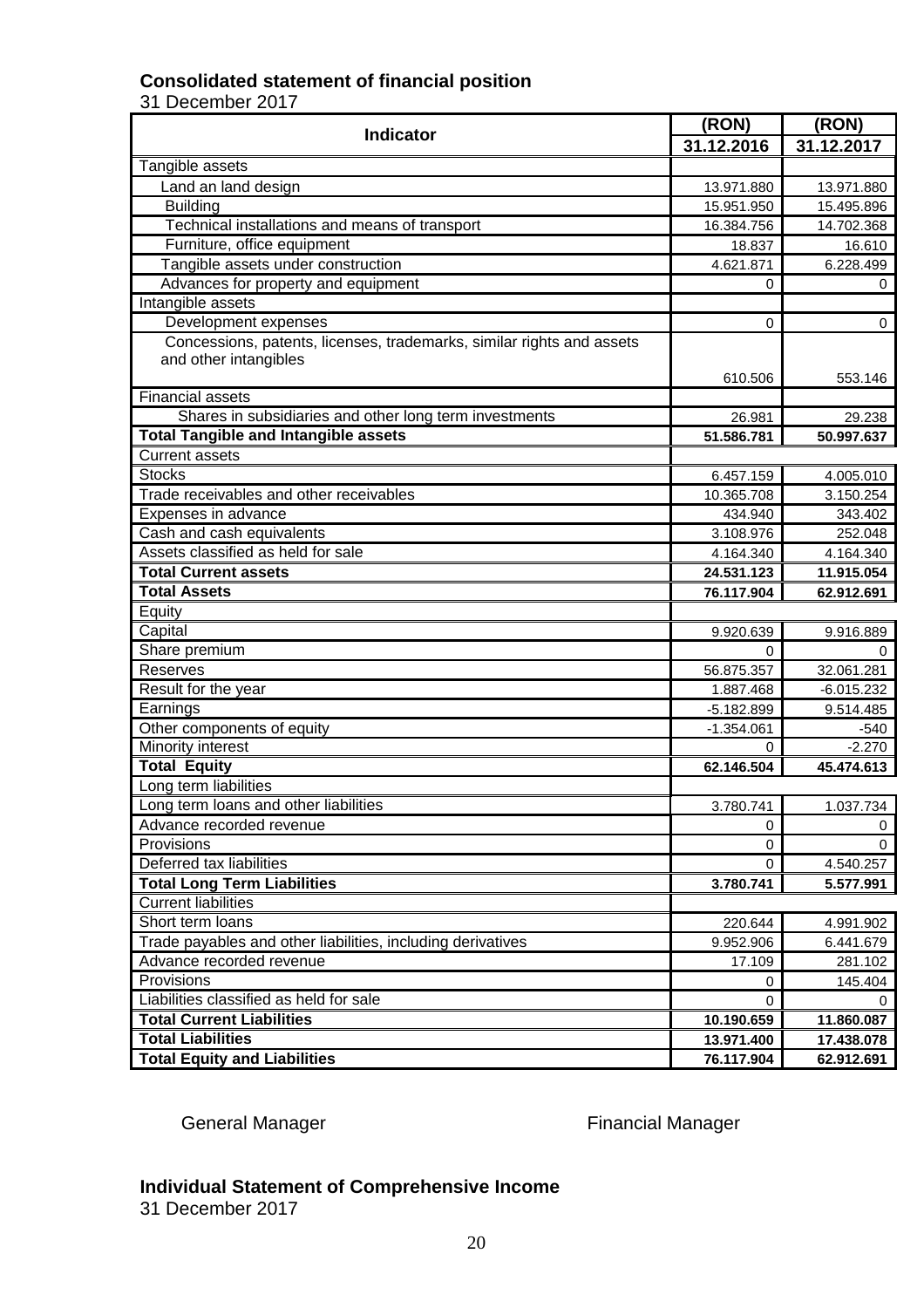|                                               | (RON)      | (RON)        |  |  |
|-----------------------------------------------|------------|--------------|--|--|
| <b>Indicator</b>                              | 31.12.2016 | 31.12.2017   |  |  |
| Continue activities                           |            |              |  |  |
| Revenue                                       | 26.647.594 | 26.104.964   |  |  |
| Other income                                  | 22.979.013 | 90.793       |  |  |
| <b>Stock variations</b>                       | 1.434.438  | $-2.347.590$ |  |  |
| <b>Total operating income</b>                 | 51.061.045 | 23.848.167   |  |  |
|                                               |            |              |  |  |
| Expenditure on stocks                         | 16.253.711 | 15.955.743   |  |  |
| Expenditure on utilities                      | 3.444.950  | 2.922.975    |  |  |
| Employee benefits expense                     | 3.298.070  | 3.706.124    |  |  |
| Depreciation and amortization of fixed assets | 2.022.026  | 2.214.003    |  |  |
| Wins / losses on disposal of property         | 15.961.754 | 100.244      |  |  |
| Adjustment of current assets                  | 73.558     | 142.405      |  |  |
| Adjustments for provisions                    | 241.396    | 231.957      |  |  |
| Other expenses                                | 3.322.827  | 3.913.807    |  |  |
| <b>Total operating expenses</b>               | 44.618.292 | 29.187.258   |  |  |
|                                               |            |              |  |  |
| <b>Result operational activities</b>          | 6.442.753  | $-5.339.091$ |  |  |
|                                               |            |              |  |  |
| Financial income                              | 532.664    | 333.574      |  |  |
| <b>Financial expenses</b>                     | 980.617    | 648.112      |  |  |
| <b>Net Financial Result</b>                   | -447.953   | $-314.538$   |  |  |
|                                               |            |              |  |  |
| <b>Result before tax</b>                      | 5.994.800  | $-5.653.629$ |  |  |
|                                               |            |              |  |  |
| Current income tax expense                    | 3.234.388  | 0            |  |  |
| Deferred income tax expense                   |            |              |  |  |
| Income from deferred taxes                    |            | 58.489       |  |  |
| The result from continuing operations         | 2.760.412  | $-5.595.140$ |  |  |
| Earnings per share                            | 0.0418     | 0            |  |  |
| Total comprehensive income for the period     | 2.760.412  | $-5.595.140$ |  |  |

General Manager **Financiar Manager** Financiar Manager

#### **Consolidated Statement of Comprehensive Income**

31 December 2017

|                  | (RON)      | (RON)      |
|------------------|------------|------------|
| <b>Indicator</b> | 31.12.2016 | 31.12.2017 |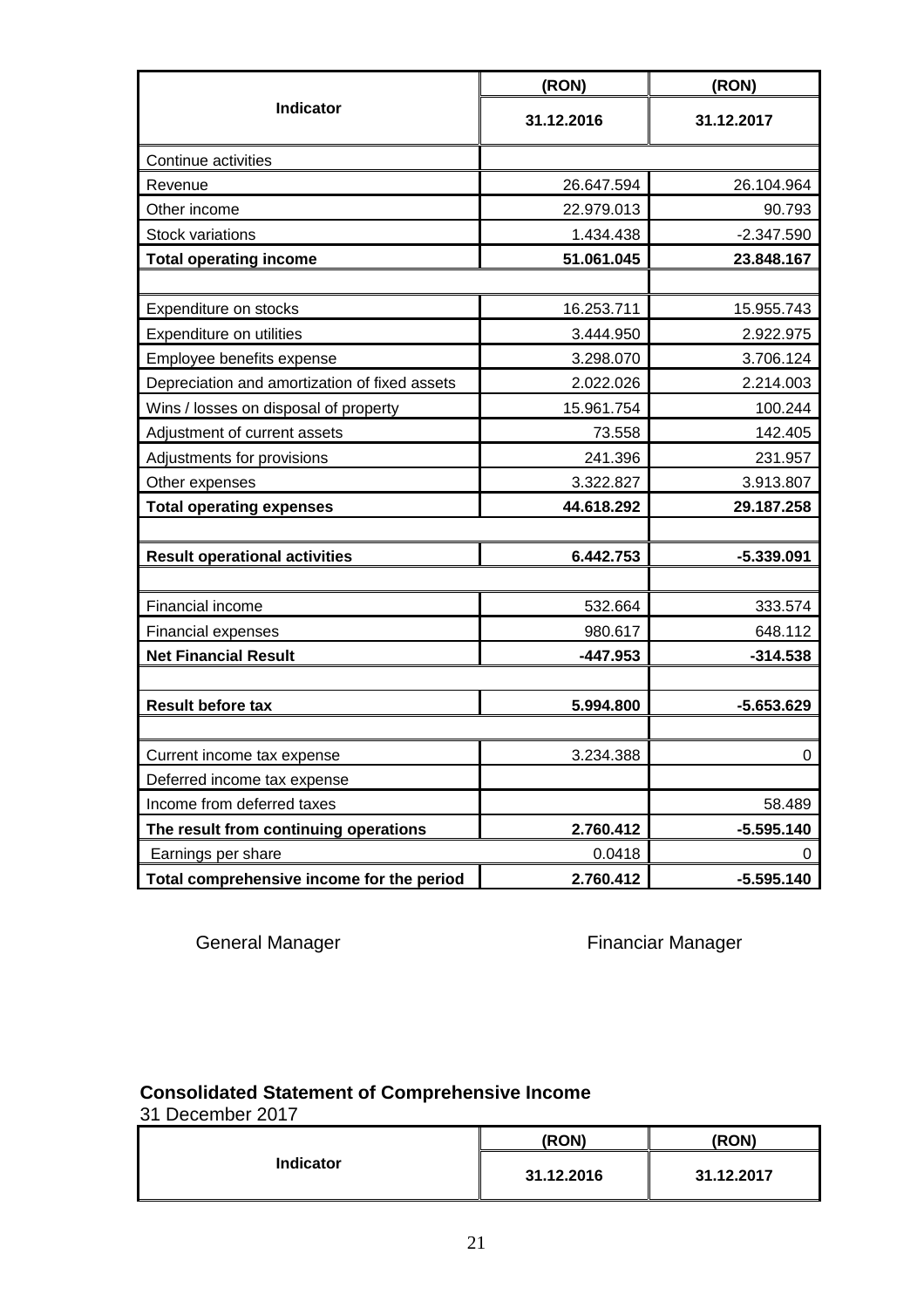| Continue activities                           |            |              |
|-----------------------------------------------|------------|--------------|
| Revenue                                       | 25.908.430 | 25.565.888   |
| Other income                                  | 22.979.013 | 90.793       |
| <b>Stock variations</b>                       | 1.434.438  | $-2.347.590$ |
| <b>Total operating income</b>                 | 50.321.881 | 23.309.091   |
|                                               |            |              |
| Expenditure on stocks                         | 16.351.921 | 16.045.525   |
| Expenditure on utilities                      | 3.444.950  | 2.922.975    |
| Employee benefits expense                     | 3.783.427  | 4.214.117    |
| Depreciation and amortization of fixed assets | 2.040.481  | 2.232.457    |
| Wins / losses on disposal of property         | 15.961.754 | 100.244      |
| Adjustment of current assets                  | 73.558     | 142.405      |
| Adjustments for provisions                    | 241.396    | 240.462      |
| Other expenses                                | 2.833.192  | 3.170.089    |
| <b>Total operating expenses</b>               | 44.730.679 | 29.068.274   |
|                                               |            |              |
| <b>Result operational activities</b>          | 5.591.202  | $-5.759.183$ |
|                                               |            |              |
| Financial income                              | 532.664    | 333.574      |
| Financial expenses                            | 980.617    | 648.112      |
| <b>Net Financial Result</b>                   | -447.953   | $-314.538$   |
|                                               |            |              |
| <b>Result before tax</b>                      | 5.143.249  | $-6.073.721$ |
|                                               |            |              |
| Current income tax expense                    | 3.255.781  | 0            |
| Deferred income tax expense                   |            |              |
| Income from deferred taxes                    |            | 58.489       |
| The result from continuing operations         | 1.887.468  | $-6.015.232$ |
|                                               |            |              |
| Total comprehensive income for the period     | 1.887.468  | $-6.015.232$ |

General Manager **Financiar Manager** Financiar Manager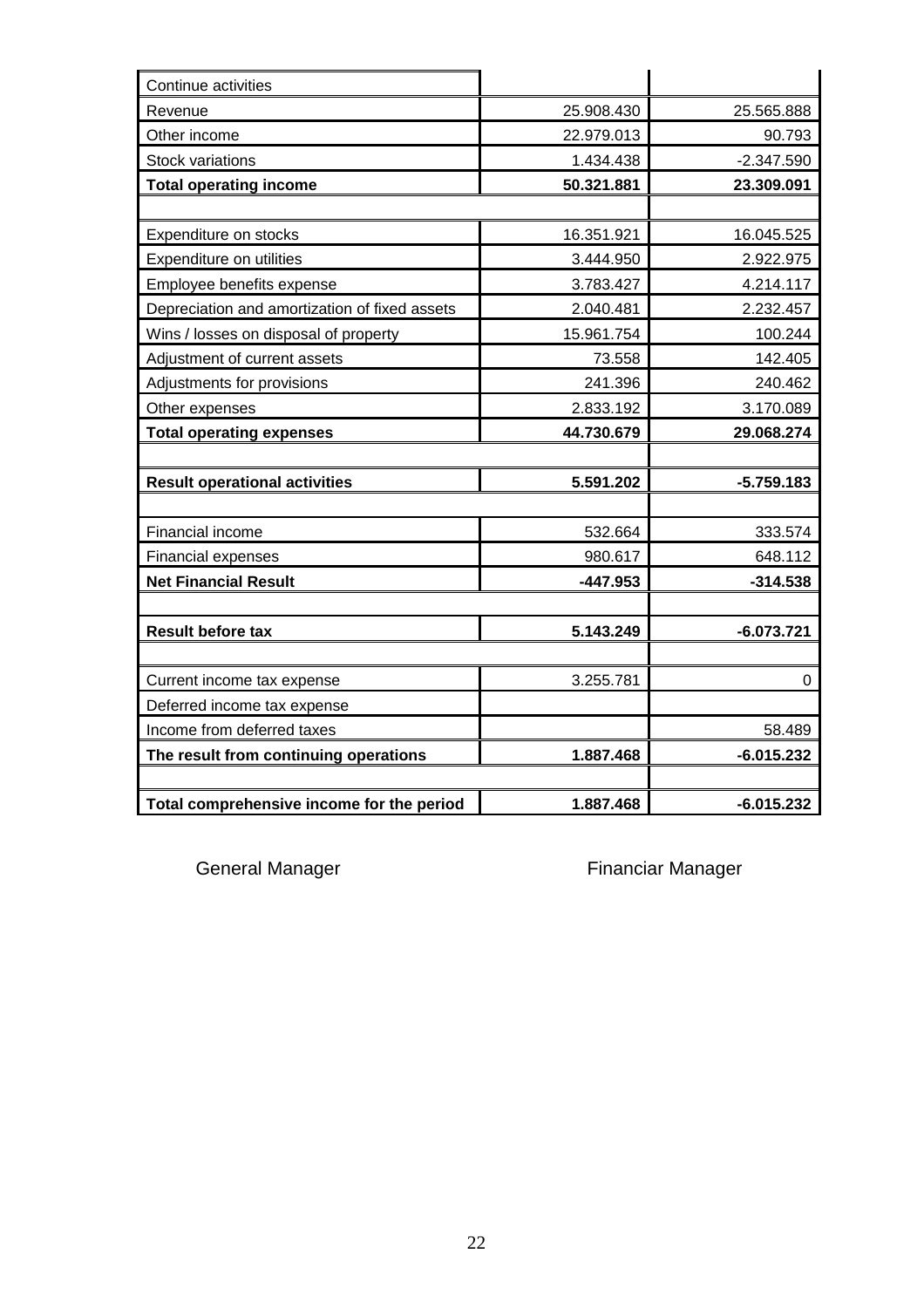#### Statement of changes in equity - individual 31 December 2017

| Amending equity sources                                                      | Capital | Share<br>premium | Equity<br>instrume<br>nts<br>issued | Other<br>equity | The<br>cumulative<br>value of<br>other<br>comprehe<br>nsive | Retained<br>earnings | Revaluation<br>reserves | Other<br>reserves | $(-)$ Own<br>shares | Profit or loss<br>$(-)$<br>attributable to<br>equity<br>holders of<br>parent | $(-)$<br><b>Dividends</b><br>Interim | Minority interest<br>The cumulativ<br>value of<br>other compreh.<br>income | Other<br>elements | Total      |
|------------------------------------------------------------------------------|---------|------------------|-------------------------------------|-----------------|-------------------------------------------------------------|----------------------|-------------------------|-------------------|---------------------|------------------------------------------------------------------------------|--------------------------------------|----------------------------------------------------------------------------|-------------------|------------|
|                                                                              | 1       | 2                | 3                                   | $\overline{4}$  | income<br>5                                                 | 6                    | $\overline{7}$          | 8                 | 9                   | company<br>10                                                                | 11                                   | 12                                                                         | 13                |            |
| $\Omega$                                                                     |         |                  |                                     |                 |                                                             |                      |                         |                   |                     |                                                                              |                                      |                                                                            |                   | 14         |
| <b>Opening Balance (before</b><br>restatement)                               |         |                  |                                     |                 |                                                             |                      |                         |                   |                     |                                                                              |                                      |                                                                            |                   |            |
| The effect of corrections of errors                                          |         |                  |                                     |                 |                                                             |                      |                         |                   |                     |                                                                              |                                      |                                                                            |                   |            |
| The effect of changes in accounting<br>policies                              |         |                  |                                     |                 |                                                             |                      |                         |                   |                     |                                                                              |                                      |                                                                            |                   |            |
| <b>Opening Balance (current period)</b>                                      | 9916889 |                  |                                     |                 | 1408607                                                     | -2737739             | 51427496                | 4103834           | 540                 |                                                                              |                                      |                                                                            |                   | 64118547   |
| Ordinary bond issue                                                          |         |                  |                                     |                 |                                                             |                      |                         |                   |                     |                                                                              |                                      |                                                                            |                   |            |
| Preferred shares issued                                                      |         |                  |                                     |                 |                                                             |                      |                         |                   |                     |                                                                              |                                      |                                                                            |                   |            |
| Other capital instruments issued                                             |         |                  |                                     |                 |                                                             |                      |                         |                   |                     |                                                                              |                                      |                                                                            |                   |            |
| Exercise or expiration of other capital<br>instruments issued                |         |                  |                                     |                 |                                                             |                      |                         |                   |                     |                                                                              |                                      |                                                                            |                   |            |
| Conversion of debt into equity                                               |         |                  |                                     |                 |                                                             |                      |                         |                   |                     |                                                                              |                                      |                                                                            |                   |            |
| Capital reduction                                                            |         |                  |                                     |                 |                                                             |                      |                         |                   |                     |                                                                              |                                      |                                                                            |                   |            |
| Dividends                                                                    |         |                  |                                     |                 |                                                             | -4499622             |                         |                   |                     |                                                                              |                                      |                                                                            |                   | $-4499622$ |
|                                                                              |         |                  |                                     |                 |                                                             |                      |                         |                   |                     |                                                                              |                                      |                                                                            |                   |            |
| Purchase of own shares                                                       |         |                  |                                     |                 |                                                             |                      |                         |                   |                     |                                                                              |                                      |                                                                            |                   |            |
| The sale or cancellation of own shares<br>The reclassification of financial  |         |                  |                                     |                 |                                                             |                      |                         |                   |                     |                                                                              |                                      |                                                                            |                   |            |
| instruments from equity into debt                                            |         |                  |                                     |                 |                                                             |                      |                         |                   |                     |                                                                              |                                      |                                                                            |                   |            |
| Transfers between components of<br>equity                                    |         |                  |                                     |                 | $-2760412$                                                  | 1408607              |                         |                   |                     |                                                                              |                                      |                                                                            |                   | $-1351805$ |
| Increases or (-) decreases in equity<br>resulting from business combinations |         |                  |                                     |                 |                                                             |                      |                         |                   |                     |                                                                              |                                      |                                                                            |                   |            |
| Payments in shares                                                           |         |                  |                                     |                 |                                                             |                      |                         |                   |                     |                                                                              |                                      |                                                                            |                   |            |
| Other increases or (-) decreases in<br>equity                                |         |                  |                                     |                 | 1351805                                                     | 17692863             | $-24909286$             |                   |                     |                                                                              |                                      |                                                                            |                   | -5864618   |
| Total comprehensive income for the<br>year                                   |         |                  |                                     |                 | $-5595140$                                                  |                      |                         |                   |                     |                                                                              |                                      |                                                                            |                   | $-5595140$ |
| Balance at closing (current period)                                          | 9916889 |                  |                                     |                 | $-5595140$                                                  | 11864109             | 26518210                | 4103834           | 540                 |                                                                              |                                      |                                                                            |                   | 46807362   |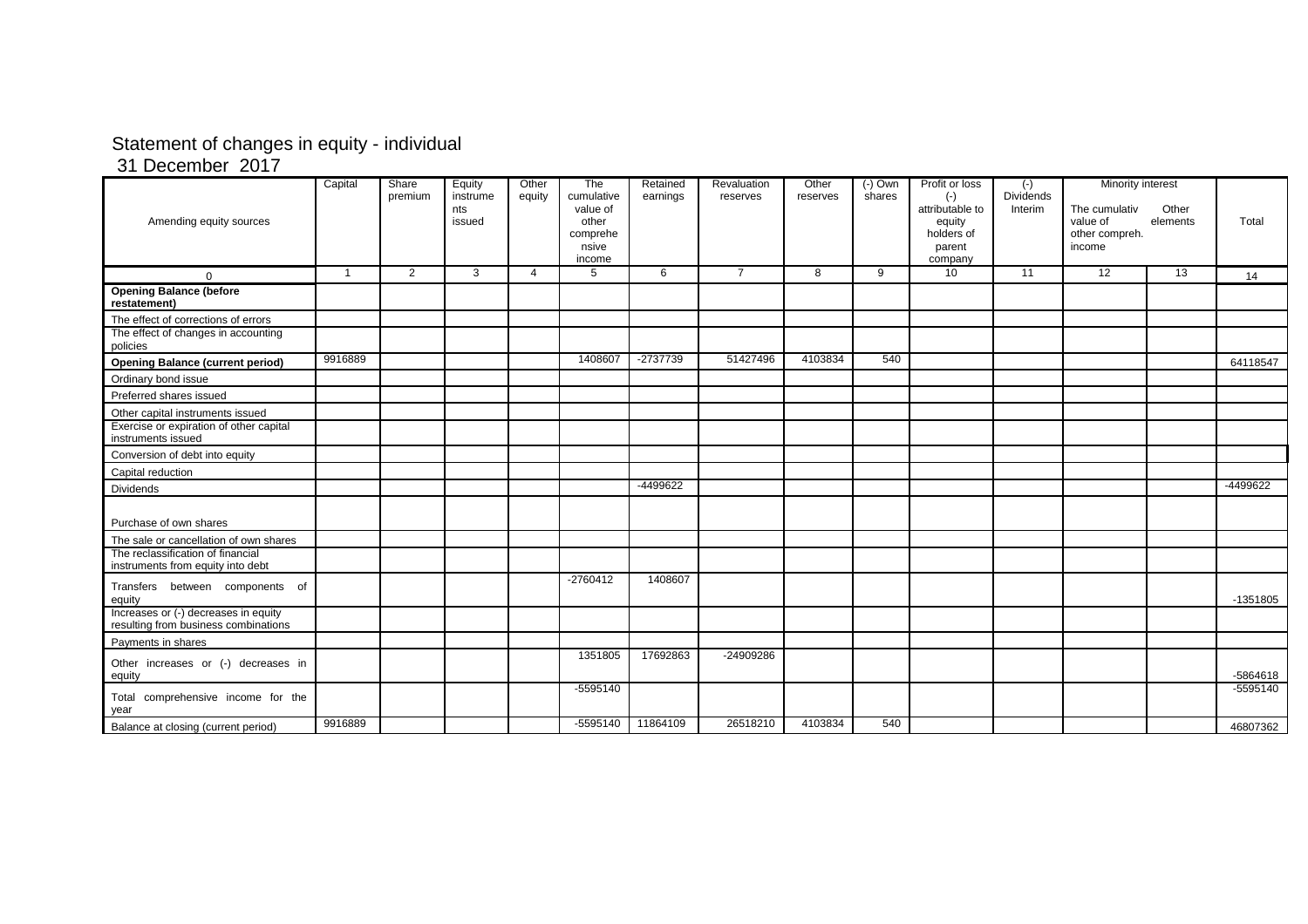#### Statement of changes in equity - consolidated 31 December 2017

| Amending equity sources                                                      | Capital | Share<br>premium | Equity<br>instrume<br>nts<br>issued | Other<br>equity | The<br>cumulative<br>value of<br>other<br>comprehe<br>nsive<br>income | Retained<br>earnings | Revaluation<br>reserves | Other<br>reserves | $(-)$ Own<br>shares | Profit or loss<br>$(-)$<br>attributable to<br>equity<br>holders of<br>parent<br>company | $(-)$<br><b>Dividends</b><br>Interim | Minority interest<br>The cumulativ<br>value of<br>other compreh.<br>income | Other<br>elements | Total      |
|------------------------------------------------------------------------------|---------|------------------|-------------------------------------|-----------------|-----------------------------------------------------------------------|----------------------|-------------------------|-------------------|---------------------|-----------------------------------------------------------------------------------------|--------------------------------------|----------------------------------------------------------------------------|-------------------|------------|
| $\Omega$                                                                     | 1       | 2                | 3                                   | 4               | 5                                                                     | 6                    | $\overline{7}$          | 8                 | 9                   | 10                                                                                      | 11                                   | 12                                                                         | 13                | 14         |
| <b>Opening Balance (before</b><br>restatement)                               |         |                  |                                     |                 |                                                                       |                      |                         |                   |                     |                                                                                         |                                      |                                                                            |                   |            |
| The effect of corrections of errors                                          |         |                  |                                     |                 |                                                                       |                      |                         |                   |                     |                                                                                         |                                      |                                                                            |                   |            |
| The effect of changes in accounting<br>policies                              |         |                  |                                     |                 |                                                                       |                      |                         |                   |                     |                                                                                         |                                      |                                                                            |                   |            |
| <b>Opening Balance (current period)</b>                                      | 9920639 |                  |                                     |                 | 533947                                                                | -5182899             | 51427496                | 5447861           | 540                 |                                                                                         |                                      |                                                                            |                   | 62146504   |
| Ordinary bond issue                                                          |         |                  |                                     |                 |                                                                       |                      |                         |                   |                     |                                                                                         |                                      |                                                                            |                   |            |
| Preferred shares issued                                                      |         |                  |                                     |                 |                                                                       |                      |                         |                   |                     |                                                                                         |                                      |                                                                            |                   |            |
| Other capital instruments issued                                             |         |                  |                                     |                 |                                                                       |                      |                         |                   |                     |                                                                                         |                                      |                                                                            |                   |            |
| Exercise or expiration of other capital<br>instruments issued                |         |                  |                                     |                 |                                                                       |                      |                         |                   |                     |                                                                                         |                                      |                                                                            |                   |            |
| Conversion of debt into equity                                               |         |                  |                                     |                 |                                                                       |                      |                         |                   |                     |                                                                                         |                                      |                                                                            |                   |            |
| Capital reduction                                                            |         |                  |                                     |                 |                                                                       |                      |                         |                   |                     |                                                                                         |                                      |                                                                            |                   |            |
| Dividends                                                                    |         |                  |                                     |                 |                                                                       | -4499622             |                         |                   |                     |                                                                                         |                                      |                                                                            |                   | $-4499622$ |
| Purchase of own shares                                                       |         |                  |                                     |                 |                                                                       |                      |                         |                   |                     |                                                                                         |                                      |                                                                            |                   |            |
| The sale or cancellation of own shares<br>The reclassification of financial  |         |                  |                                     |                 |                                                                       |                      |                         |                   |                     |                                                                                         |                                      |                                                                            |                   |            |
| instruments from equity into debt                                            |         |                  |                                     |                 |                                                                       |                      |                         |                   |                     |                                                                                         |                                      |                                                                            |                   |            |
| Transfers between components of<br>equity                                    |         |                  |                                     |                 | $-2760412$                                                            | 1408607              |                         | 95210             |                     |                                                                                         |                                      |                                                                            |                   | $-1256595$ |
| Increases or (-) decreases in equity<br>resulting from business combinations |         |                  |                                     |                 |                                                                       |                      |                         |                   |                     |                                                                                         |                                      |                                                                            |                   |            |
| Payments in shares                                                           |         |                  |                                     |                 |                                                                       |                      |                         |                   |                     |                                                                                         |                                      |                                                                            |                   |            |
| Other increases or (-) decreases in<br>equity                                | $-3750$ |                  |                                     |                 | 2226465                                                               | 17788399             | -24909286               |                   |                     |                                                                                         |                                      | $-2270$                                                                    |                   | $-4900442$ |
| Total comprehensive income for the<br>year                                   |         |                  |                                     |                 | $-6015232$                                                            |                      |                         |                   |                     |                                                                                         |                                      |                                                                            |                   | $-6015232$ |
| Balance at closing (current period)                                          | 9916889 |                  |                                     |                 | $-6015232$                                                            | 9514485              | 26518210                | 5543071           | 540                 |                                                                                         |                                      | $-2270$                                                                    |                   | 45474613   |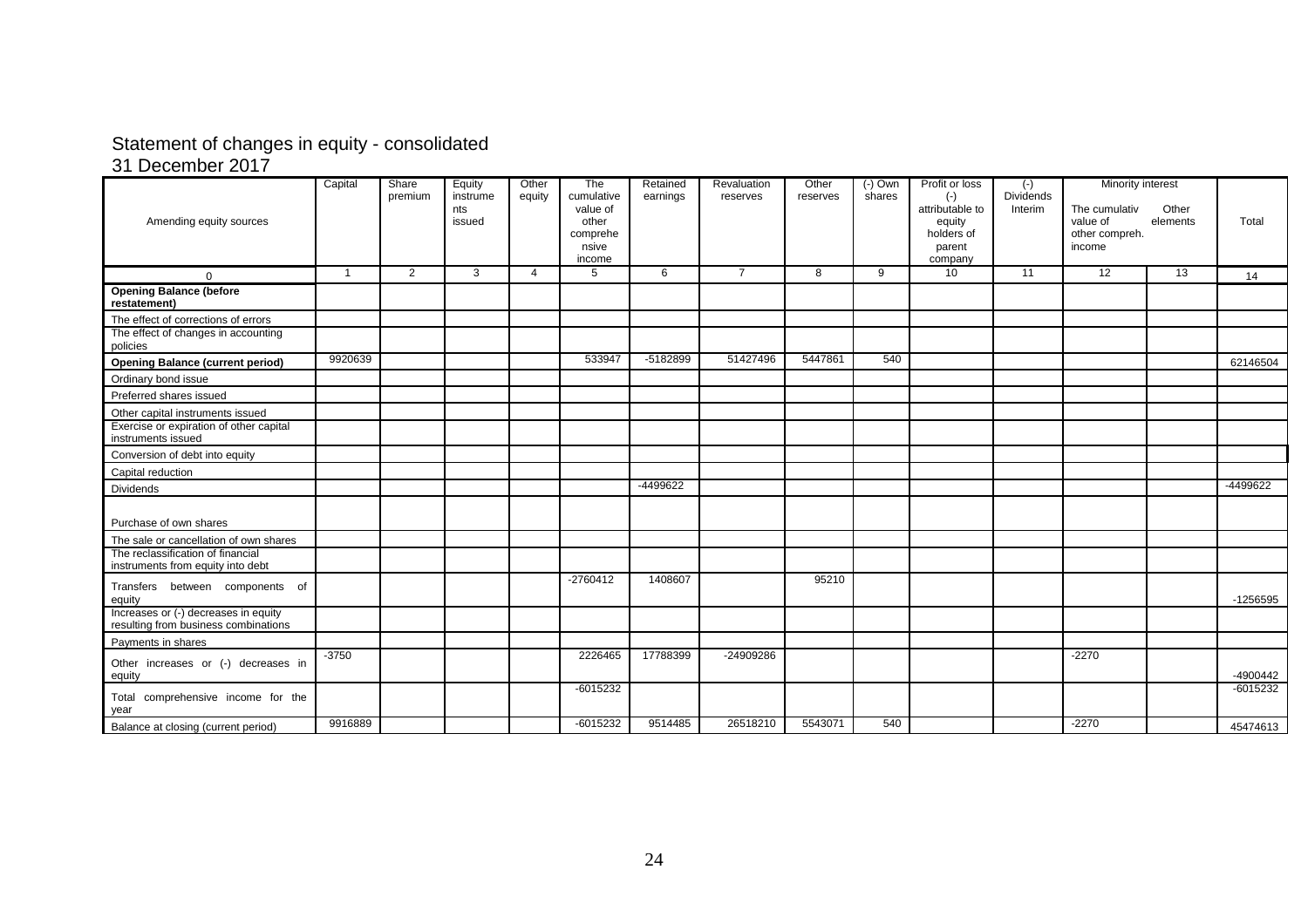#### **Individual Statement of Cash Flows**

31 December 2017

#### **Statement of Cash Flows**

|                                                  |               | - lei -      |
|--------------------------------------------------|---------------|--------------|
|                                                  | 31.12.2016    | 31.12.2017   |
| Cash flows from operating activities             |               |              |
| Receipts from customers for sales                | 28.422.738    | 25.526.058   |
| Other revenues (including net VAT refunds)       | 1.658.039     | 703.634      |
| Payments to suppliers                            | 23.702.713    | 23.201.332   |
| Net payments to employees                        | 1.942.042     | 2.078.641    |
| Payments to budget                               | 2.104.998     | 4.902.631    |
| Other payments                                   | 1.539.428     | 2.161.371    |
| Net cash from operating activities               | 791.596       | $-6.114.283$ |
|                                                  |               |              |
| Cash flows from investing activities             |               |              |
| Payments for the acquisition of fixed assets     | 3.952.088     | 1.879.133    |
| Proceeds from sale of tangible assets            | 19.906.276    | 4.575.885    |
| Interest received                                |               | 1.200        |
| Net cash from investing activities               | 15.954.188    | 2.697.952    |
|                                                  |               |              |
| Net cash from financing activities               |               |              |
| Proceeds from borrowings                         | 18.142.934    | 14.825.925   |
| Interest paid and refund loans                   | 31.499.351    | 10.448.815   |
| Dividends paid                                   | 862.230       | 3.811.012    |
| Net cash from financing activities               | $-14.218.647$ | 566.098      |
|                                                  |               |              |
| Increase / (Decrease) net cash                   | 2.527.137     | $-2.850.233$ |
|                                                  |               |              |
| Cash and cash equivalents at beginning of period | 574.360       | 3.101.497    |
| Cash and cash equivalents at end of period       | 3.101.497     | 251.264      |
|                                                  |               |              |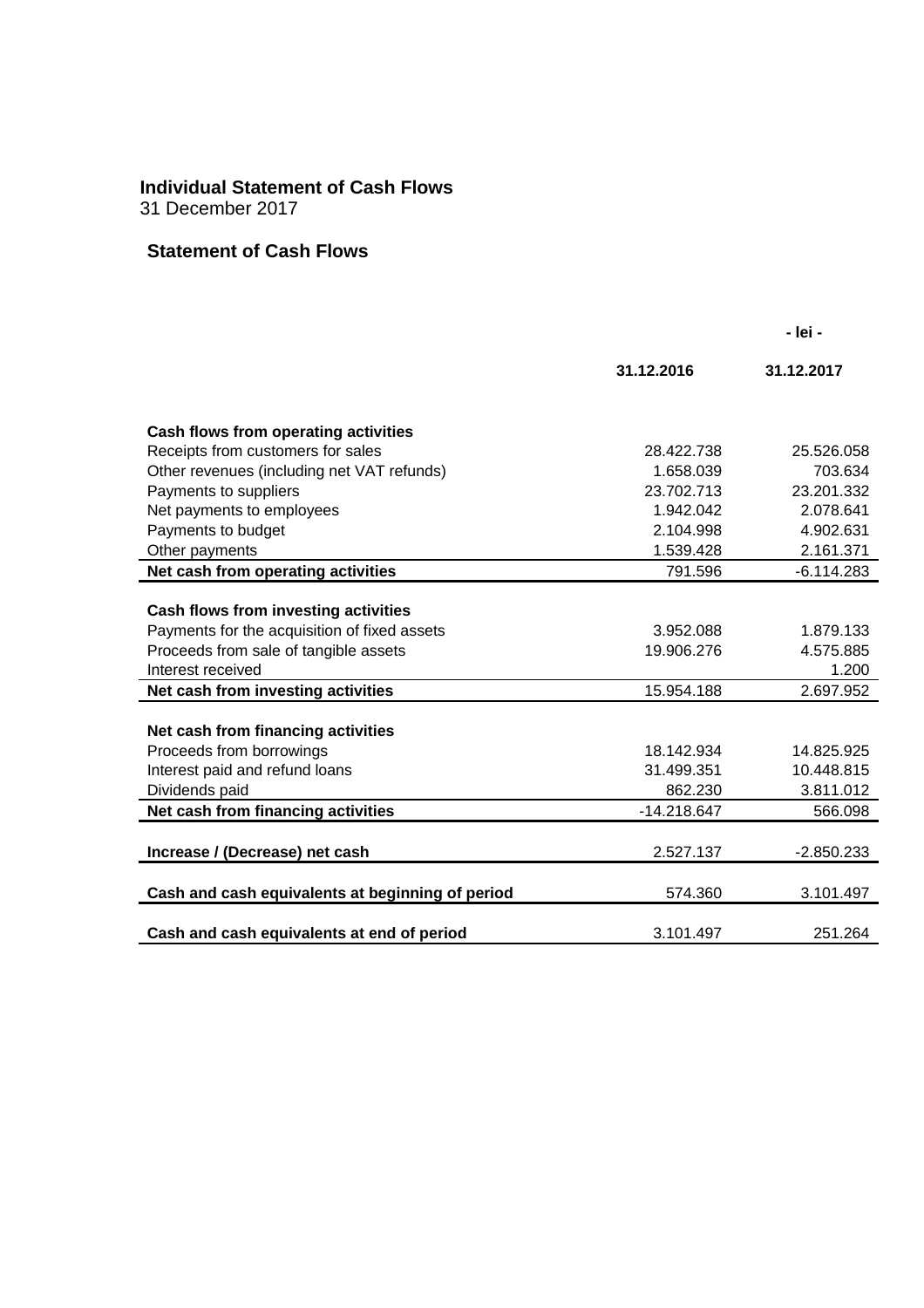#### **Consolidated Statement of Cash Flows**

31 December 2017

#### **Statement of Cash Flows**

|                                                  |               | - lei -      |
|--------------------------------------------------|---------------|--------------|
|                                                  | 31.12.2016    | 31.12.2017   |
| Cash flows from operating activities             |               |              |
| Receipts from customers for sales                | 30.153.254    | 26.845.874   |
| Other revenues (including net VAT refunds)       | 1.658.039     | 703.634      |
| Payments to suppliers                            | 24.795.751    | 23.929.177   |
| Net payments to employees                        | 2.217.263     | 2.470.713    |
| Payments to budget                               | 2.365.367     | 5.095.290    |
| Other payments                                   | 1.639.657     | 2.175.306    |
| Net cash from operating activities               | 793.255       | $-6.120.978$ |
|                                                  |               |              |
| Cash flows from investing activities             |               |              |
| Payments for the acquisition of fixed assets     | 3.952.088     | 1.879.133    |
| Proceeds from sale of tangible assets            | 19.906.276    | 4.575.885    |
| Interest received                                |               | 1.200        |
| Net cash from investing activities               | 15.954.188    | 2.697.952    |
| Net cash from financing activities               |               |              |
| Proceeds from borrowings                         | 18.142.934    | 14.825.925   |
| Interest paid and refund loans                   | 31.499.351    | 10.448.815   |
| Dividends paid                                   | 862.230       | 3.811.012    |
| Net cash from financing activities               | $-14.218.647$ | 566.098      |
|                                                  |               |              |
| Increase / (Decrease) net cash                   | 2.528.796     | $-2.856.928$ |
| Cash and cash equivalents at beginning of period | 580.180       | 3.108.976    |
| Cash and cash equivalents at end of period       | 3.108.976     | 252.048      |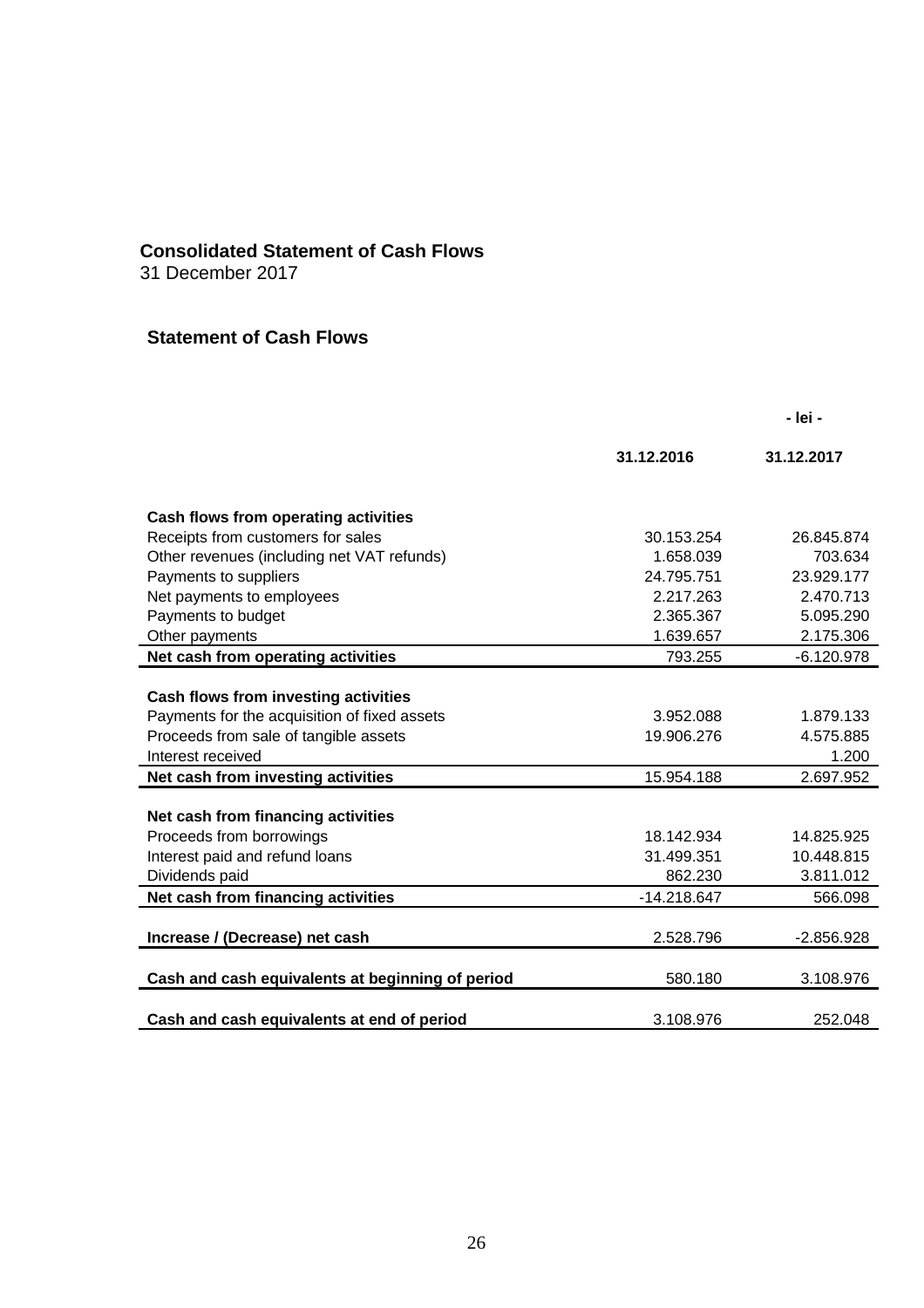#### **Notes to the financial statements**

#### **1. The entity which reports**

The company Sinteza S.A. has hedquartered in Oradea, Borsului Road No.35, Trade Register No. J 05/197/1991. It is a joint stock company and operates in Romania in accordance with Law No.31 / 1990 relating to commercial companies.

The basic object of activity of the Company is manufacturing and marketing of basic organic chemicals - CAEN code 2014.

The Company's shares are listed on the Bucharest Stock Exchange, Standard category, with the indicative STZ.

| Current | Name                                       | Percentage held (%) |
|---------|--------------------------------------------|---------------------|
| issue   |                                            |                     |
| 1       | F.I.I. BT Invest 1 administrat de BT Asset | 51,8898             |
|         | Management SA                              |                     |
| ⌒       | <b>Tincau Tibor</b>                        | 28,1346             |
| 3       | Other shareholders                         | 19,9756             |
|         | Total                                      | 100,0000            |

On 31.12.2017, the Company is owned by the following shareholders:

Closed Investment Fund (FI.I.) BT Invest 1 acquired a majority stake of 51,89% in May 2016 to CHEMPARK Invest SRL, through a secondary market transaction, notifying the Financial Supervision Authority (ASF) and Bucharest stock Exchange (BVB).

Evidence shares and shareholders is kept by Depozitarul Central S.A. Bucharest.

#### **The entity that enters into consolidation**

For fiscal year 2017 was included in the consolidation of the commercial company SC CHIMPROD S.A., with the following identification data:

| Oradea, No.35 Borsului Road |
|-----------------------------|
|                             |
|                             |
|                             |
|                             |
|                             |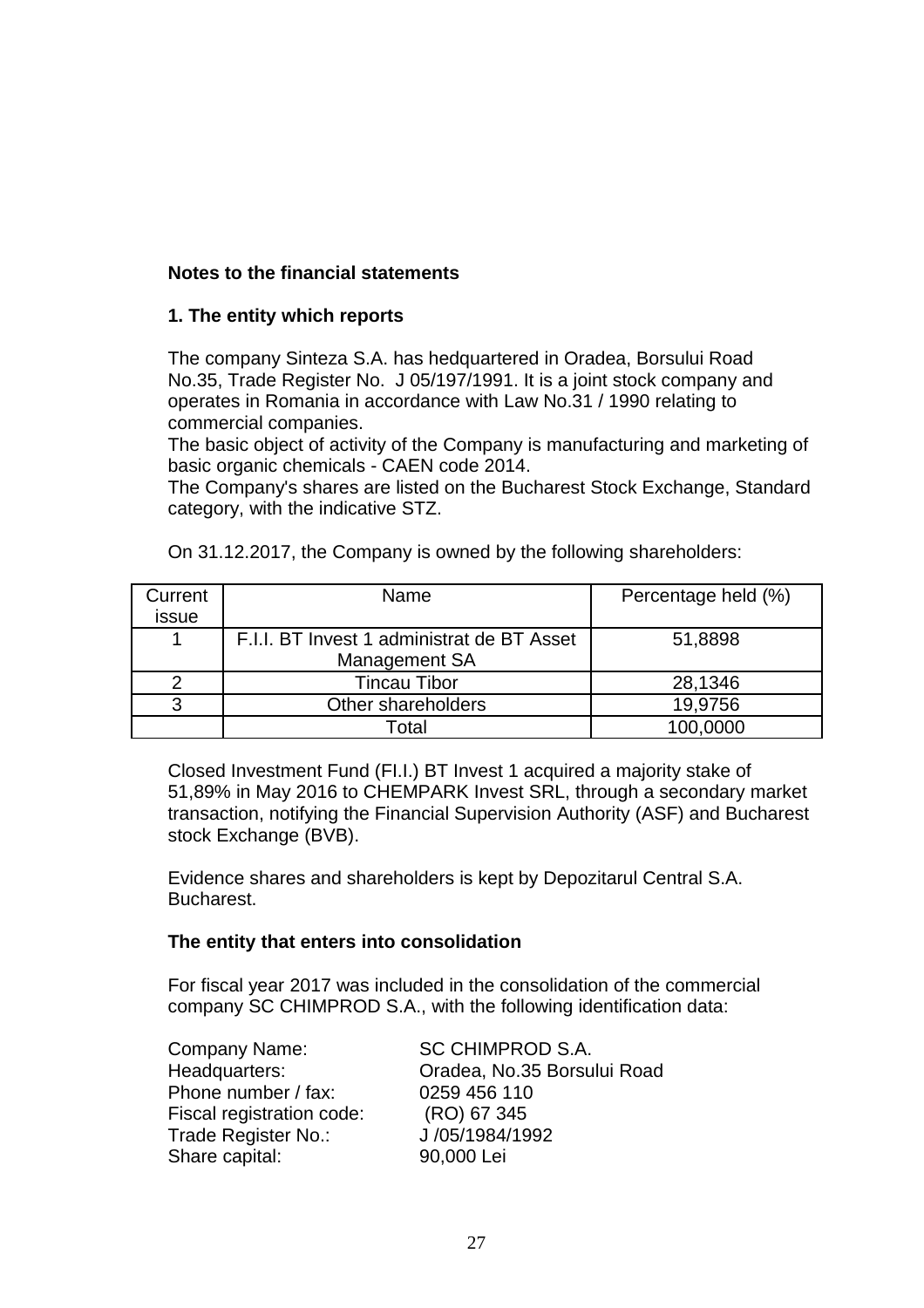Company shares S.C. CHIMPROD S.A. , they are not traded on the regulated market of securities.

The company is managed by mandate by SC Sinteza S.A., having as permanent representative Mr. Claudiu Sorin Pasula.

Stake of SC Sinteza S.A. is 99,765% and the stake of non-controlling interest is 0,235%.

#### **Publishing date of approval of financial statements**

Financial communication calendar is approved by the Company's executive management in accordance with the statutory provisions and shall be made public by publication on the Company's website.

#### **2. Basis of preparation**

#### **Statement of Compliance**

 Individual and consolidated financial statements of the Group are prepared in accordance with International Financial Reporting Standards (IFRS). Beginning with fiscal year 2012, the Company and the Group are required to apply International Financial Reporting Standards (IFRS).

#### **Basis of consolidation**

The consolidated financial statements comprise the financial statements of the parent company S.C. Sinteza S.A. and those of company in the consolidation (subsidiary) SC CHIMPROD S.A. as an entity controlled by the parent company.

#### **Presentation of Financial Statements**

Individual and consolidated financial statements are presented according to the requirements of IAS 1 "Presentation of Financial Statements", based on liquidity in the statement of financial position and based on the nature of income and expenses in the statement of comprehensive income.

#### **Functional and presentation currency**

The functional currency is the RON (LEU) . Individual and consolidated financial statements are presented in RON.

#### **Basis of assessment**

The individual financial statements and statements have been prepared on a historical cost basis, except tangible assets which are measured at fair value every two years.

The accounting policies have been applied consistently for the periods presented in these financial statements. Was going concern.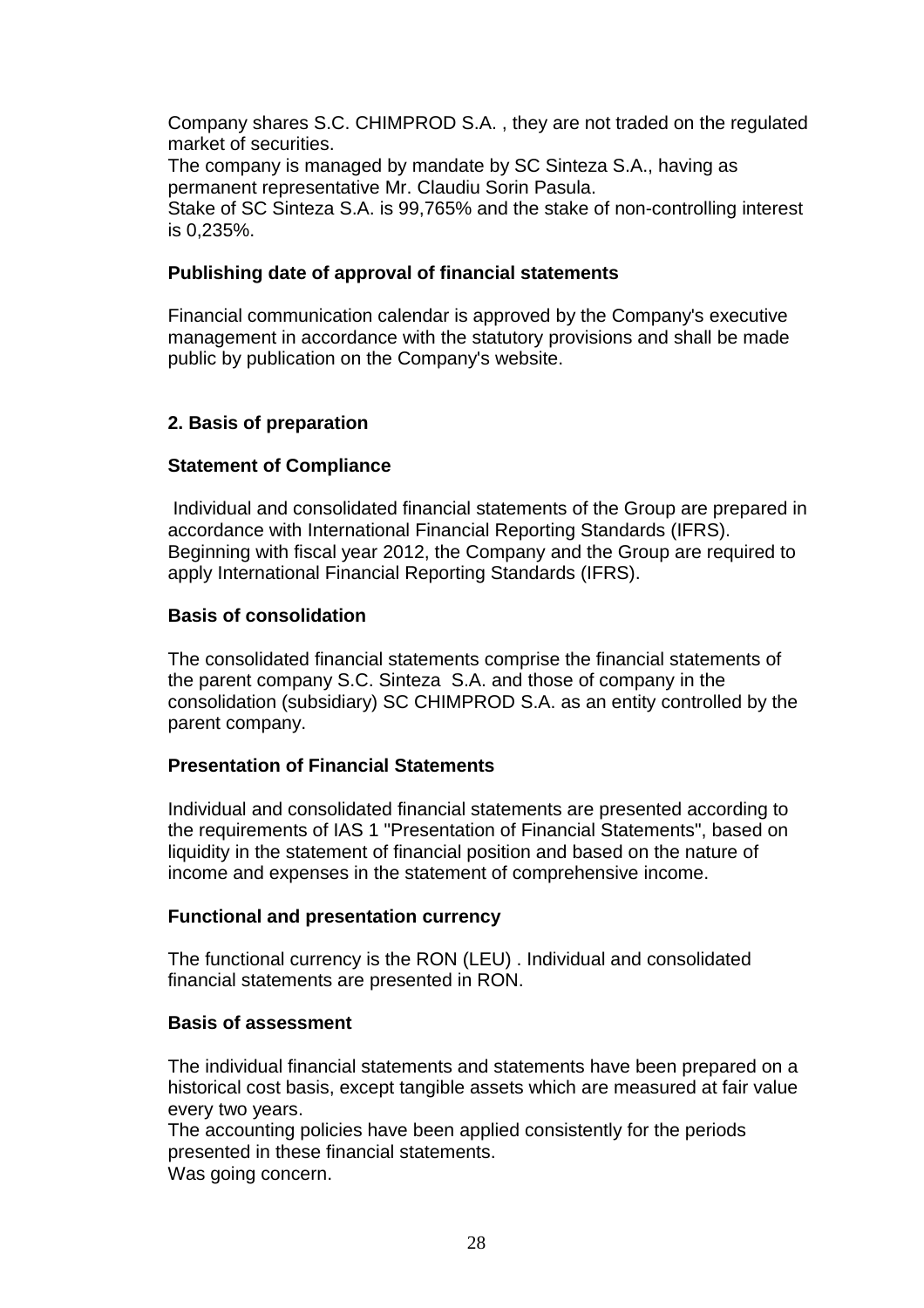#### **Use of estimates and judgments**

Preparation and presentation of consolidated and individual financial statements according to International Financial Reporting Standards (IFRS) requires the use of estimates, judgments and assumptions that affect the application of accounting policies and the reported amounts. Estimates, judgments and assumptions are based on historical experience. The results of these estimates form the basis for judgments about the carrying amounts that can not be obtained from other sources.

When some elements of the annual financial statements can not be measured accurately, it is estimated.

The estimates are made based on the most recent reliable information at their disposal.

To changing circumstances on which the estimate was based or as a result of new information or a best experiences may lead to a modification of the initial estimate.

Any change in accounting estimates will be recognized prospectively by including it in the result:

period of the change if it affects only that period; or

I period in which the change occurs and future periods if the change has an effect on them.

The group estimates used to determine:

**D** bad debts and doubtful debts related adjustments;

 value of provisions for risks and charges amounted at year-end litigation, decommissioning of tangible assets, restructuring for pensions and similar obligations for taxes.

 lifetime of depreciable assets for which the revaluation, fair value is determined and a new term economic use.

Judgments and assumptions are reviewed periodically by the Company and are recognized in the periods in which the estimates are revised.

#### **3. Significant accounting policies**

Parent and subsidiary companies organize and lead the financial accounting according to the Accounting Law no. 82/1991, as amended and supplemented.

Financial accounting provides chronological and systematic registration, processing, publish and maintain information about the financial position, financial performance and other information related to the work. The accounting policies have been developed so as to ensure supply, the

annual financial statements, certain information must be understandable, relevant to the needs of users in decision making, credible meaning to represent faithfully the assets, liabilities, financial position and profit or loss of the company do not contain significant errors, not to be biased, to be prudent, complete in all material respects, comparable so that users can compare the financial statements of the company over time to identify trends in financial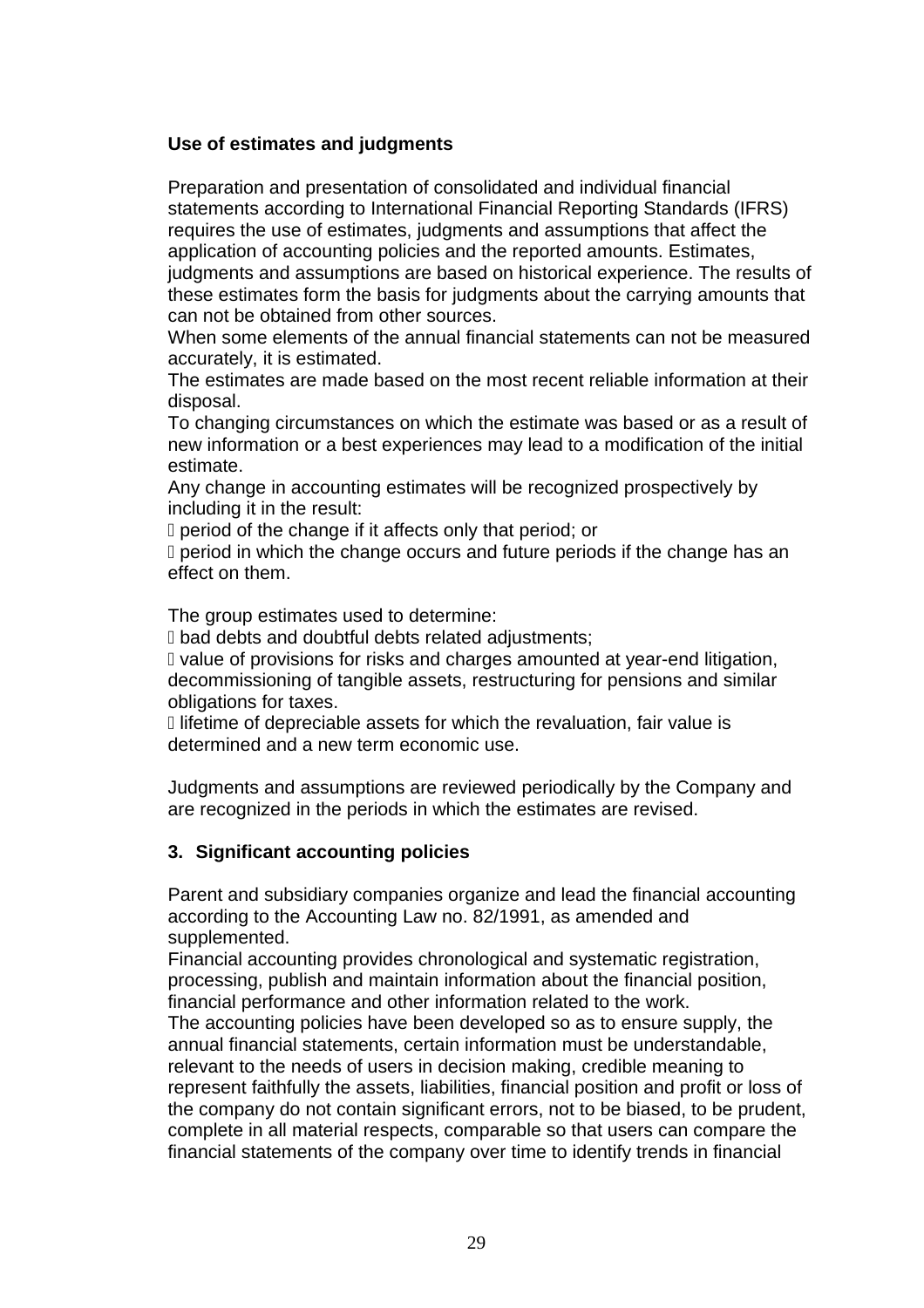position and performance and can compare financial statements with those of other companies to assess the financial position and performance.

The accounting policies have been applied consistently to all periods presented in these financial statements.

The individual financial statements are prepared on the assumption that the Company will continue its operations in the foreseeable future.

#### **Transactions in foreign currencies**

Operations in foreign currencies are recorded in RON at the exchange rate on the date of the transaction.

At the end of each month, the liabilities in foreign currency are valued at the exchange rate of the currency market, announced by the National Bank of Romania the last banking day of the month in question. Exchange differences are recognized in the accounts recorded in income or expense from foreign exchange differences, if applicable.

Exchange differences arising during the settlement of foreign currency debts at rates different from those at which they were originally recorded during the month or to those which are accounted to be recognized in the month in which they appear as income or expense in exchange rate differences. Value differences arising during the settlement of debts denominated in RON, according to an exchange rate different from that to which they were originally recorded during the month or to those which are accounted to be recognized in the month in which they appear to other financial income and expenses.

#### **Accounting for the effect of hyperinflation**

In accordance with IAS 29 "Financial reporting in hyperinflationary economies" in the financial statements of an entity that used the currency as the functional currency of a hyperinflationary economy, monetary items must be restated use a general index of price growth.

Both the parent company and its subsidiary have not done adjusting for noncash items for 2017, because they were regularly evaluated and values were included in share capital to the data. At the date of transition to IFRS implementation (2012) was made a reprocessing and an evaluation of all assets and liabilities, thereby encircling the balance sheet and the effects of hyperinflation which affected the Romanian economy until 2004.

#### **Financial instruments**

Parent Company and subsidiary owning non-derivative financial assets: trade receivables, cash and cash equivalents.

The claims include:

I trade receivables, which are amounts owed by customers for goods sold or services rendered in the ordinary course of business;

receivable effects, commercial acceptance, third party tools;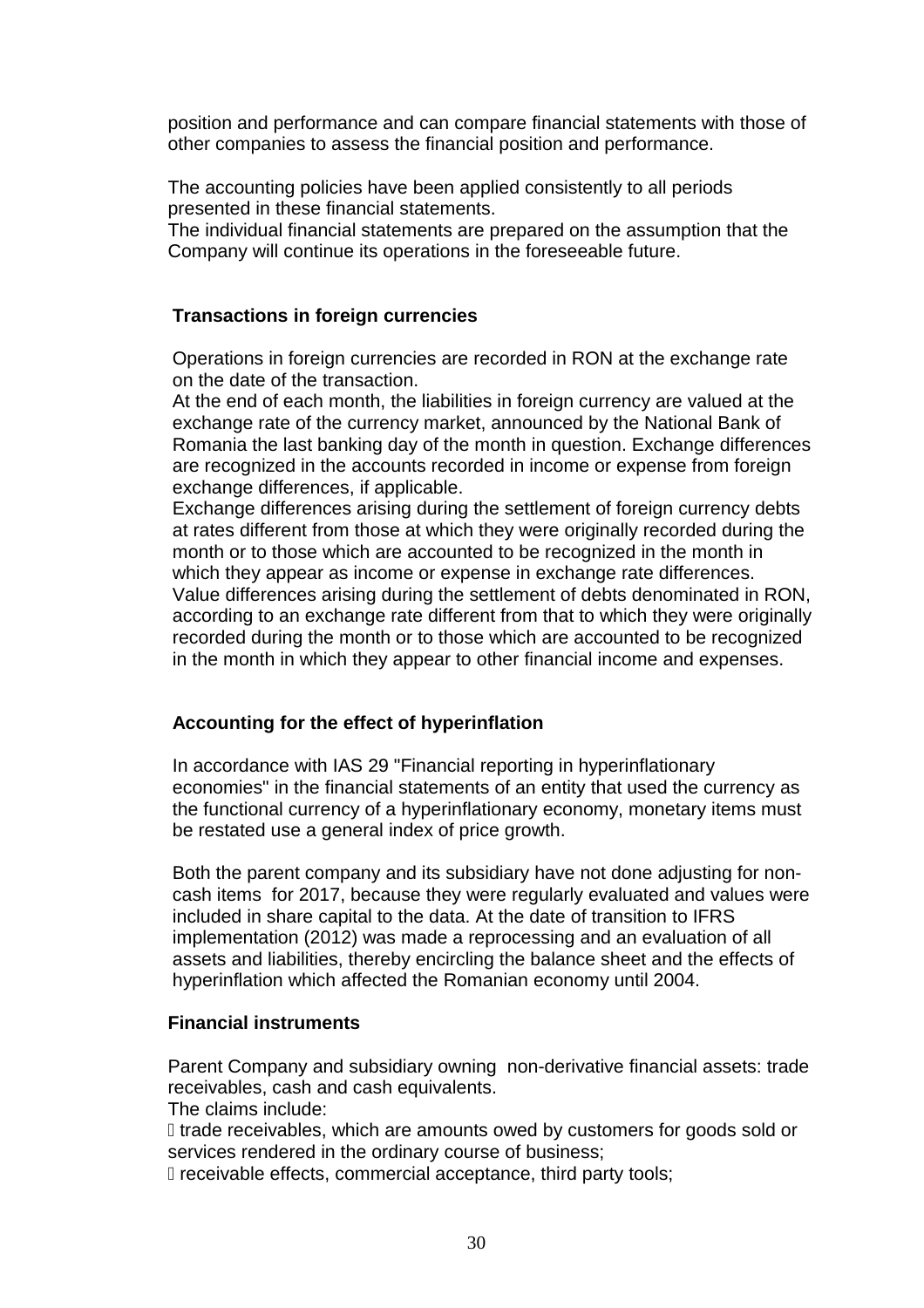amounts owed by directors, shareholders, employees and affiliates. The claims outlined in accrual basis, according to legal or contractual provisions

The effects can be expected receivable before maturity.

At the end of each month, foreign currency receivables are valued at the exchange rate of the currency market, announced by the National Bank of Romania the last banking day of the month in question. Exchange differences are recognized in the accounts recorded in income or expense from foreign exchange differences, if applicable.

At the end of each month, receivables denominated in RON, whose settlement is based on a foreign currency are valued at the exchange rate of the currency market, announced by the National Bank of Romania the last banking day of the month in question. In this case, the differences are recognized in the accounts at other financial income or other financial expenses, as appropriate.

Exchange differences arising during the settlement of claims in foreign currency at rates different from those at which they were originally recorded during the month or to those which are accounted to be recognized in the month in which they appear as income or expense in exchange rate differences.

Value differences arising during the settlement of claims expressed in lei, according to an exchange rate different from that to which they were originally recorded during the month or to those which are accounted to be recognized in the month in which they appear to other financial income and expenses.

Accounts from banks comprise:

Values receivable (checks and notes deposited in banks)

availabilities and foreign currency

**The checks issued by the company** 

short-term bank loans

 availability and interest on loans granted by banks in current accounts. Interest payable and receivable, financial year in progress is recorded in financial income or financial expenses, as appropriate.

The operations of sale of foreign currency, including those carried out under contracts settled on time, are recorded in the accounting rate used by commercial bank undergoing tender currency; They generate accounting exchange differences against the National Bank of Romania.

Foreign currency deposits are evaluated monthly at the rate of the National Bank of Romania for the last business day of the month.

Liquidation deposits in foreign currency shall be made at the exchange rate of the National Bank of Romania from the date of the liquidation.

Exchange differences between the exchange rate at the date of incorporation or which are accounted for and the National Bank of Romania from the date of liquidation of bank deposits are recorded in income or expense from foreign exchange differences, if applicable.

#### **Tangible assets**

Tangible assets are assets that: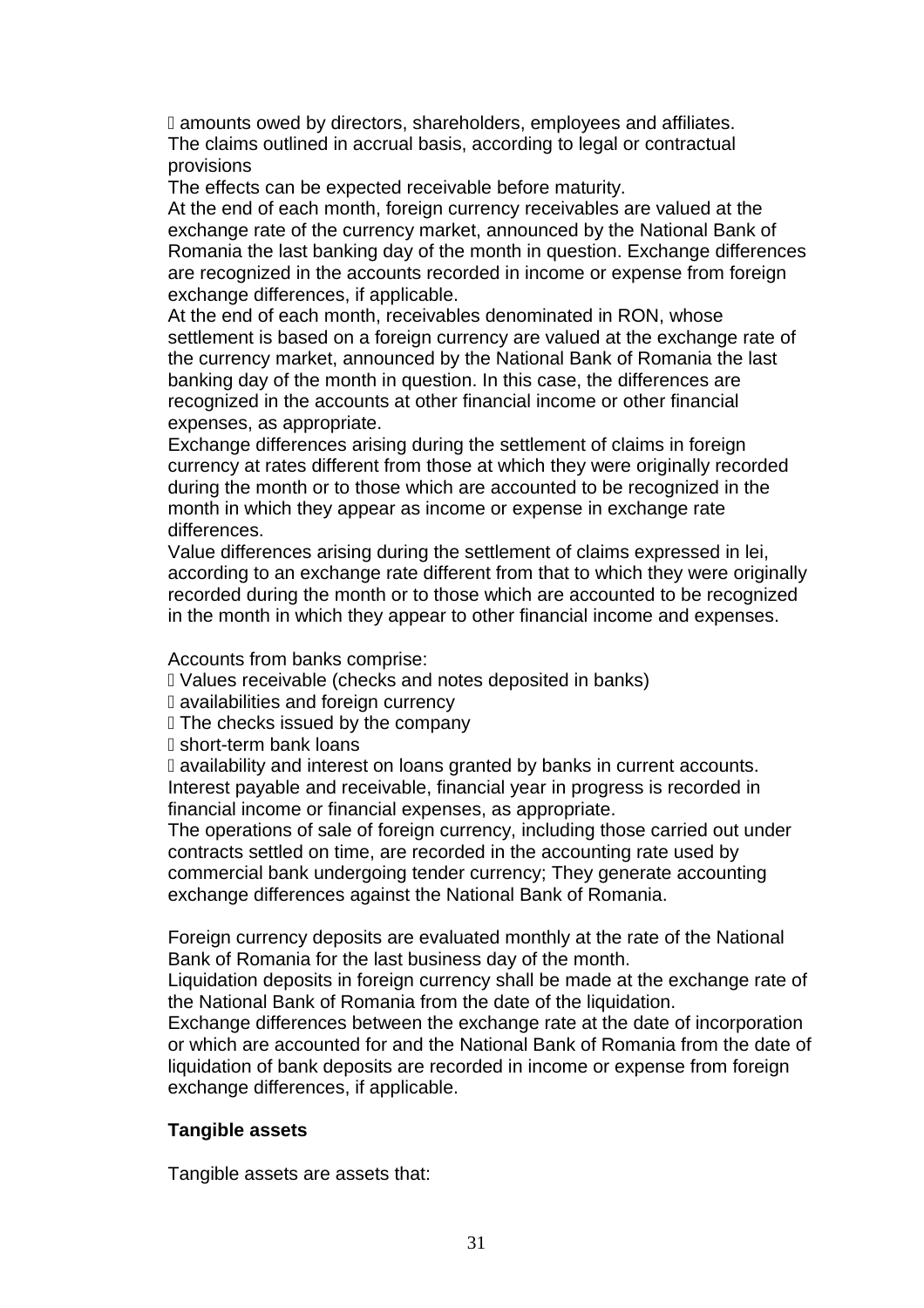I are owned by a company for use in the production of goods or services, for rental to others or for administrative purposes; and I are used over a period longer than one year.

Tangible assets include:

land and buildings;

I technical installations and machines:

equipment and furniture;

**I** real estate investments;

I advances to suppliers of fixed assets;

I tangible in progress;

investment property under construction;

I tangible exploration and evaluation of mineral resources.

Tangible assets are initially measured at cost. This is the cost of acquisition or production cost, depending on the mode of entry into society of property and equipment.

Trade discounts granted by the supplier and included in the purchase invoice adjusted downwards acquisition cost of assets.

The production cost of assets includes direct costs related to production such as direct materials, energy consumption for technological purposes, the costs of salaries, contributions to legal and other expenses related thereto, directly resulting from the construction of property and equipment, costs of site preparation costs initial delivery and handling, installation and assembly costs, testing costs of the proper functioning of the asset, professional fees and fees paid in connection with the asset, the cost of designing products and obtain necessary permits;

Subsequent expenditure on a tangible asset is recognized: as expenses in the period in which they were incurred if they are considered repairs or purpose of these expenditures is to ensure the continued use of the asset while maintaining the original technical parameters; or as a component of the asset, as subsequent expenses, if the conditions to be considered investment on fixed assets.

Tangible assets shown in the balance sheet at their fair value. Tangible assets are revalued at an interval of 2 years. In years not performed revaluation, tangible assets are presented in the financial statements at the value set last revaluation less accumulated depreciation and adjustments for impairment loss.

Depreciation of tangible assets is calculated starting with next month commissioning and until full recovery of their input. The Group calculated and accounted depreciation of tangible leased, rented or leased by management. Land is not depreciated.

Economic lifetime is the period in which an asset is expected to be available for use.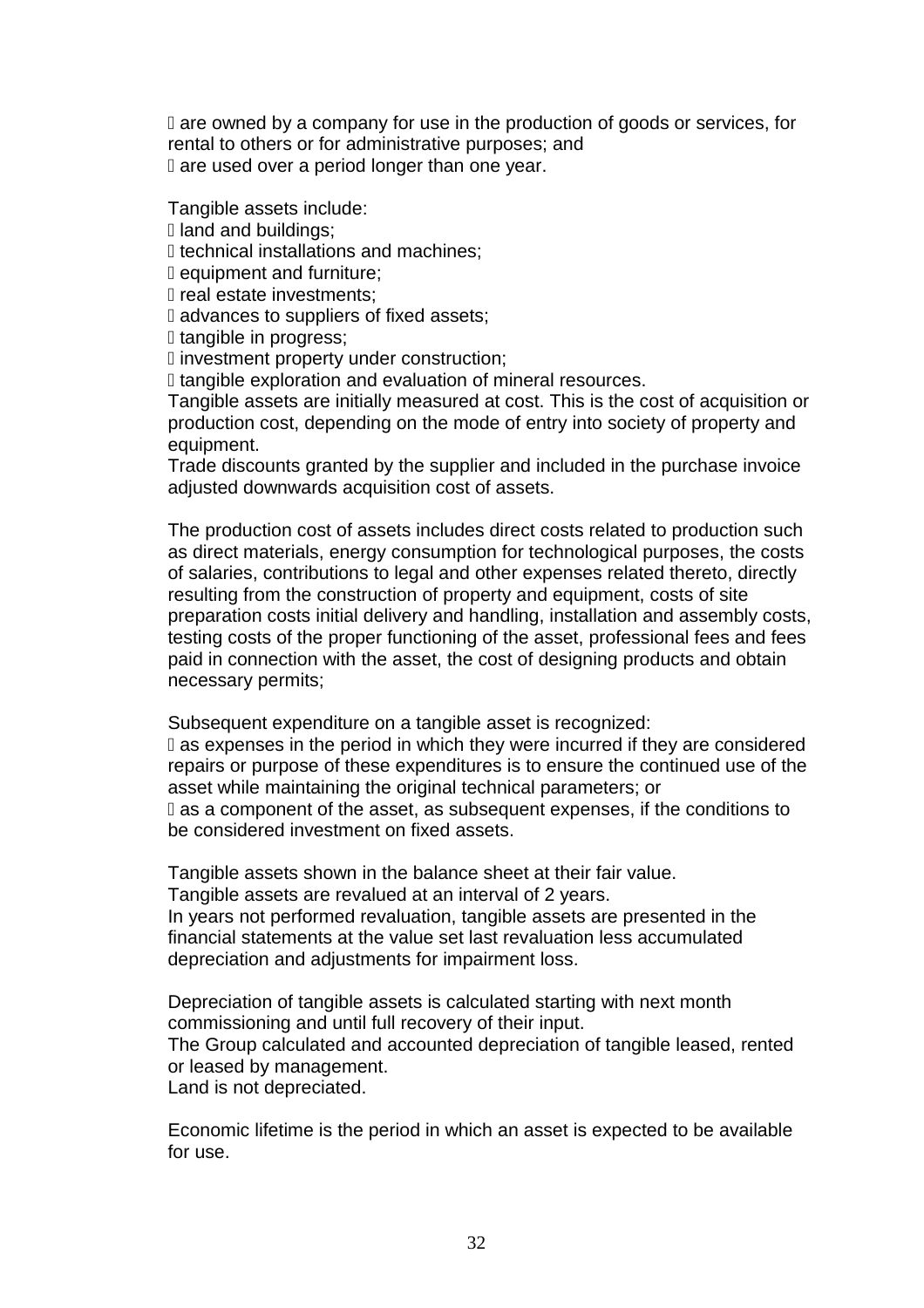The useful lives of the main categories established by the company of its intangible heritage are the usual chemical industries.

Depreciation is recorded in the accounts as still life and depreciation method initially set. Depreciation of tangible assets, the Company uses straight-line depreciation, by including uniform operating expenses of fixed amounts determined in proportion to the number of years of the life of their economic use, the following categories of assets:

- building;
- technical installations and machines;
- equipment and furniture

Lifetime originally set to be revised (downward or growth) whenever there are changes in the conditions of use initially estimated, there is an aging of a tangible asset, when there is a shelf-life or find a technical state that It allows a longer life than the initially estimated.

Following the initial estimate established life, depreciation expense will be recalculated for the remaining period of use.

Tangible assets held under finance leases are accounted according to the provisions of leases concluded.

The classification of leases to finance leases or operating leases are carried at the beginning of the contract.

#### **Intangible assets**

Within intangible assets include:

development costs;

 concessions, patents, licenses, trademarks, rights and similar assets and other intangible assets;

goodwill;

advance payments for intangible assets;

intangible exploration and evaluation of mineral resources

An intangible asset must be recognized if and only if:

I it is estimated that future economic benefits that are attributable to the asset will be obtained by the company; and

cost of the asset can be measured accurately.

An intangible asset is initially recorded at cost or production depending on the mode of entry heritage.

Development costs are recognized at their cost of production.

The production cost of property from the development phase includes direct costs associated with the production as direct materials, energy consumption for technological purposes, the costs of salaries, contributions to legal costs of testing correct operation of the asset, professional fees and fees paid in connection with the asset, the cost of obtaining the necessary permits. Development costs which are recognized as intangible development costs are amortized over the contract period or duration of use, where appropriate.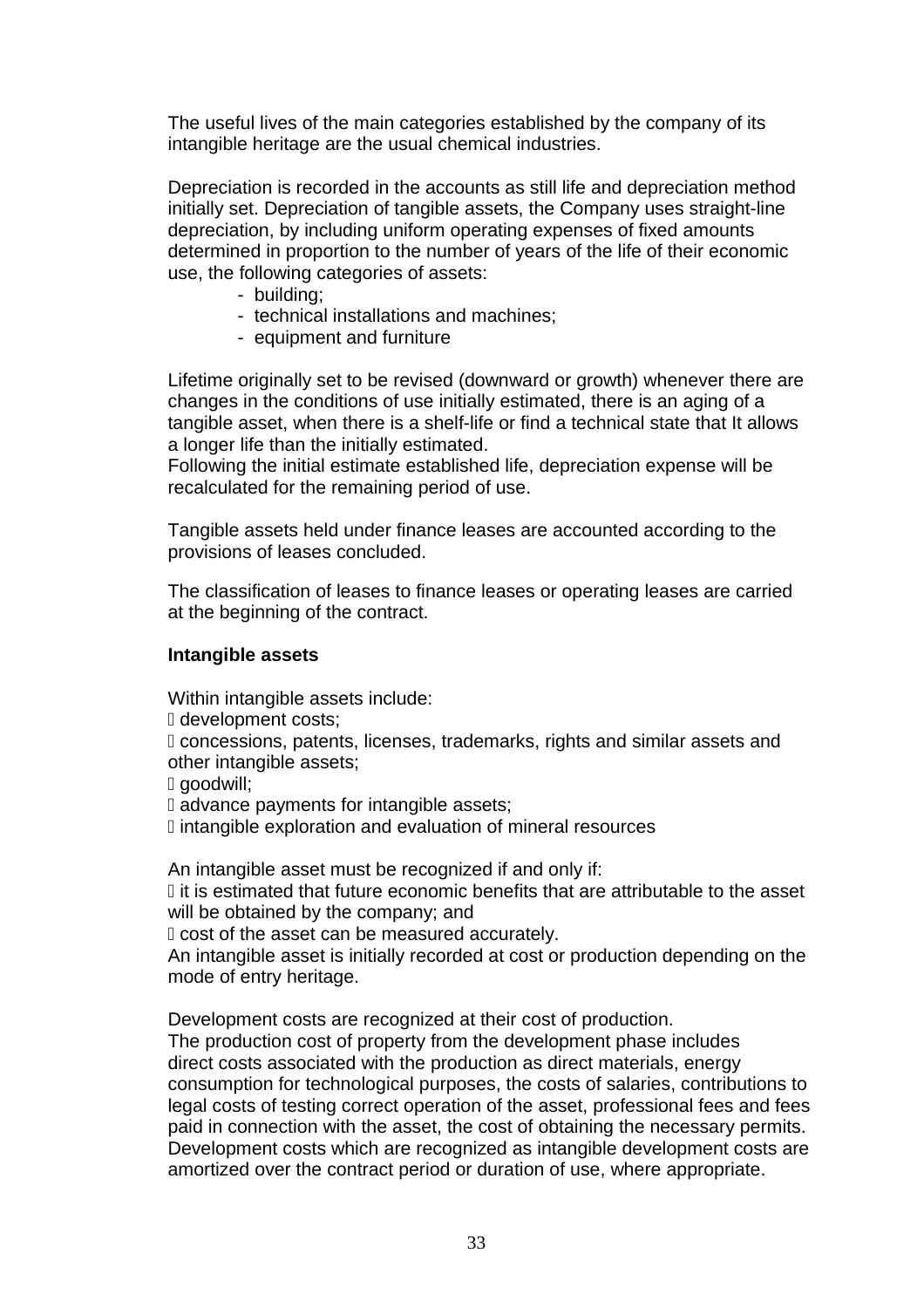#### **Financial assets**

Within financial assets include: shares in subsidiaries; loans granted to entities in the group; shares in associates and jointly controlled entities; I loans to associates and jointly controlled entities; Dother long term investments;

other loans.

Financial assets are recognized at the entrance to the heritage value of the acquisition.

Periodic adjustment for the impairment proposes to the General Meeting of Shareholders and affects the fiscal year to which it relates.

#### **Items of stocks**

Registration in stocks accounting entry is made at the date of transfer of risks and rewards.

Entry into society, stocks are assessed and accounted at cost, which is determined as follows:

I the cost of acquisition - for purchased stocks;

I the production cost of default - for stocks produced in the society;

If the input value, following the evaluation - for stocks representing the company capital;

 at fair value - for stocks obtained free of charge or addition to inventory found.

Trade discounts granted by the supplier and included in the purchase invoice reduces the acquisition cost of goods.

In determining the cost of production using standard cost method, taking into account normal levels of materials and supplies, labor, efficiency and production capacity.

Considered normal levels of material consumption shall be reviewed within 12 months.

Exit from inventory they assess and record by applying the FIFO method, namely the nature of inventory items that were purchased or produced first are those that consume or sell first . Items remaining in stock at the end are those who were purchased or produced most recently.

At balance sheet date inventories are valued at the lower of cost and net realizable value.

Net realizable value is the estimated selling price in the ordinary course of business, less estimated costs of completion and costs necessary sales. When the company decides to change the use of a property, meaning that it will be sold at the time the decision on change of destination, accounting records transfer of tangible asset category in the inventory held for sale.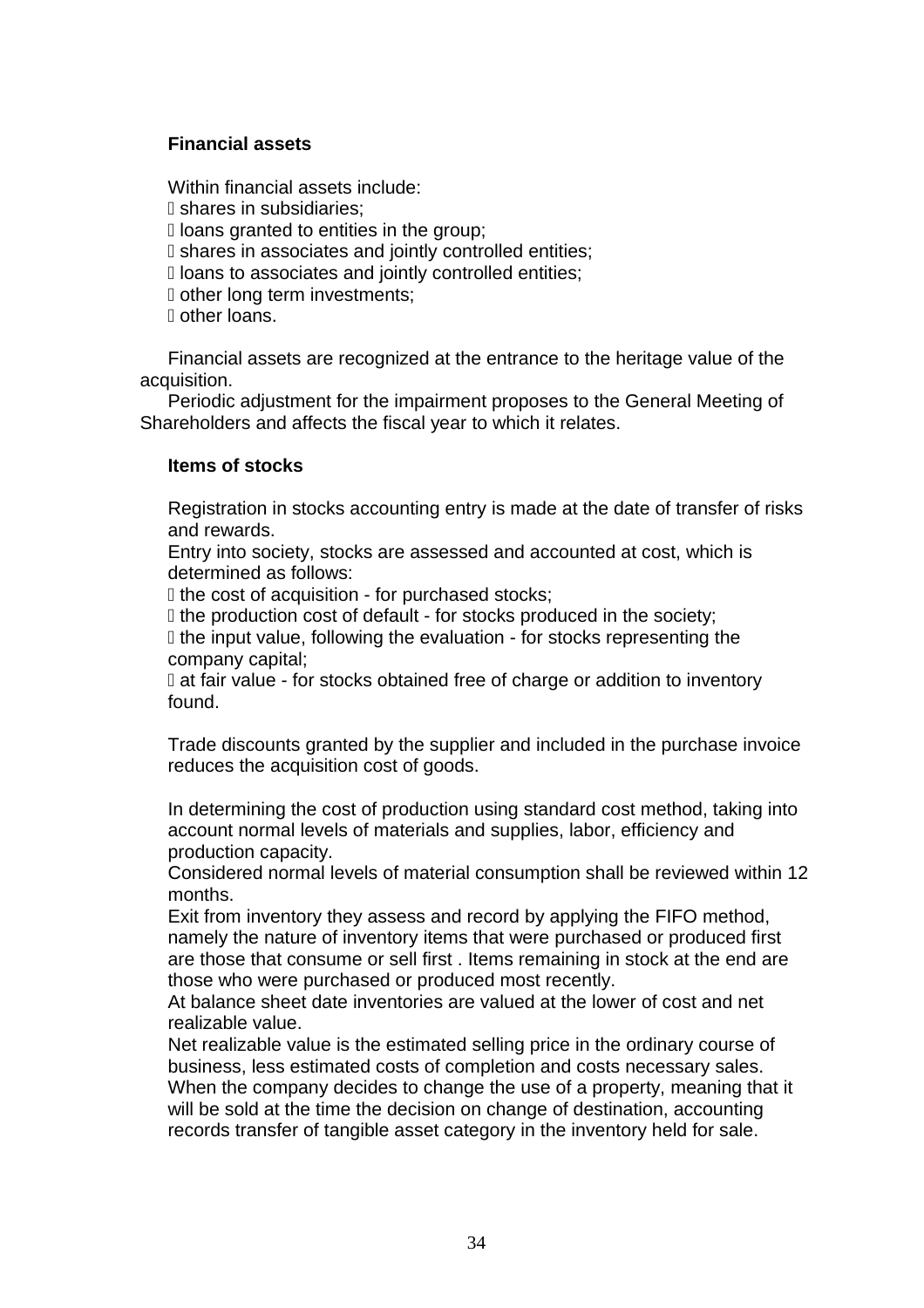#### **Income**

Revenue represents increases in economic benefits, incurred during the year, which generated an increase in equity in forms other than those which express the company's contributions's new owners.

Both revenue category includes amounts received or receivable in his own name and gains from any source.

Revenues are classified as follows:

Operating income;

Financial income;

Revenues are recognized on an accrual basis.

Revenues from sales of goods are recorded when handing goods to the buyers of their delivery based on the invoice or other conditions stipulated in the contract, evidencing the transfer of ownership of such goods to customers.

Revenues from sale of goods is recognized when the following conditions are met:

a) have been transferred to the buyer the significant risks and rewards of ownership of the goods;

b) the company no longer manages the goods sold at levels that would have done normally, if ownership over them and no longer have effective control over them;

c) the revenue can be measured reliably;

d) it is probable that the economic benefits associated with the transaction will flow to the company; and

e) transaction costs can be measured reliably.

Revenues from provision of services are recorded in the accounts are made, related to the stage of completion of the work.

The stage of completion of the work shall be determined on the basis of the papers accompanying bills, minutes of acceptance or other documents evidencing the state of development and acceptance of services rendered.

Interest income is recognized periodically, proportionally, the respective revenue is generated.

Revenues from royalties and rents are recognized as the maturity of the contract.

Dividend income is recognized when it established the shareholder's right to receive them.

Income from reduction or cancellation of provisions or adjustments for depreciation or impairment is recorded where no longer justify maintaining their realization risk occurs or becomes chargeable expense.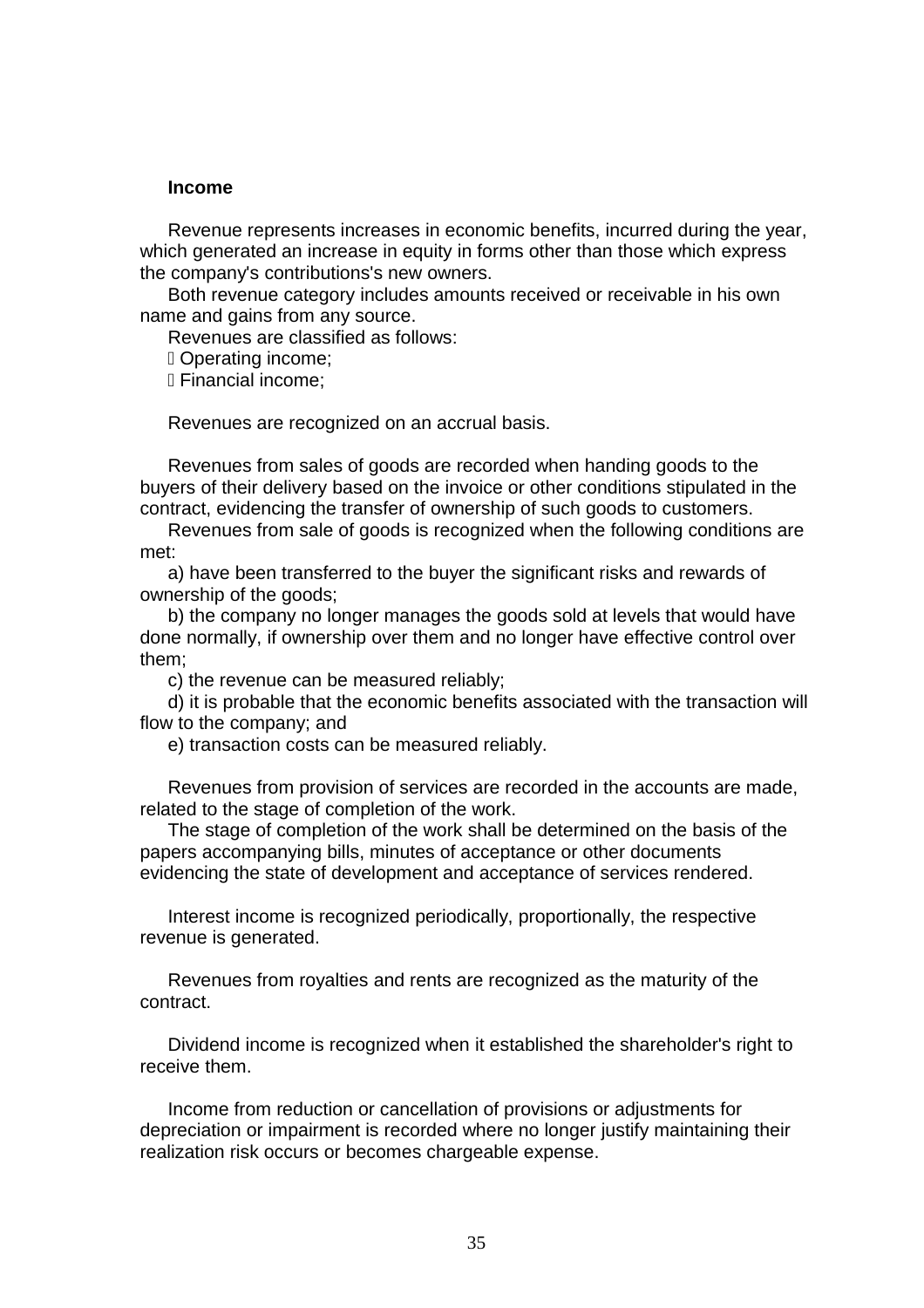It is measured at the value determined by agreement between seller and buyer, taking into account the amount of any trade discounts granted.

Income received before the balance sheet for the financial year which are subsequently shown to revenues in advance.

#### **Costs**

The expenses of the parent company and the subsidiary represents the amounts paid or payable to:

consumption stocks;

works executed and services provided that benefit society;

employees expenses;

execution of legal or contractual obligations;

D provisions:

depreciation;

**D** adjustments for depreciation or loss of value.

Keep the expenditure accounts of expenses, as follows:

operating expenses;

financial expenses.

Synthetic spending accounts that contain multiple items with different tax deductibility regime develops analytical, so that each analytic reflect specific content.

#### **Debts**

Debts evidenced by accounting accounts on behalf of third parties. Accounting suppliers and other liabilities take into categories and each person or entity.

Personal rights shall be accounted by withholding contributions

Profit tax payment should be recognized as a liability to the extent unpaid.

Deferred tax is the amount of income tax payable in a future period. Deferred tax liabilities are the amounts of income taxes payable in future periods in respect of taxable temporary differences.

Is calculated based on tax rates that are expected to be applicable to temporary differences at their resumption, under the legislation in force at the reporting date.

Deferred tax assets are the amounts of income taxes recoverable in future periods.

Representing deferred tax assets and liabilities are compensated only if there is a legal right to offset current tax liabilities and debts.

Debt in foreign currency are recorded in the accounts in lei (RON) and in foreign currency.

At the end of each month, the liabilities in foreign currency are valued at the exchange rate of the currency market, announced by the National Bank of Romania the last banking day of the month in question. Exchange differences are recognized in the accounts recorded in income or expense from foreign exchange differences, if applicable.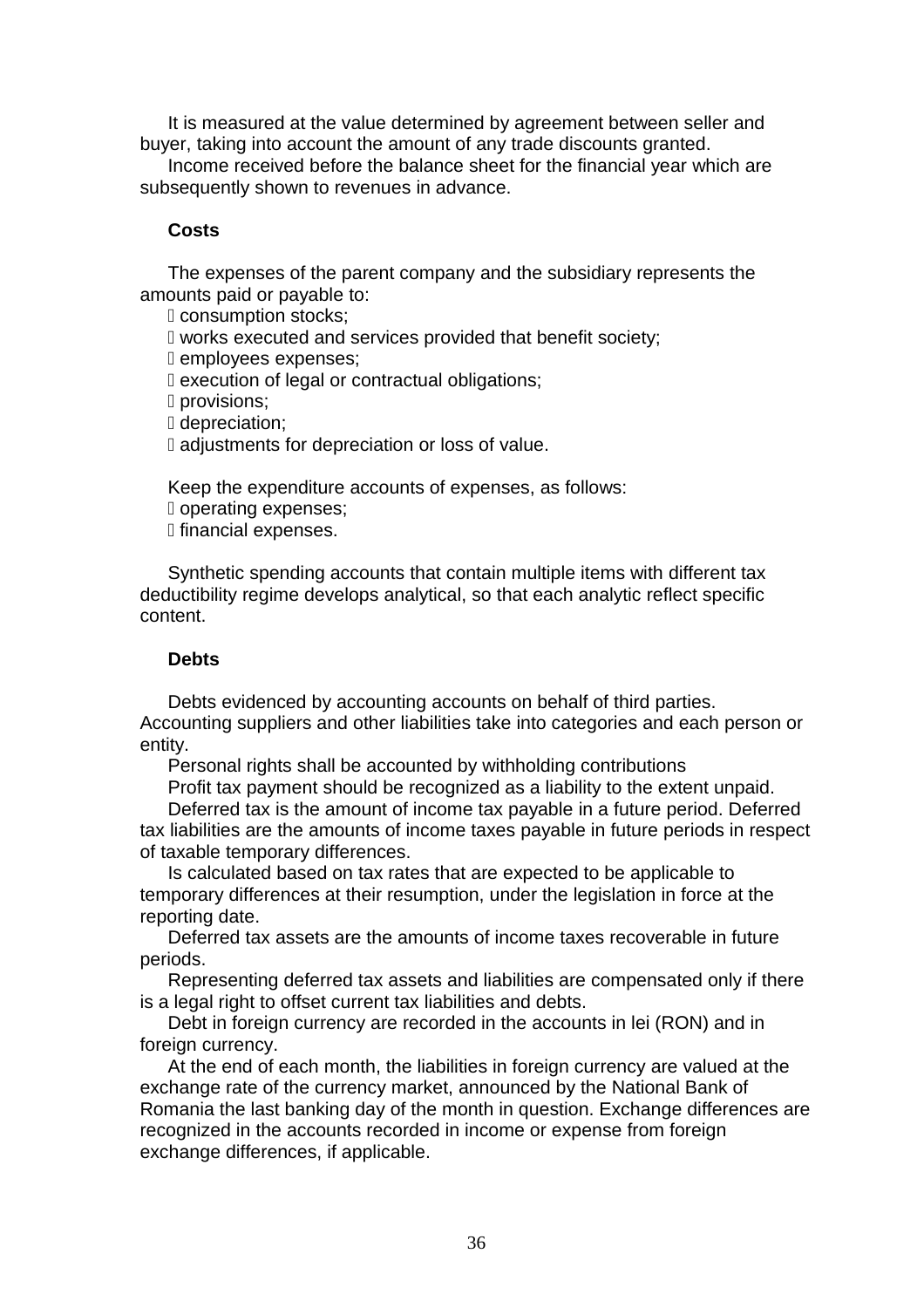Exchange differences arising during the settlement of foreign currency debts at rates different from those at which they were originally recorded during the month or to those which are accounted to be recognized in the month in which they appear as income or expense in exchange rate differences.

Valuation of liabilities in the financial statements at their value is likely to pay. The measurement of foreign currency and the settlement in lei by a foreign currency is made at the exchange rate of the National Bank of Romania, valid on the date of each financial year.

#### **Provisions**

A provision will be recognized in the accounts when: Company has a present obligation generated by a previous event; If it is probable that an outflow of resources will be required to settle the obligation; and

 $\Box$  a reliable estimate can be made of the amount of the obligation.

Provisions are not recognized for future operating losses.

Provisions are reviewed at individual financial statement date and adjusted to reflect the current best estimate.

Where to settle an obligation is no longer probable that an outflow of resources, provision is invalidated by resuming revenue.

#### **Commercial and financial discounts**

Trade discounts granted by the supplier and included in the purchase invoice adjusted downwards acquisition cost of goods.

Trade discounts to customers in order to reduce the amount of income adjusted for the transaction.

#### **Contingent assets and liabilities**

Contingent assets and liabilities are presented in the notes if the inflows are likely to arise economic benefits.

They are assessed annually to determine if it became probable that an outflow of resources embodying economic benefits and requires recognition of a liability or a provision in the financial statements for the period of this change in classification of the event.

#### **Events after the preparation of financial statements**

Events after the balance sheet date are those events, favorable or unfavorable, that occur between the balance sheet date and the date the annual financial statements are authorized for issue. They are presented in the notes when they are considered significant.

#### **Standards and new interpretations**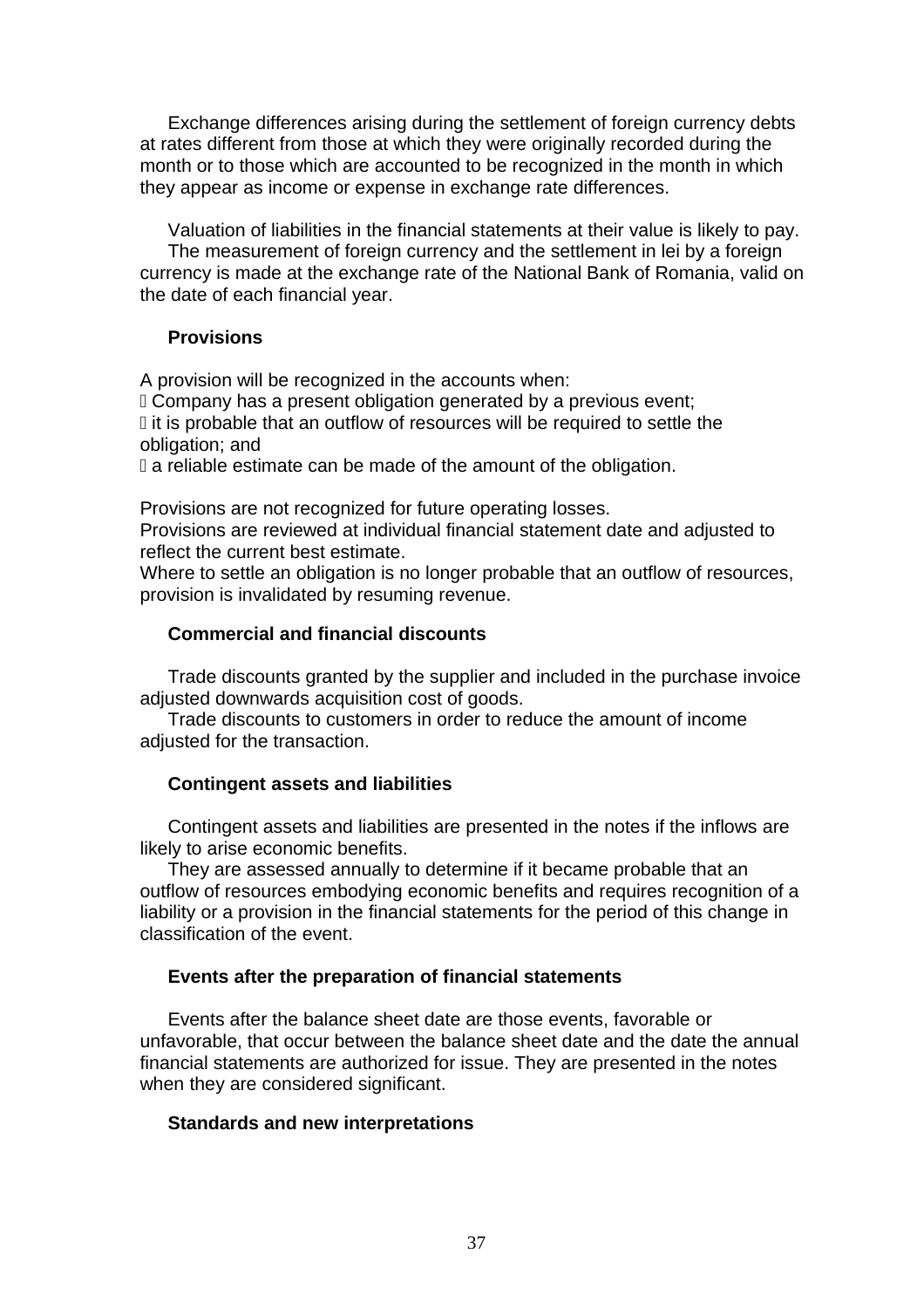New interpretations have been issued, amendment or standards, which became effective for fiscal year 2017 or that were not adopted.

They have not been applied in preparing the financial statements of 2017.

The Company does not expect these new standards or interpretations amendamende significantly affect its financial statements.

#### **4. Determination of fair values**

Disclosure requirements of the information contained in the financial statements as well as some of the Company's accounting policies determine the need for their presentation.

The Company assessed the fair value of property items at the date of transition to IFRS and the financial statements of prior periods presented at fair value. The market price of property items does not require significant adjustments to the current period's financial statements.

#### **5. Tangible assets**

Individual situation at its parent company shows:

|                                  | Land       | <b>Buildings</b> | <b>Equipment</b><br>and other | <b>Tangible</b><br>assets<br>under<br>construction | <b>Total</b> |
|----------------------------------|------------|------------------|-------------------------------|----------------------------------------------------|--------------|
| Cost or appraised value          |            |                  |                               |                                                    |              |
| Balance at January 1, 2017       | 13.971.880 | 17.857.810       | 22.173.150                    | 5.527.632                                          | 59.530.472   |
| <b>Increases</b>                 |            | 20.708           | 21.410                        | 1.067.651                                          | 1.109.769    |
| Decreases                        |            |                  | 21.193                        |                                                    | 21.193       |
| <b>Balance December 31,2017</b>  | 13.971.880 | 17.878.518       | 22.173.367                    | 6.595.283                                          | 60.619.048   |
| Depreciation and write-downs     |            |                  |                               |                                                    |              |
| Balance at January 1, 2017       |            | 1.905.860        | 5.917.193                     |                                                    | 7.823.053    |
| Increases                        |            | 476.762          | 1.679.882                     |                                                    | 2.156.644    |
| Decreases                        |            |                  | 13.504                        |                                                    | 13.504       |
| <b>Balance December 31, 2017</b> |            | 2.382.622        | 7.583.571                     |                                                    | 9.966.193    |

At Group level, the situation is:

|                                                            | Land       | <b>Buildings</b> | <b>Equipment</b><br>and other | <b>Tangible</b><br>assets<br>under<br>construction | <b>Total</b> |
|------------------------------------------------------------|------------|------------------|-------------------------------|----------------------------------------------------|--------------|
| Cost or appraised value                                    |            |                  |                               |                                                    |              |
| Balance at January 1, 2017                                 | 13.971.880 | 17.857.810       | 22.394.605                    | 4.621.871                                          | 58.846.166   |
| Increases                                                  |            | 20.708           | 21.410                        | 1.606.629                                          | 1.648.747    |
| Decreases                                                  |            |                  | 21.193                        |                                                    | 21.193       |
| <b>Balance December 31, 2017</b>                           | 13.971.880 | 17.878.518       | 22.394.822                    | 6.228.500                                          | 60.473.720   |
| Depreciation and write-downs<br>Balance at January 1, 2017 |            | 1.905.860        | 5.991.012                     |                                                    | 7.896.872    |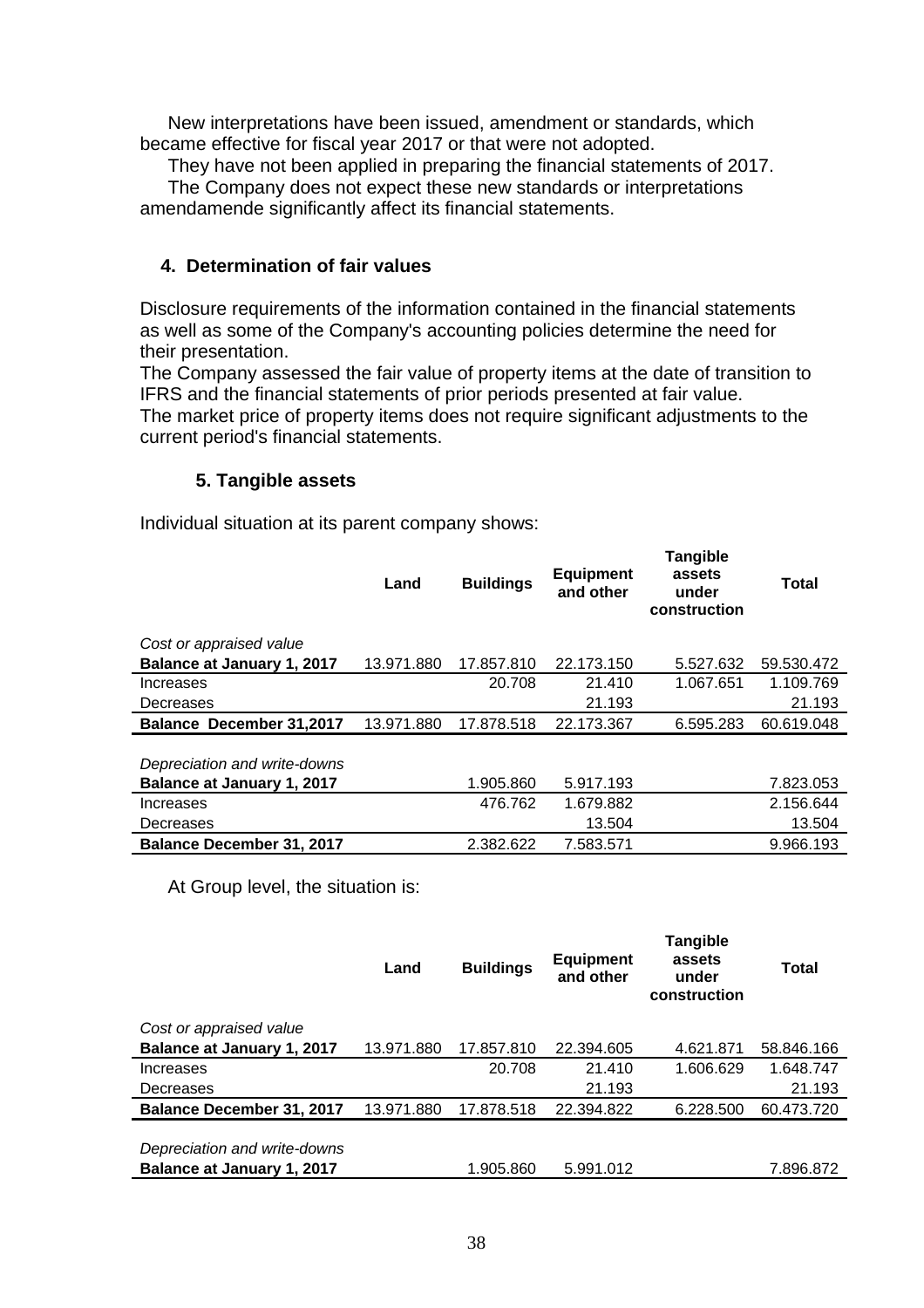| Increases                        | 476.762   | 1.698.337 | 2.175099   |
|----------------------------------|-----------|-----------|------------|
| Decreases                        |           | 13.504    | 13.504     |
| <b>Balance December 31, 2017</b> | 2.382.622 | 7.675.845 | 10.058.467 |

Tangible assets include assets affected the company carrying out production. Some of these assets are mortgaged or pledged to guarantee loans taken from banks.

Tangible assets represent investments are being finalized in order to increase production capacities.

The depreciation method used by the company for all classes of depreciable assets is the linear method.

The formula used to calculate the annual depreciation (Aa) and the rate of depreciation (R) is:

$$
Aa = Ra X Va
$$

100 Ra = --------- DUN

Where: Ra = annual rate of amortization depreciable value DUN = normal period of use or useful life.

The useful lives of fixed assets at the commissioning were employed within the limits stipulated by the internal regulations regarding the classification of fixed assets and were not modified during 2016.

For proper closure of the financial year 2017 the Company do not proceeded to the revaluation of tangible assets, the last revaluation being made on 31.12.2016.

#### **6. Intangible assets**

In the parent Company are highlighted in this group of property value paid licenses of European regulators manufacture and sale of chemicals, amounting to RON 573.590, depreciable over the planned exploitation period for manufacturing facilities, as well as licenses for computer programs worth 65.595 lei .

#### **7. Financial assets**

The parent Company holds 99,765% of the subsidiary SC CHIMPROD S.A. Oradea and another shares:

1. A total of 337.454 shares with nominal value of 0,16 RON to SSIF BRK Financial Group SA headquartered in Cluj Napoca, 0,0999% of the share capital.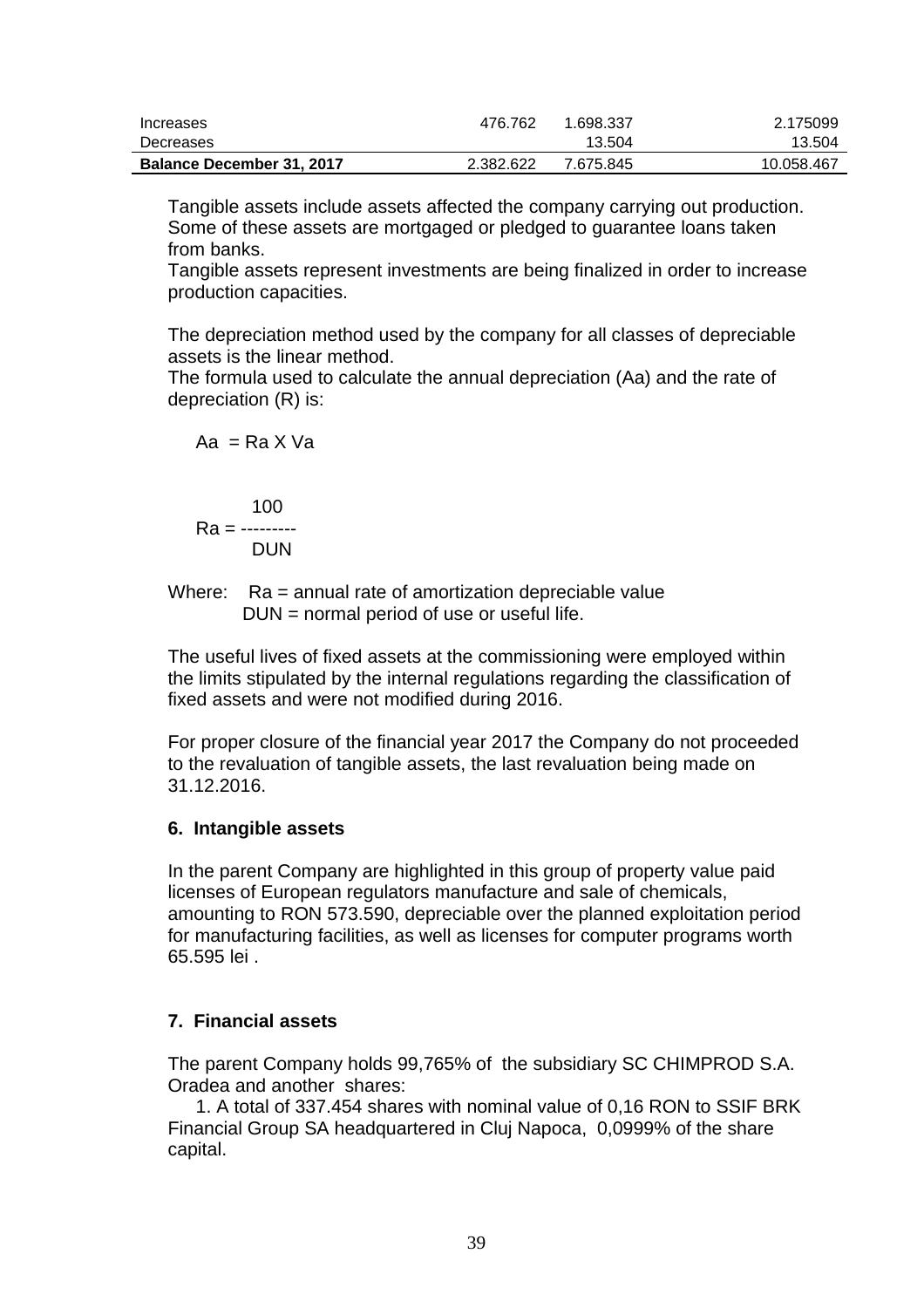2. A total of 1.000 shares with nominal value of 1 RON, the Organization of Employers Chemical Petrochemical Bucharest.

The carrying value of securities held by the Company at SSIF BRK Financial Group SA was adjusted to market value of 31.12.2017 by their depreciation value of 147.025,65 lei compared to book value.

#### **8. Stocks**

Individual situation at its parent company shows:

|                      | 31.12.2016 | 31.12.2017 |  |
|----------------------|------------|------------|--|
|                      |            |            |  |
| Raw materials        | 844.396    | 764.133    |  |
| Finished product     | 4.467.153  | 2.060.900  |  |
| Products in progress | 778.803    | 834.552    |  |
| Goods                | 23,089     | 23.051     |  |
| Packing              | 70.034     | 49.472     |  |
| Total                | 6.183.475  | 3.732.108  |  |

At Group level, the situation is:

|                      | 31.12.2016 | 31.12.2017 |
|----------------------|------------|------------|
|                      |            |            |
| Raw materials        | 1.184.942  | 1.036.397  |
| Finished product     | 4.399.653  | 2.060.900  |
| Products in progress | 778.803    | 834.552    |
| Goods                | 23,089     | 23.051     |
| Packing              | 70.672     | 50.110     |
| Total                | 6.457.159  | 4.005.010  |

#### **9. Trade receivables**

Individual situation at its parent company shows:

|                          | 31.12.2016 | 31.12.2017 |
|--------------------------|------------|------------|
|                          |            |            |
| <b>Customers</b>         | 8.419.456  | 3.515.094  |
| Doubtful and disputed    | $\Omega$   |            |
| <b>Debtors Suppliers</b> | 32.653     | 12.376     |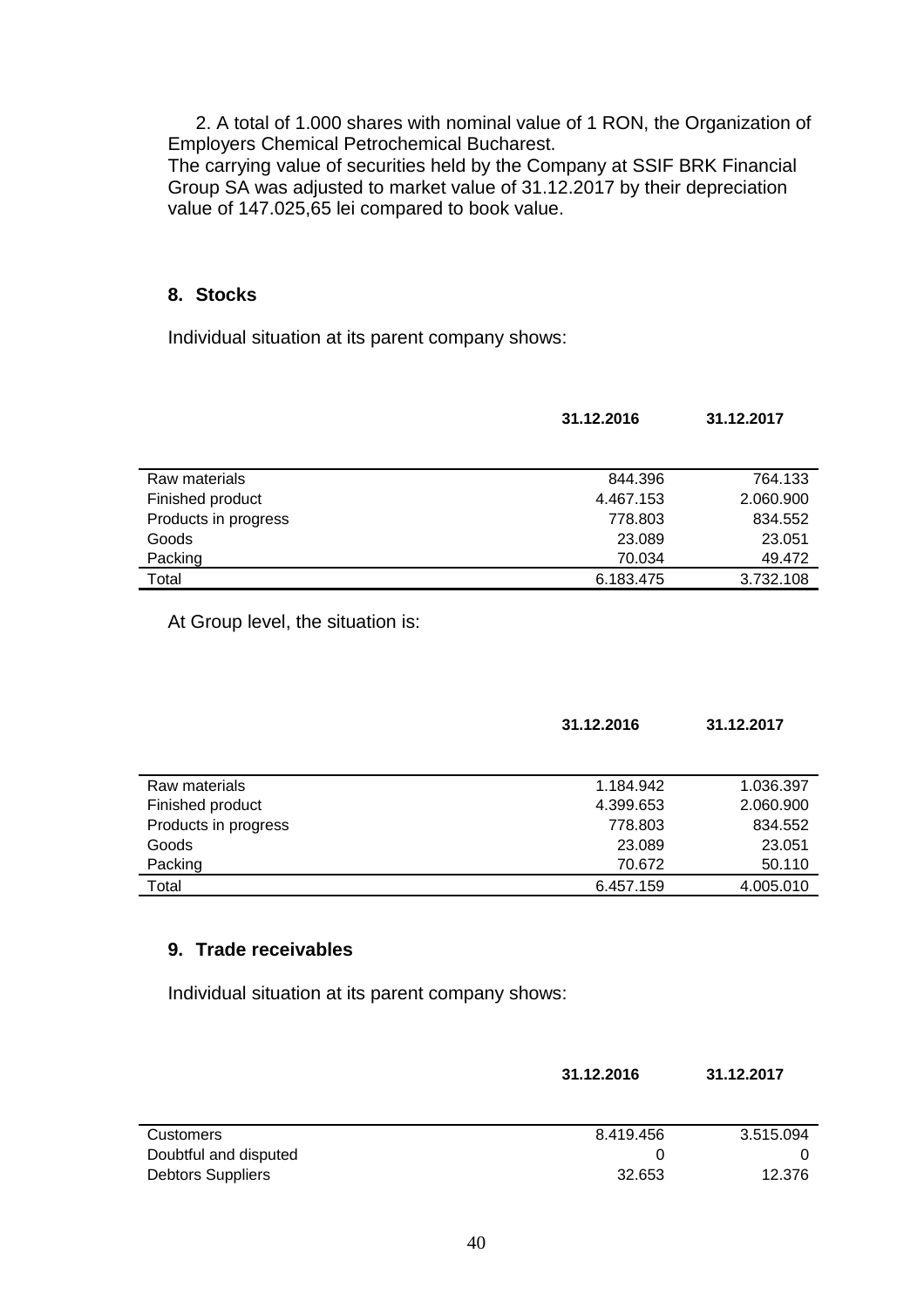At Group level, the situation is:

|                               | 31.12.2016 | 31.12.2017 |
|-------------------------------|------------|------------|
|                               |            |            |
| <b>Customers</b>              | 6.870.937  | 2.055.645  |
| Doubtful and disputed         | 63.889     | 63.889     |
| <b>Debtors Suppliers</b>      | 32.653     | 12.376     |
| <b>Customer Bills drafted</b> |            |            |
| Advance payments              |            |            |
| Impairment of receivables     | $-94.371$  | -236.776   |
| Total                         | 6.873.108  | 1.895.134  |

Consolidated business receivables have a maturity of less than one year.

The company's commercial relations continued to be formalized by commercial farms contracts or commands in 2017, and during this time customers are traditional ones. Over 90% of products manufactured exports were delivered to beneficiaries in member countries of the European Union or Non EU. There is a definite dependence of the EU Community market where the company delivers about 70% of production exported.

On the 31.12.2017, the Company outstanding receivables were in the amount of 2.729.467 RON. Of these, receivables in the amount of 881.115 RON had been working less than 30 days and the remaining 1.848.352 RON was represented by receivables older than 30 days. At the reporting date, the Company did not classify these receivables as impaired. The Company made specific risk provisions for the non-payment of overdue receivables over 365 days in the amount of 236.776 lei

#### **10. Cash and cash equivalents**

Individual situation at its parent company shows:

|                       | 31.12.2016 | 31.12.2017 |
|-----------------------|------------|------------|
|                       |            |            |
| Current bank accounts | 3.095.038  | 245.534    |
| Cash                  | 6.248      | 5.616      |
| Other values          | 211        | 114        |
| Total                 | 3.101.497  | 251.264    |

At Group level, the situation is: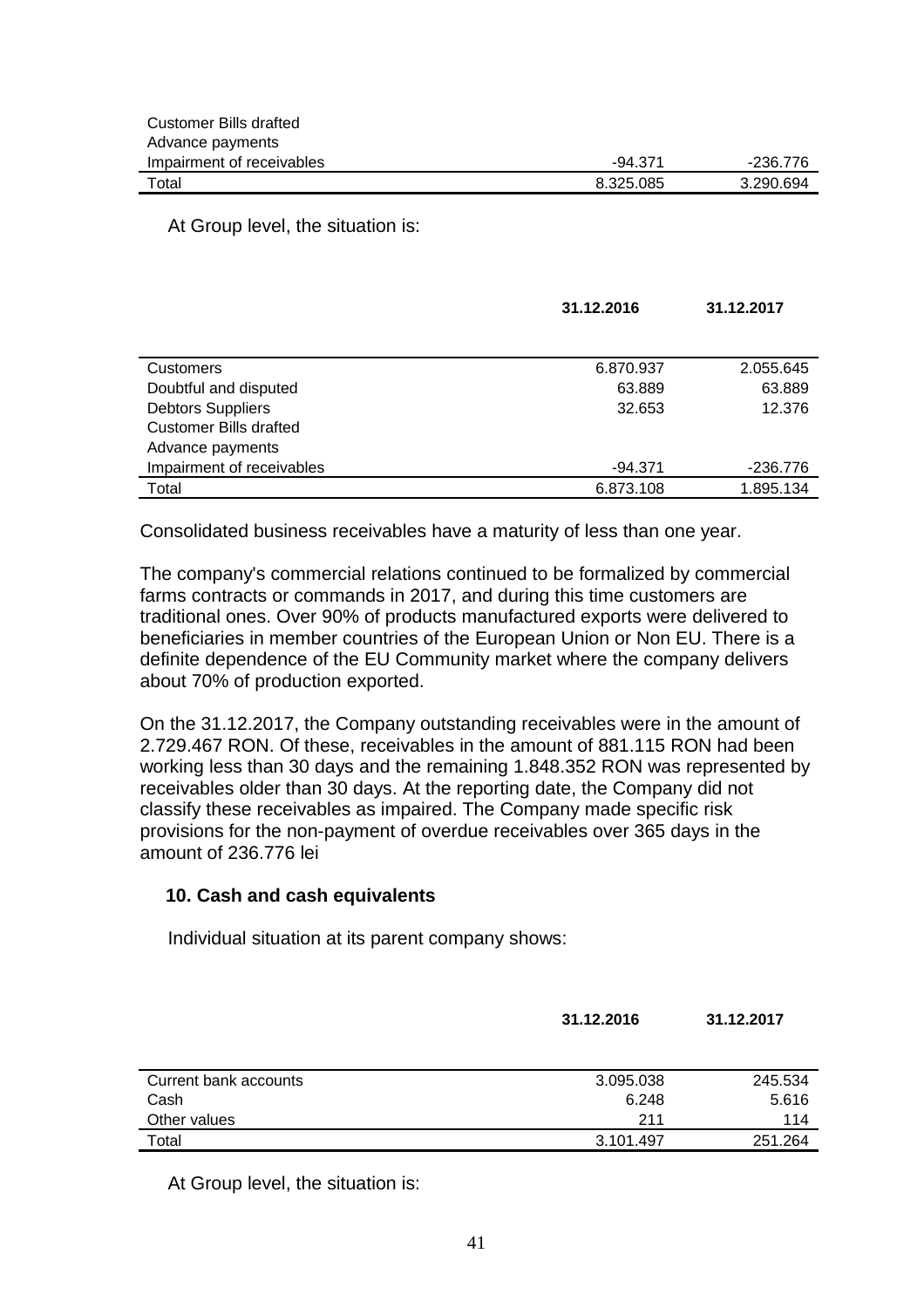| Current bank accounts | 3.101.720 | 246.232 |
|-----------------------|-----------|---------|
| Cash                  | 7.045     | 5.702   |
| Other values          | 211       | 114     |
| Total                 | 3.108.976 | 252.048 |

#### **11. Other receivables**

Individual situation at its parent company shows:

|                                                             | 31.12.2016 | 31.12.2017 |
|-------------------------------------------------------------|------------|------------|
|                                                             |            |            |
| Settlement of transactions pending clarification            | 471        | 486.624    |
| Other receivables related to staff                          | 1.100      | O          |
| Other receivables related to state budget (VAT recoverable) | 804.122    | 733.946    |
| Total                                                       | 805.693    | 1.220.570  |
| At Group level, the situation is:                           |            |            |
|                                                             | 31.12.2016 | 31.12.2017 |
|                                                             |            |            |
| Settlement of transactions pending clarification            | 471        | 486.624    |
| Other receivables related to staff                          | 1.100      | 0          |
| Other receivables related to state budget (VAT recoverable) | 804.433    | 733.946    |

Total 806.004 1.220.570

All these receivables are less than one year.

#### **12. Assets classified as held for sale**

In this category were recorded in the preceding years fixed and parts of decommissioned installations that can be realized as individual assets, totaling in the balance at 31.12.2017 of 4.164.340 lei.

#### 13. **Share capital and share premium**

Sinteza SA shareholding structure is as follows (percentage):

**31.12.2016 31.12.2017**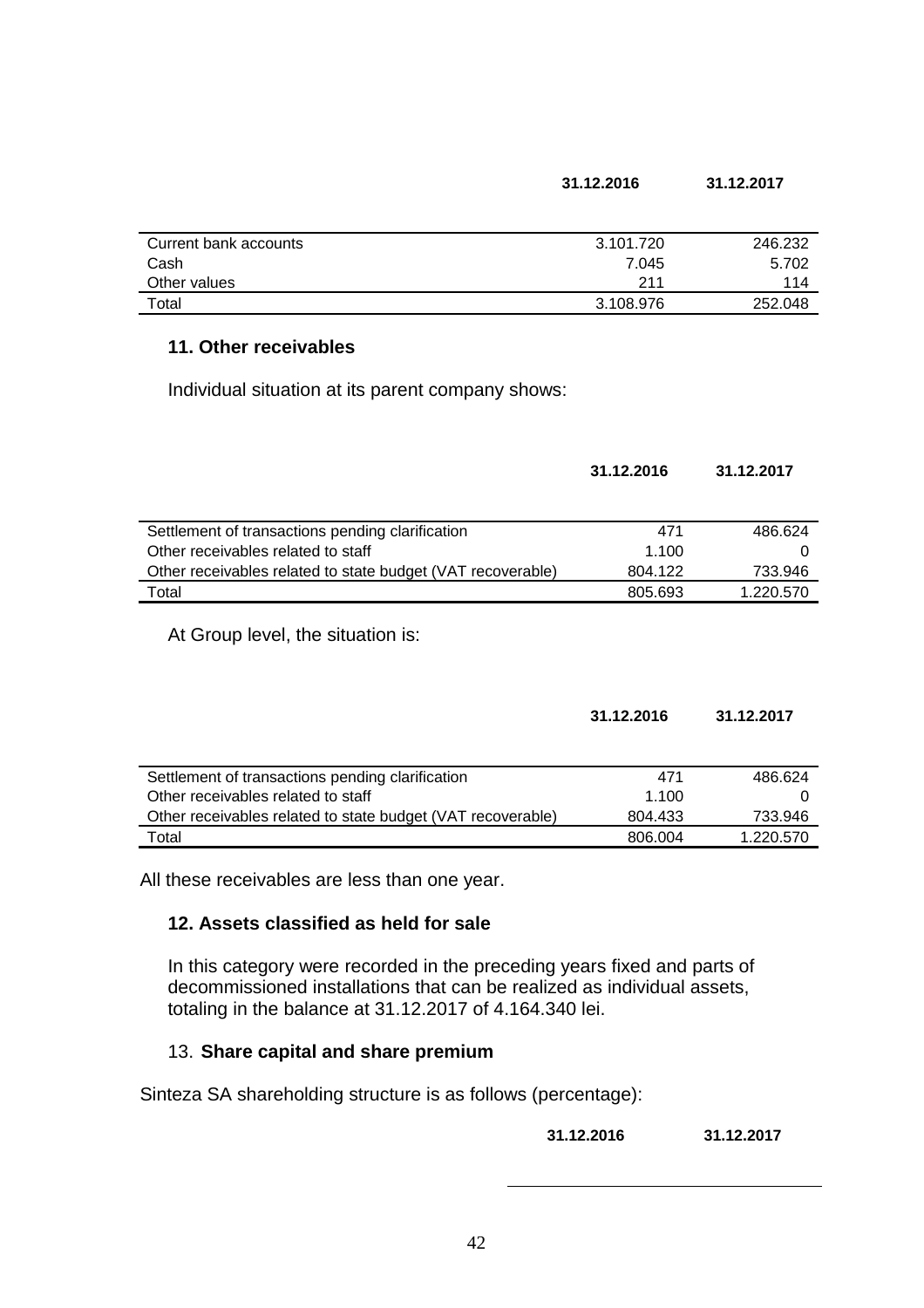| F.I.I. BT Invest 1 | 51,8898 | 51.8898 |
|--------------------|---------|---------|
| Tincau Tibor       | 28.1346 | 28.1346 |
| Other shareholders | 19.9756 | 19.9756 |
| Total              | 100     | 100     |

During 2017 there were no changes in the shareholding structure of Sinteza SA.

Subsidiary's shareholding structure is as follows (percentage):

|                      | 31.12.2016 | 31.12.2017 |  |
|----------------------|------------|------------|--|
| <b>SC Sinteza SA</b> | 99,765     | 99,765     |  |
| Other shareholders   | 0.235      | 0,235      |  |
| Total                | 100        | 100        |  |

As required by law, the mother Company level and entity entered in the consolidation, it creates legal reserves in the proportion of 5% of profits recorded up to the amount representing 20% of the share capital.

Regarding the change in equity of the parent company by lowering their value at 31.12.2017 value of 17.311.185 RON, this is due to the following changes in the structure:

- distribution of dividends during the year 2017, gross value of 4.499.623 lei;

- recording an accounting loss of 5.595.140 lei;

- removing from the retained earnings the revaluation differences recorded at the transition to IFRS (2012) and transferring them to the revaluation reserve account;

- the cancellation of deferred tax assets (receivable) related to the revaluations in 2012 in the amount of 2.617.676 lei;

- the additional constitution of the deferred tax on historical reserves in the amount of 4.598.746 lei

Total reserves held by the company amounted to 42.486.153 lei consisted of:

- Revaluation reserves net of deferred tax in the amount of 26.518.210 lei;

- Legal reserves in the amount of 1.213.255 lei;

- Other reserves in the amount of 2.890.579 lei;

- Reserves from the revaluation surplus realized in the amount of 11.819.196 lei;

- Other reserves from the reported result in the amount of 44.913 lei. These elements of equity have been restated, following last evaluation at fair value for tangible performed at the end of 2016.

Company continued in 2017 to manage capital and considering all its components as defined by the Romanian legislation. There were no cases of exclusion of quantitative or consideration as a component of equity in the balance sheet items other than those covered in domestic legislation.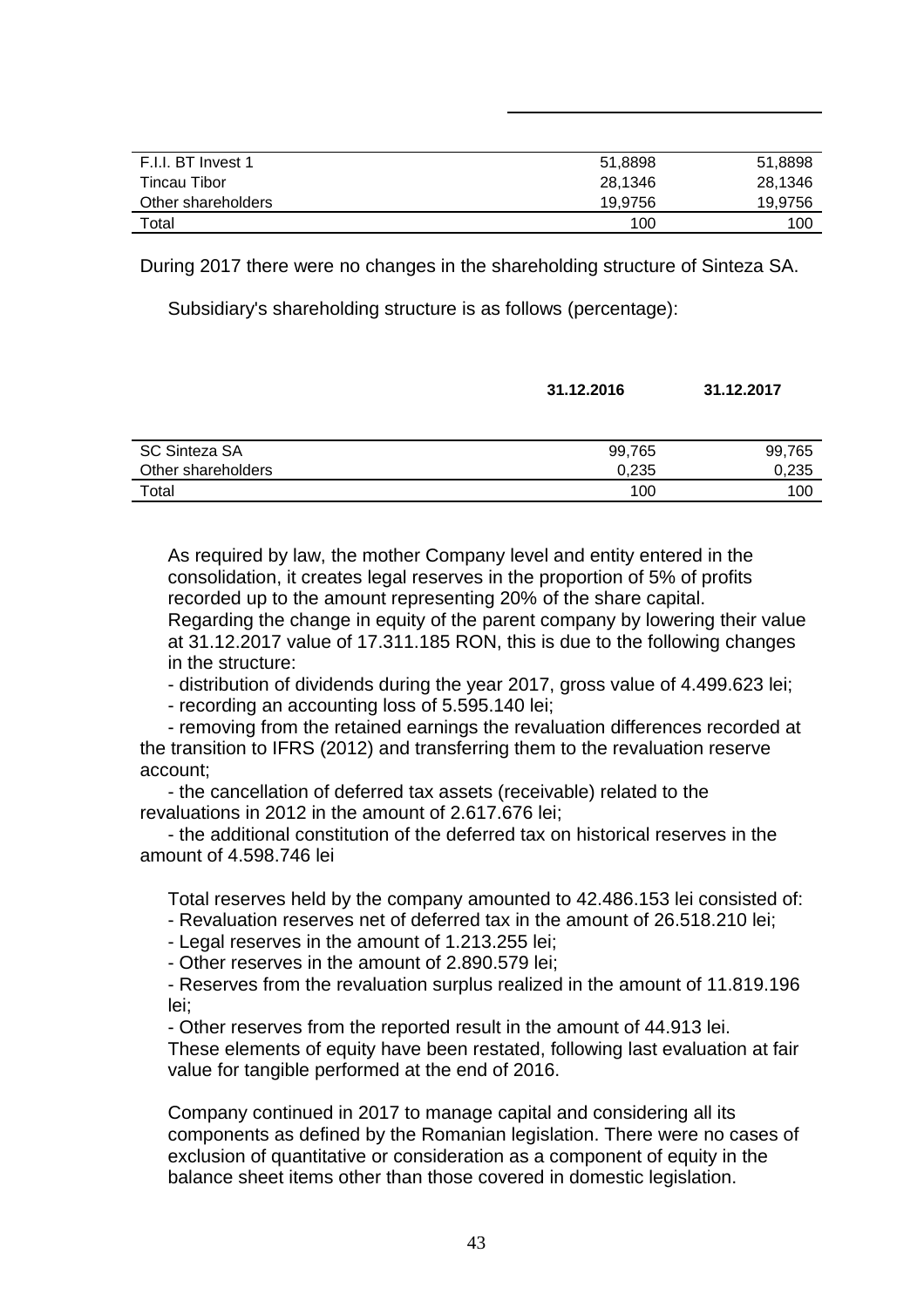#### 14.**Trade payables and other liabilities**

Individual situation at its parent company shows:

|                                      | 31.12.2016 | 31.12.2017 |
|--------------------------------------|------------|------------|
|                                      |            |            |
| Commercial suppliers                 | 4.391.760  | 4.712.526  |
| Suppliers investment                 | 379.198    | 590.836    |
| Suppliers - Contributors             | 11.211     | 11.211     |
| Amounts debts to credit institutions | 2.827.608  | 6.029.637  |
| Debts to the state budget            | 137.025    | 170.676    |
| Debts to the employees               | 109.093    | 121.701    |
| Current income tax                   | 3.058.824  | 0          |
| Other debts                          | 1.861.775  | 832.616    |
| Total                                | 12.776.494 | 12.469.203 |

The classification of individual debts as of 31.12.2017 by maturity is as follows:

|                          |                   | Under 1 year | 1-5 years | Over 5 |
|--------------------------|-------------------|--------------|-----------|--------|
|                          | <b>Total Debt</b> |              |           | vears  |
| Commercial suppliers     | 4.712.526         | 4.712.526    | Ω         |        |
| Suppliers investment     | 590.836           | 590.836      | Ω         |        |
| Suppliers - Contributors | 11.211            | 11.211       | Ω         |        |
| Amounts debts to credit  |                   |              |           |        |
| institutions             | 6.029.637         | 4.991.902    | 1.037.735 |        |
| Debts to the state       |                   |              |           |        |
| budget                   | 170.676           | 170.676      |           |        |
| Debts to the employees   | 121.701           | 121.701      | Ω         |        |
| Current income tax       |                   | 0            | Ω         |        |
| Other debts              | 832.616           | 832.616      | Ω         |        |
| Total                    | 12.469.203        | 11.431.468   | 1.037.735 |        |

At Group level, the situation is:

|                                      | 31.12.2016 | 31.12.2017 |
|--------------------------------------|------------|------------|
|                                      |            |            |
| Commercial suppliers                 | 4.344.728  | 4.627.309  |
| Suppliers investment                 | 379.198    | 590.836    |
| Suppliers - Contributors             | 11.211     | 11.211     |
| Amounts debts to credit institutions | 2.827.608  | 6.029.637  |
| Debts to the state budget            | 174.822    | 220.897    |
| Debts to the employees               | 120.956    | 133.763    |
| Current income tax                   | 3.060.215  | Ω          |
| Other debts                          | 1.861.775  | 832.616    |
| Total                                | 12.780.513 | 12.446.269 |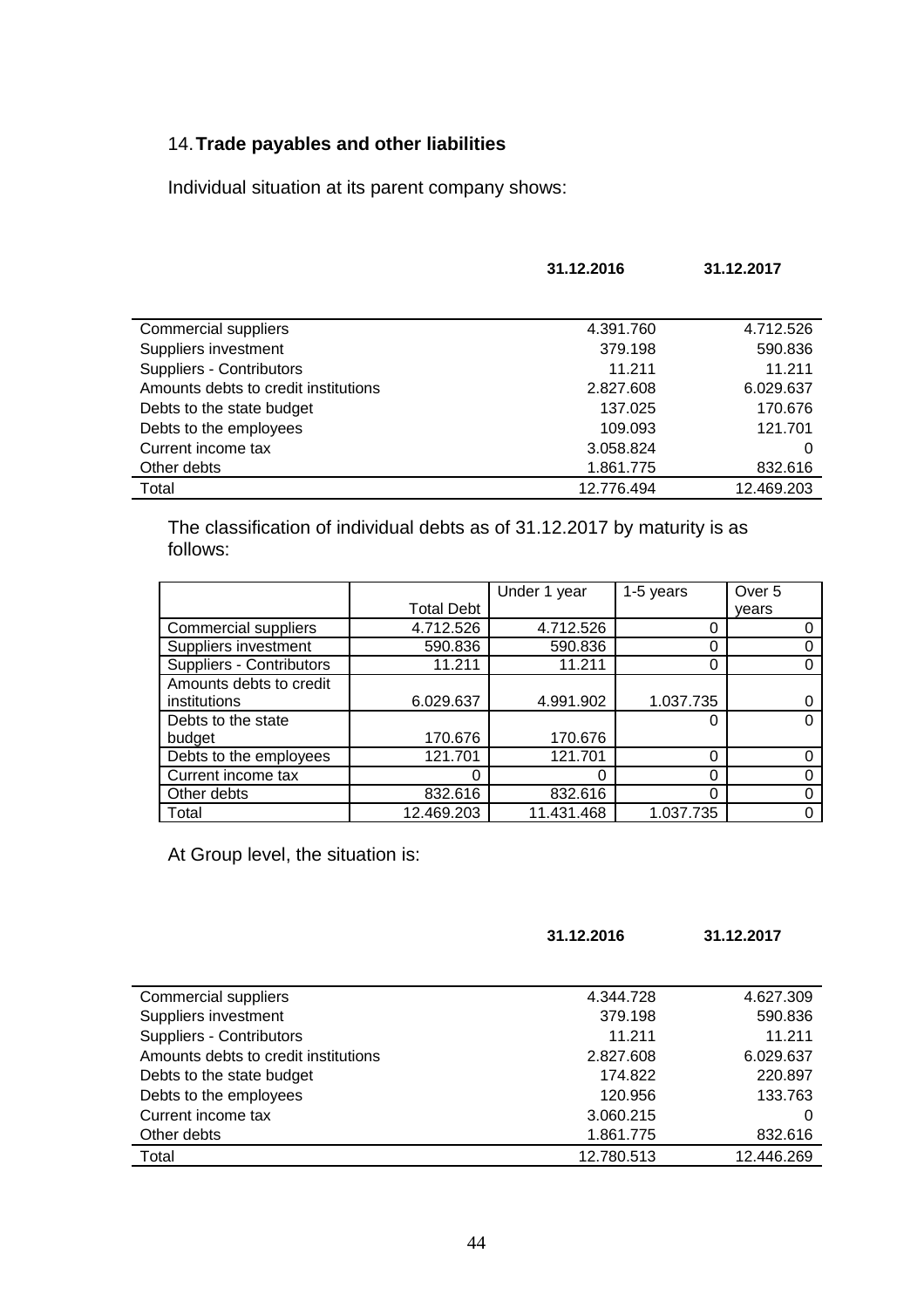|                          |                   | Under 1 year | 1-5 years | Over 5 |
|--------------------------|-------------------|--------------|-----------|--------|
|                          | <b>Total Debt</b> |              |           | years  |
| Commercial suppliers     | 4.627.309         | 4.627.309    | 0         |        |
| Suppliers investment     | 590.836           | 590.836      | 0         |        |
| Suppliers - Contributors | 11.211            | 11.211       | 0         |        |
| Amounts debts to credit  |                   |              |           |        |
| institutions             | 6.029.637         | 4.991.902    | 1.037.735 |        |
| Debts to the state       |                   |              | O         |        |
| budget                   | 220.897           | 220.897      |           |        |
| Debts to the employees   | 133.763           | 133.763      | 0         |        |
| Current income tax       | Ω                 |              | ი         |        |
| Other debts              | 832.616           | 832.616      | 0         |        |
| Total                    | 12.446.269        | 11.408.534   | 1.037.735 |        |

The classification of consolidated debts as of 31.12.2017 by maturity is as follows:

#### 15.**Loans**

Regarding loans company, continued the policy of appealing to funds raised to finance working capital.

Bank loans in progress at the end of 2017 are contracted only in the parent company S.C. Sinteza S.A. and are the following:

1. Credit investments to expand and modernize manufacturing facility benzoic acid, guaranteed by mortgage on land and buildings located in Oradea Borsului Road No.35 and with pledge on current account of the company opened at the financing bank and the assignment of the insurance policy on the property pledged as collateral.

2. Credit line to support current activity, guaranteed by mortgages on land and buildings located in Oradea, Borsului Road No.35, pledge on the current account of the company opened with bank financing and divestment of the insurance policy on the property pledged as collateral;

3. Medium term loan for working capital, guaranteed by mortgage on land and buildings located in Oradea, Clujului Road no.159, as well as with a real security guarantee on the credit balances of the company's accounts opened at the financing bank and with the assignment of the insurance policy on the assets brought under the guarantee..

Besides loans contracted, the company has other financial commitments related to current activity and investment, namely a letter of bank guarantee in favor of the principal supplier of raw material (toluene).

In September 2017, the Company closed a leaseback, refinancing it with a working capital loan.

#### **16. Impairment of receivables - customers**

In the year 2017, the company has adjustments for doubtful debts amounting to 236.776 lei. The Company entered into consolidation CHIMPROD SA did not record such operations.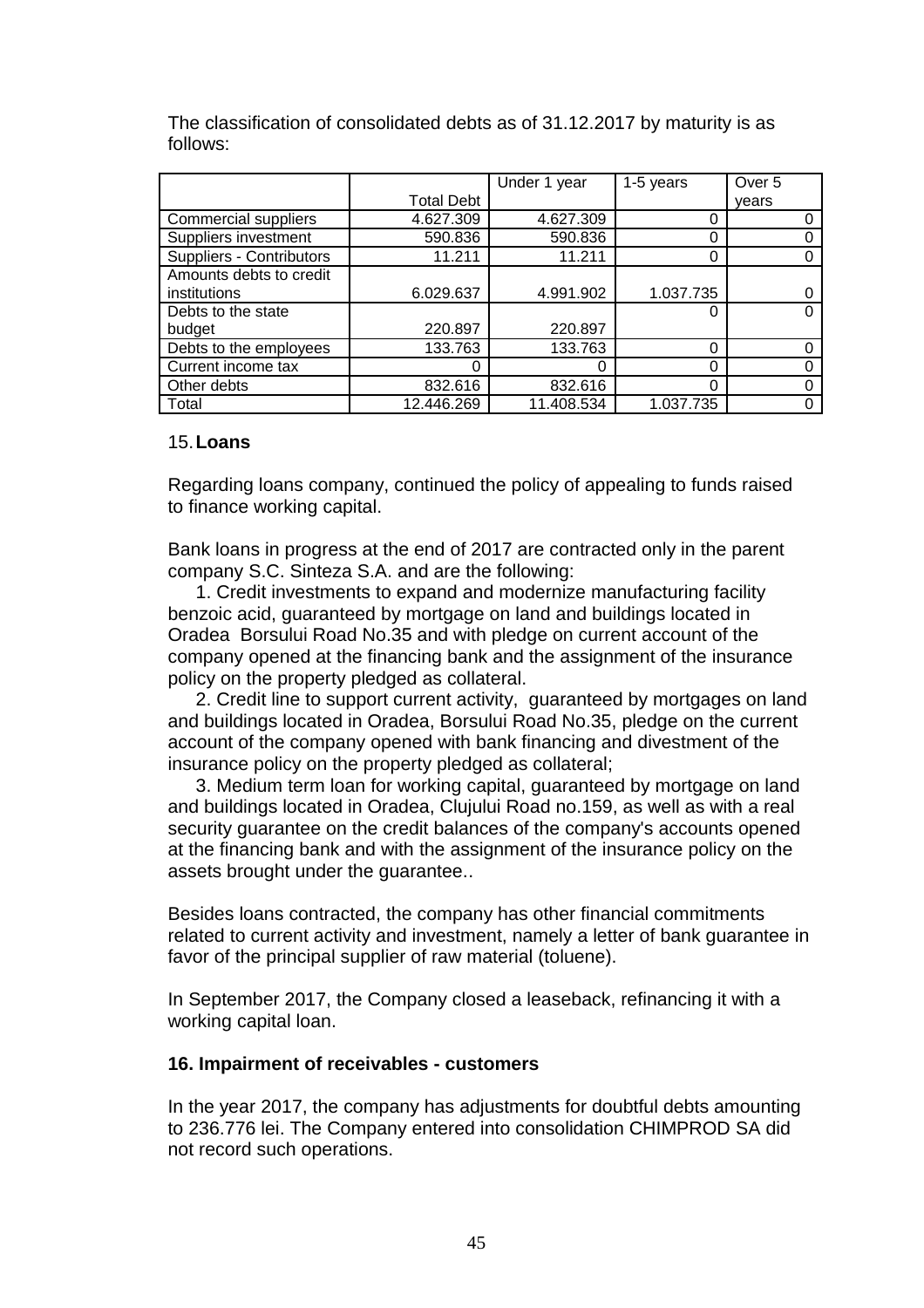Additional depreciations in the amount of RON 86.250 were made for the shares held by Sinteza SA at Chimprod SA.

Provisions for risks and expenses were created as follows:

- provisions for unpaid leave in the amount of 58.640 lei;

- provisions for litigations amounting to 78.259 lei

#### **17. Income in advance**

In 2017 the company reflected in the statement of income amounts received in advance from customers in future deliveries account. Account balance on 31.12.2017 amounting to 281.102,46 lei highlights the value of these advances for merchandise contract has not been invoiced and delivered to beneficiaries:

- 229.875 lei advance payment for a sale-purchase promise of the companyowned asset in Oradea, Borsului Road, nr. 19 D (formerly 21), consisting of industrial buildings and related land. The promise was signed in October 2017, and the transaction is due to be completed in the first half of 2018; - 51.227,46 lei other advances from customers for goods to be delivered;

#### **18.Turnover**

The turnover of financial year 2017 is as follows:

Individual situation at its parent company shows:

|                                            | 31.12.2016 | 31.12.2017 |
|--------------------------------------------|------------|------------|
| Revenue from the sale of finished products | 24.903.526 | 24.262.733 |
| Income from sale of goods                  | 1.244      |            |
| Income from rents and locations            | 1.459.393  | 1.498.792  |
| Revenue from rendering of services         | 259.203    | 246.721    |
| Other revenue (invoicing, waste products)  | 24.228     | 96.718     |
| Total                                      | 26.647.594 | 26.104.964 |
|                                            |            |            |

At Group level, the situation is:

|                                            | 31.12.2016 | 31.12.2017 |  |
|--------------------------------------------|------------|------------|--|
|                                            |            |            |  |
| Revenue from the sale of finished products | 24.697.822 | 24.262.733 |  |
| Income from sale of goods                  | 1.244      | O          |  |
| Income from rents and locations            | 919.393    | 958.792    |  |
| Revenue from rendering of services         | 265.743    | 247.645    |  |
| Other revenue (invoicing, waste products)  | 24.228     | 96.718     |  |
| Total                                      | 25.908.430 | 25.565.888 |  |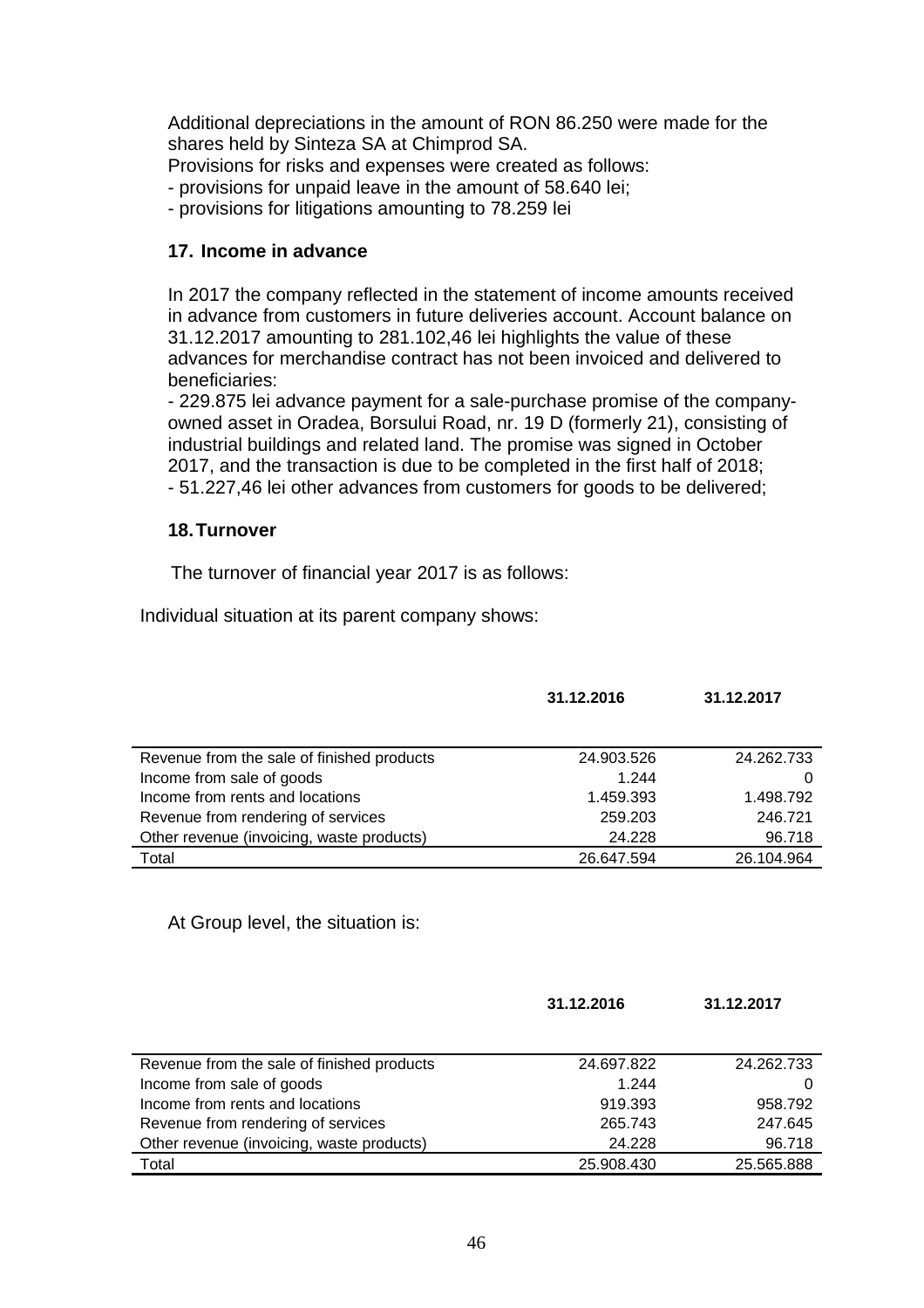A reportable segment is a component of an entity that engages in business activities from which it can get revenues from which can incur expenditure, the results of which are reviewed periodically and for which separate financial information is available.

The company did not hold separate components that engage in business activities, items of income derived from activities other than industrial production data being incidental.

The share is the main business activity of industrial production, the result of which is reviewed periodically by the chief operating.

With regard to the company's sales in 2017, they can be segmented in two areas as follows:

- sales on the foreign market in the amount of 23.572.670 lei;

- domestic sales in the amount of 2.532.294 lei

#### **19. Raw material costs and consumables**

Individual situation at its parent company shows:

| 31.12.2016 | 31.12.2017 |
|------------|------------|
|            |            |
| 15.347.023 | 15.197.359 |
| 274.227    | 217.840    |
| 63.326     | 58.800     |
| 46.043     | 22.658     |
| 26.333     | 23.451     |
| 15.756.952 | 15.521.108 |
|            |            |

At Group level, the situation is:

|                                      | 31.12.2016 | 31.12.2017 |
|--------------------------------------|------------|------------|
|                                      |            |            |
| Raw materials                        | 15.347.023 | 15.197.359 |
| Consumables                          | 383.411    | 233.150    |
| Combustible                          | 64.344     | 58.842     |
| Spare parts                          | 46.590     | 24.359     |
| Labor protection and other materials | 30.495     | 27.072     |
| Total                                | 15.871.863 | 15.540.782 |

#### **20.Other material expenses**

Individual situation at its parent company shows: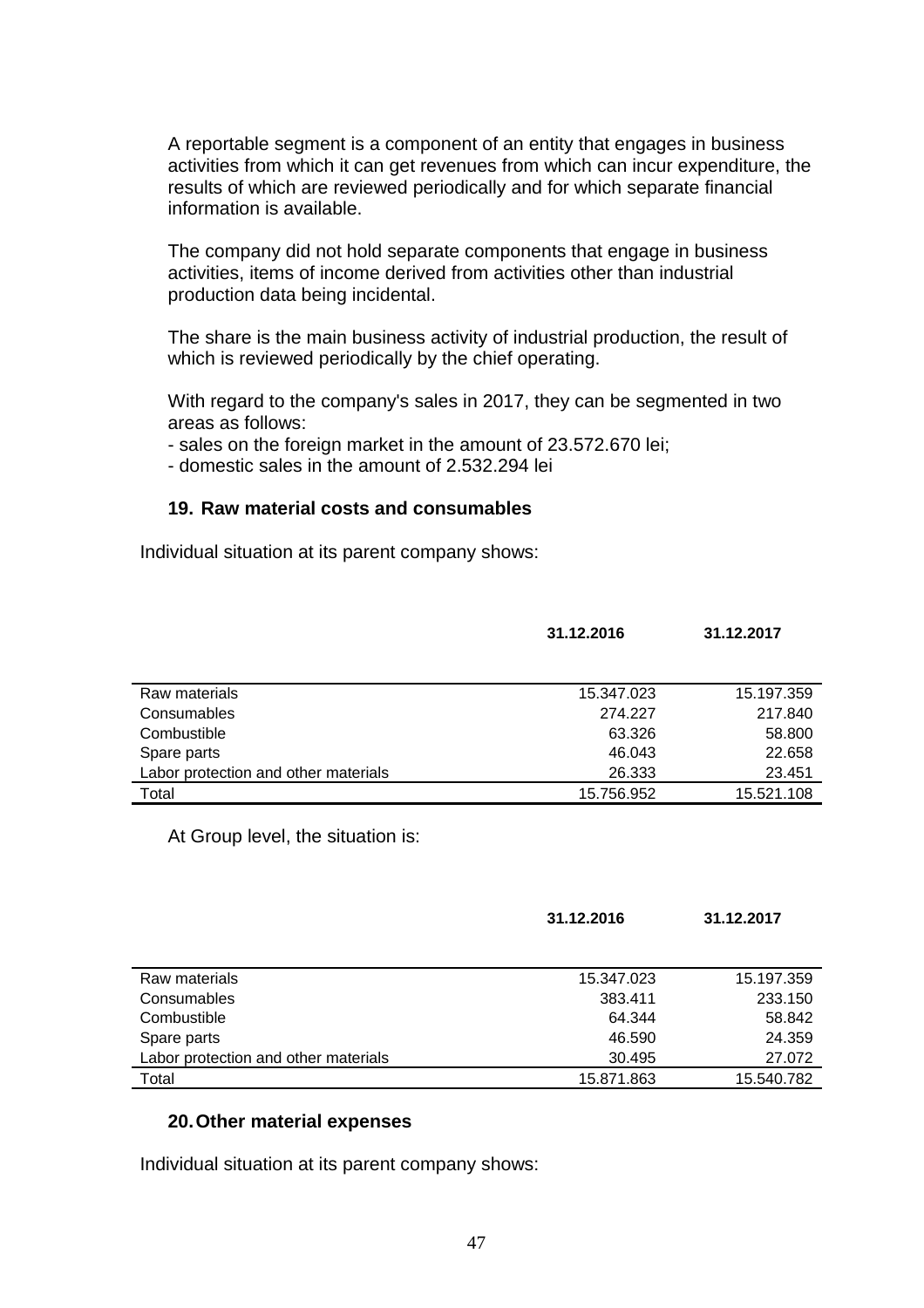| 31.12.2016 | 31.12.2017 |
|------------|------------|
|------------|------------|

**31.12.2016 31.12.2017**

| Packing                     | 449.833 | 405.358 |
|-----------------------------|---------|---------|
| Materials inventory objects | 42.990  | 26,006  |
| Other materials anstocked   | 2.494   | 3.225   |
| Total                       | 495.317 | 434.589 |

At Group level, the situation is:

|                             | 31.12.2016 | 31.12.2017 |  |
|-----------------------------|------------|------------|--|
|                             |            |            |  |
| Packing                     | 449.833    | 405.358    |  |
| Materials inventory objects | 49.131     | 95.165     |  |
| Other materials anstocked   | 3.106      | 4.173      |  |
| Total                       | 502.070    | 504.696    |  |

#### **21.Expenses for employees**

Individual situation at its parent company shows:

|                                       | 31.12.2016 | 31.12.2017 |  |
|---------------------------------------|------------|------------|--|
|                                       |            |            |  |
| Expenditure on staff salaries         | 2.641.687  | 2.835.839  |  |
| Social security and social protection | 656.383    | 870.285    |  |
| Total                                 | 3.298.070  | 3.706.124  |  |
| At Group level, the situation is:     |            |            |  |

| Expenditure on staff salaries         | 3.034.404 | 3 227 911 |
|---------------------------------------|-----------|-----------|
| Social security and social protection | 749.023   | 986.206   |
| Total                                 | 3.783.427 | 4 214 117 |

Company employees are paid according to the salary negotiated individual contracts of employment with the full range of social benefits provided by Romanian legislation. At the company level there is a collective agreement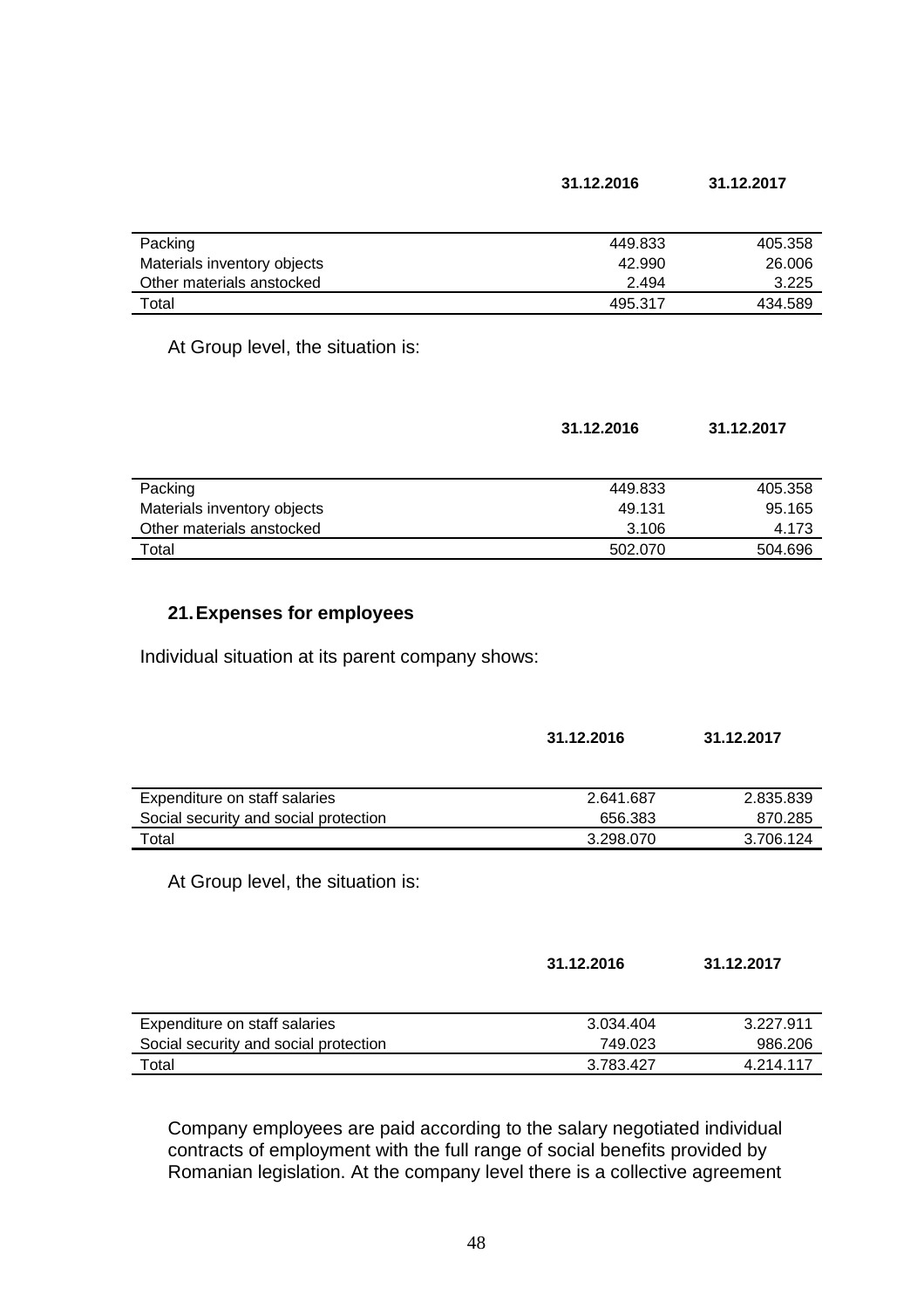and therefore not awarded additional benefits in the short term, long term or post-employment benefits Share-based payment. Key management personnel of the company enjoy the same rights as the rest of the employees salary without existing rights and additional benefits.

Board members are paid a fixed monthly allowance, established by the General Meeting of Shareholders. During 2017 total expenditure allowance administrators were 216.192 lei.

#### **22.Expenses external supply**

Individual situation at its parent company shows:

|                                         | 31.12.2016 | 31.12.2017 |  |
|-----------------------------------------|------------|------------|--|
|                                         |            |            |  |
| Maintenance and repairs                 | 459.292    | 810.690    |  |
| Post and telecommunications             | 32.147     | 30.164     |  |
| Advertising and publicity               | 83         | 0          |  |
| Transport                               | 757.600    | 873.463    |  |
| <b>Banking services</b>                 | 178.896    | 127.647    |  |
| Trips and delegations                   | 25.598     | 32.060     |  |
| Protocol                                | 4.205      | 6.445      |  |
| Collaborators                           | 196.552    | 216.192    |  |
| Rents                                   | 84.975     | 205.876    |  |
| Fees                                    | 53.665     | 68.752     |  |
| Insurance                               | 27.210     | 24.088     |  |
| Other expenses for third party services | 886.823    | 599.289    |  |
| Total                                   | 2.707.046  | 2.994.666  |  |

At Group level, the situation is:

|                                         | 31.12.2016 | 31.12.2017 |  |
|-----------------------------------------|------------|------------|--|
|                                         |            |            |  |
| Maintenance and repairs                 | 137.234    | 185.190    |  |
| Post and telecommunications             | 32.318     | 30.164     |  |
| Advertising and publicity               | 83         | 0          |  |
| Transport                               | 757.600    | 873.463    |  |
| <b>Banking services</b>                 | 181.723    | 129.301    |  |
| Trips and delegations                   | 26.219     | 32.120     |  |
| Protocol                                | 4.205      | 6.445      |  |
| Collaborators                           | 196.552    | 216.192    |  |
| Rents                                   | 84.975     | 206.337    |  |
| Fees                                    | 58.365     | 68.752     |  |
| Insurance                               | 27.210     | 24.088     |  |
| Other expenses for third party services | 710.927    | 466.919    |  |
| Total                                   | 2.217.411  | 2.238.971  |  |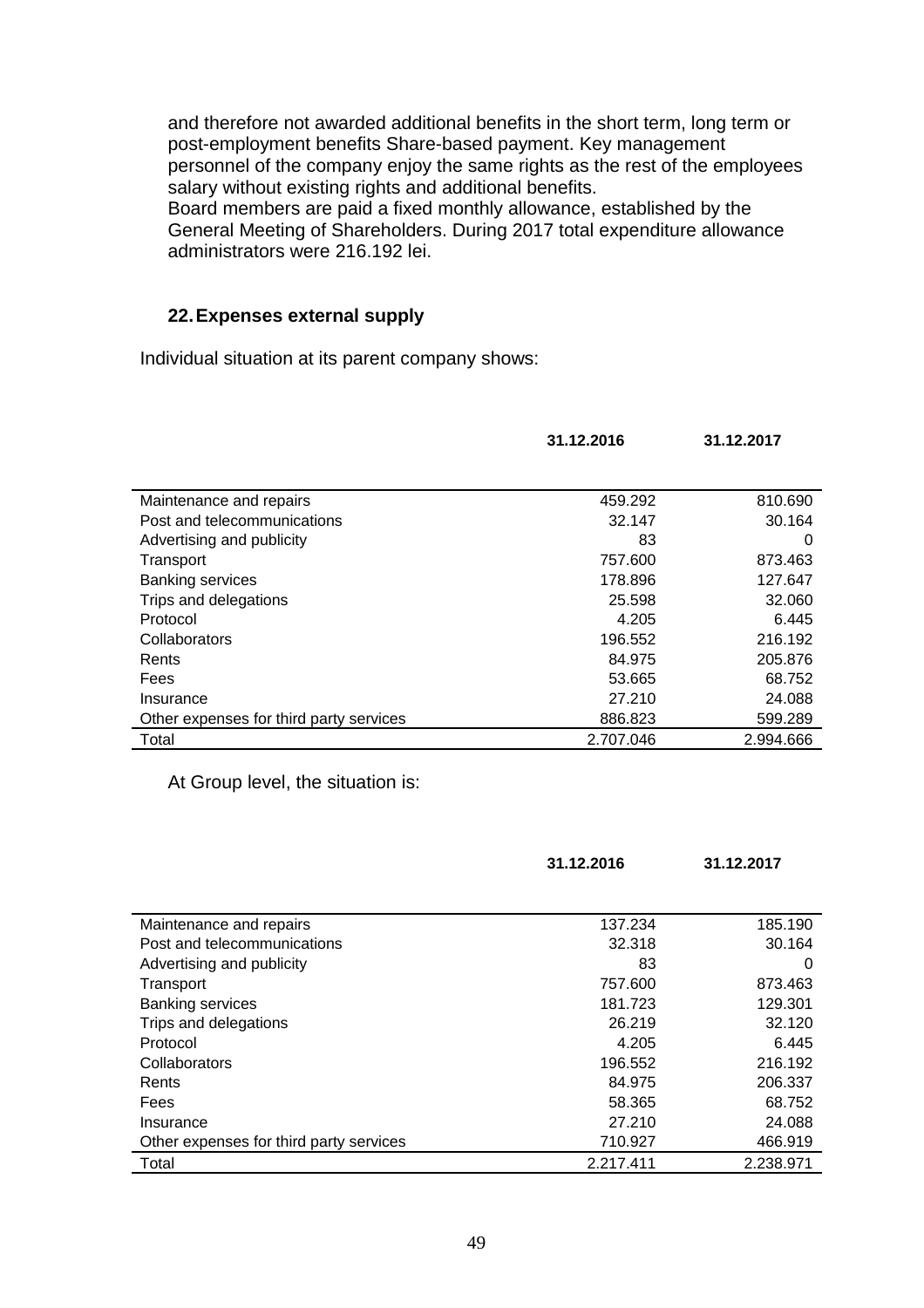### **23.Financial income and expenses**

Individual situation at its parent company shows:

|                                                   | 31.12.2016 | 31.12.2017 |
|---------------------------------------------------|------------|------------|
|                                                   |            |            |
| Interest income                                   | 1.658      | 1.200      |
| Income from exchange rate differences             | 531.006    | 283.369    |
| Other financial revenue                           | 0          | 49.005     |
| <b>Total</b>                                      | 532.664    | 333.574    |
| Interest expenses                                 | 433.992    | 245.905    |
| Expences from exchange rate differences           | 546.625    | 404.047    |
| Other financial expenses                          | 0          | $-1.840$   |
| <b>Total</b>                                      | 980.617    | 648.112    |
| At Group level, the situation is:                 |            |            |
|                                                   |            |            |
|                                                   | 31.12.2016 | 31.12.2017 |
| Interest income                                   | 1.658      | 1.200      |
| Income from exchange rate differences             | 531.006    | 283.369    |
| Other financial revenue                           | 0          | 49.005     |
| <b>Total</b>                                      | 532.664    | 333.574    |
|                                                   |            |            |
| Interest expenses                                 | 433.992    | 245.905    |
| Expences from exchange rate differences           | 546.625    | 404.047    |
| Other financial expenses                          | 0          | $-1.840$   |
| <b>Total</b>                                      | 980.617    | 648.112    |
| 24. Current and deferred income tax               |            |            |
| Individual situation at its parent company shows: |            |            |
|                                                   |            |            |
|                                                   | 31.12.2016 | 31.12.2017 |
| Current income tax                                |            |            |
| Current income tax expense                        | 3.234.388  | 0          |
| Tax deferred income                               |            |            |
| Tax deferred income                               | 0          | 4.540.257  |
| At Group level, the situation is:                 |            |            |
|                                                   | 31.12.2016 | 31.12.2017 |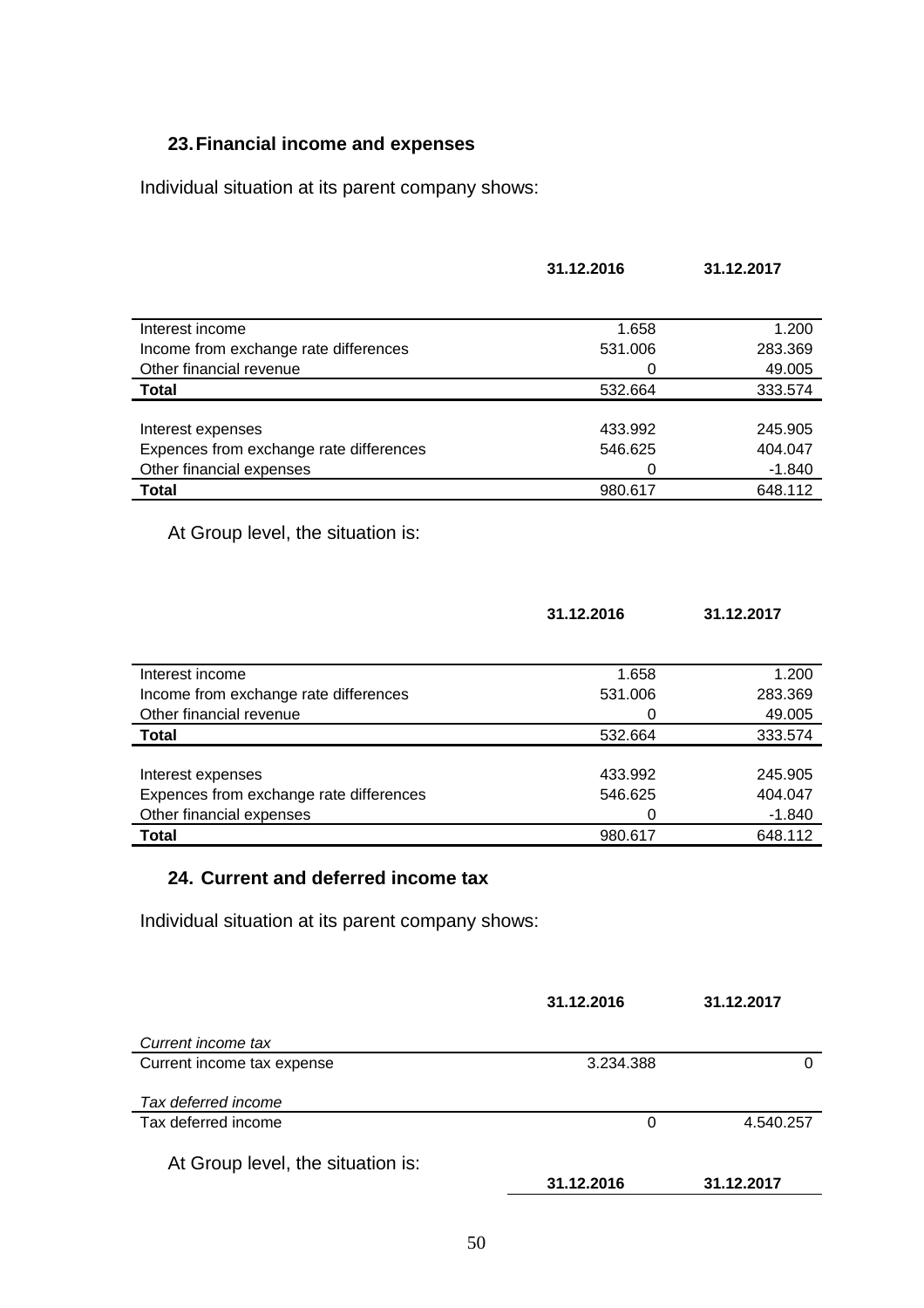| Current income tax         |           |           |
|----------------------------|-----------|-----------|
| Current income tax expense | 3.255.781 |           |
| Tax deferred income        |           |           |
| Tax deferred income        |           | 4.540.257 |

Here are details of the deferred tax status:

| Deferred income tax liabilities<br>(RON)        | 31.12.2016  | Capital<br>account<br>moves | <b>Income</b><br>moves | Other<br>moves           | 31.12.2017 |
|-------------------------------------------------|-------------|-----------------------------|------------------------|--------------------------|------------|
| related tangible assets recognized in<br>equity | (2.609.988) | 4.598.746                   |                        | 2.609.988                | 4.598.746  |
| related provisions                              |             |                             | (58.489)               | $\overline{\phantom{a}}$ | (58.489)   |
| <b>Total</b>                                    | (2.609.988) | 4.598.<br>746               | (58.489)               | 2.609.988                | 4.540.257  |

The Company did not recognize the deferred tax liability for the tax loss of RON 5.595.140 because it is unlikely that future profits will be used to cover the tax loss.

#### **25.Earnings per share**

SC Sinteza SA realized in 2017 a net accounting loss of 5.595.140 lei. It is not intended to distribute dividends to shareholders in the form of dividends from the reserves set up in previous years.

In the shareholding structure does not register with right holders for distribution of dividends in other parts odds.

No shares are distributed free or preferential rights in respect the allocation of dividends.

In a reasonable period no intention of diluting shares through a Preferential distribution. This leads to a draw between earnings per share basic and diluted one, as above.

In the course of 2017 have not been proposed or declared dividends from the profit year, prior to approving the financial statements by the Board of Directors.

The Company has registered in the dividend account amounts representing dividends approved for distribution and not issued until the end of 2017.

#### **26.Related parties**

Related parties are considered persons on the Board of Directors and directors (executive management) parent company:

On 31.12.2017 Board consisted of:

Claudiu Sorin Pasula, Chairman of the Board Radu Vasilescu, member of the Board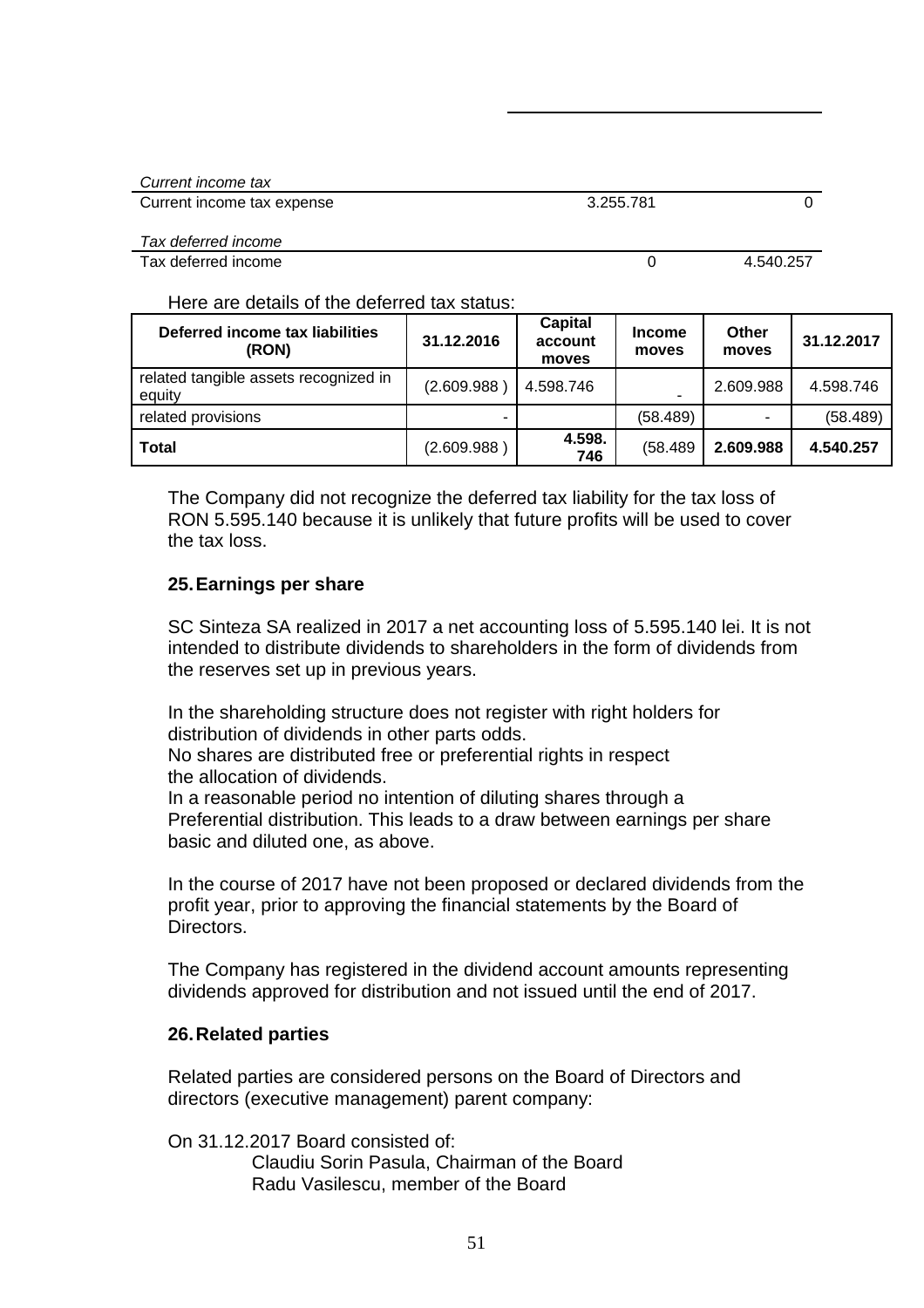#### Cosmin Vasile Turcu, membermof the Board

| On 31.12.2017 executive management consisted of: |                       |  |  |
|--------------------------------------------------|-----------------------|--|--|
| General Manager                                  | <b>Catalin Marias</b> |  |  |
| Sales Manager                                    | Dinu Vancea           |  |  |
| <b>Financial Manager</b>                         | Viorel Florut - Vese  |  |  |

 During the year 2017 there were no transactions between the company and the persons in the management of the company.

#### **27.Transactions between the parent company and subsidiary**

In terms of transactions between the parent company and its subsidiary, they were of a commercial nature, resulting in rental space for this activity and sale / purchase of maintenance works and investments as follows:

- Sales of the parent company to the subsidiary: 540.000 RON
- Purchases from the subsidiary of the parent company: 1.132.991 RON.

Revenues from sales of SC Sinteza SA in relation to affiliated company SC CHIMPROD come from the monthly equivalent rent for space used inside the industrial platform, according to the lease contract between the parties. SC Sinteza SA purchases from affiliated company SC CHIMPROD SA are embodied in the provision of services which the latter they carry monthly maintenance production units and administrative spaces, but the investment works.

#### **28.Other liabilities**

The parent company and the affiliated company do not record other commitments as of 31.12.2017.

#### **29.Assets and Contingent Liabilities**

There are no other contingent assets or liabilities at the company or group.

#### **30. Events after the financial statements**

There were no events subsequent to the date of the financial statements.

#### **31.Standards and new interpretations**

Standards that have entered into force in the current period, applicable to the Company:

- Amendments to IFRS 12 "Presentation of Interests in Other Entities". The amendment clarifies that the reporting requirements presented by the Standard except for those in paragraphs B10 to B16 apply to interests that are classified as held for sale held for distribution to owners or discontinued operations in accordance with IFRS 5.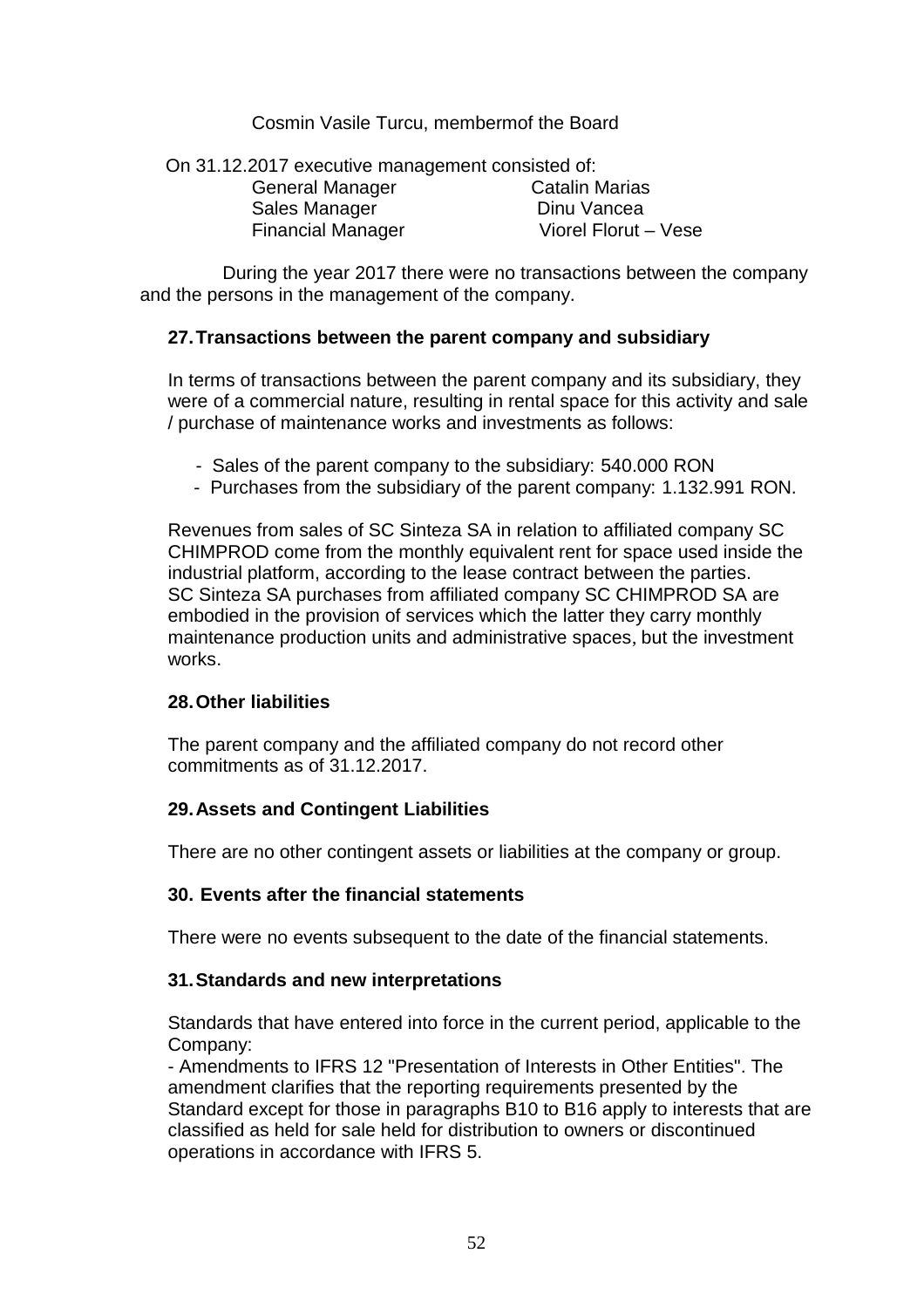- Amendments to IAS 12 "Income Tax" on the Recognition Conditions for a deferred tax asset related to unrealized loss.

- Amendments to IAS 7 'Statement of Cash Flows''. These amendments require an entity to provide disclosures that allow users of financial statements to assess changes in the liabilities arising from financial activities

Standards, amendments and interpretations that will enter into force after January 1, 2018

-IFRS 15 '' Revenue from contracts with customers '' (applicable for annual periods beginning on or after 1 January 2018)

-IFRS 9 "Financial Instruments" (applicable for annual periods beginning on or after 1 January 2018)

-IFRS 16 "Leasing" (applicable for annual periods beginning on or after 1 January 2019)

-IFRS 17 "Insurance Contracts" (applicable for annual periods beginning on or after 1 January 2021)

Amendments to Standards: IFRS 1, IFRS 2, IFRS 4, IFRS 7, IFRS 18, IAS 28, IAS 40, Bearer on 1 January 2018.

Interpretations IFRIC 22 "Foreign Currency Transactions and Deductions applicable from 1 January 2018

IFRIC Interpretations 23 '' Uncertainty about Income Tax Treatments '' applicable from 1 January 2019.

Estimating the impact of adoption of IFRS 9 and IFRS 15

The company must adopt the new standards, respectively IFRS 9 and IFRS 15, from 01.01.2018. the application of IFRS 9 as of 01.01.2018 requires the reclassification of financial assets held for sale at fair value through other comprehensive income on financial assets held for sale at fair value through profit or loss.

Applying IFRS 9 will not impact on financial statements.

The company recognizes revenue as products are delivered and delivered. Based on this estimate, the Company does not expect the application of IFRS 15 to have a material impact on the financial statements.

#### **32. Financial Risk Management**

The Group is exposed to credit risk, liquidity risk and market risk

In order to limit the exposure is being developed risk management policy, so as to ensure the identification and analysis of risks, establishing appropriate limits and controls, and monitoring compliance limits set.

Policies and risk management systems will be revised regularly to adapt to changes occurring in business and market conditions.

The parent company aims to develop an orderly and constructive control environment so that the standards of training, roles and employees understand their obligations.

Credit risk is the risk that the group may incur a financial loss as a result of non-fulfillment of contractual obligations by a customer. The parent company has established credit policy analyze each individual client again before i offer standard payment and delivery terms.

However, market conditions specific concrete (chemicals based on a market with specialized suppliers and customers) sometimes requires grant facilities in terms of collection.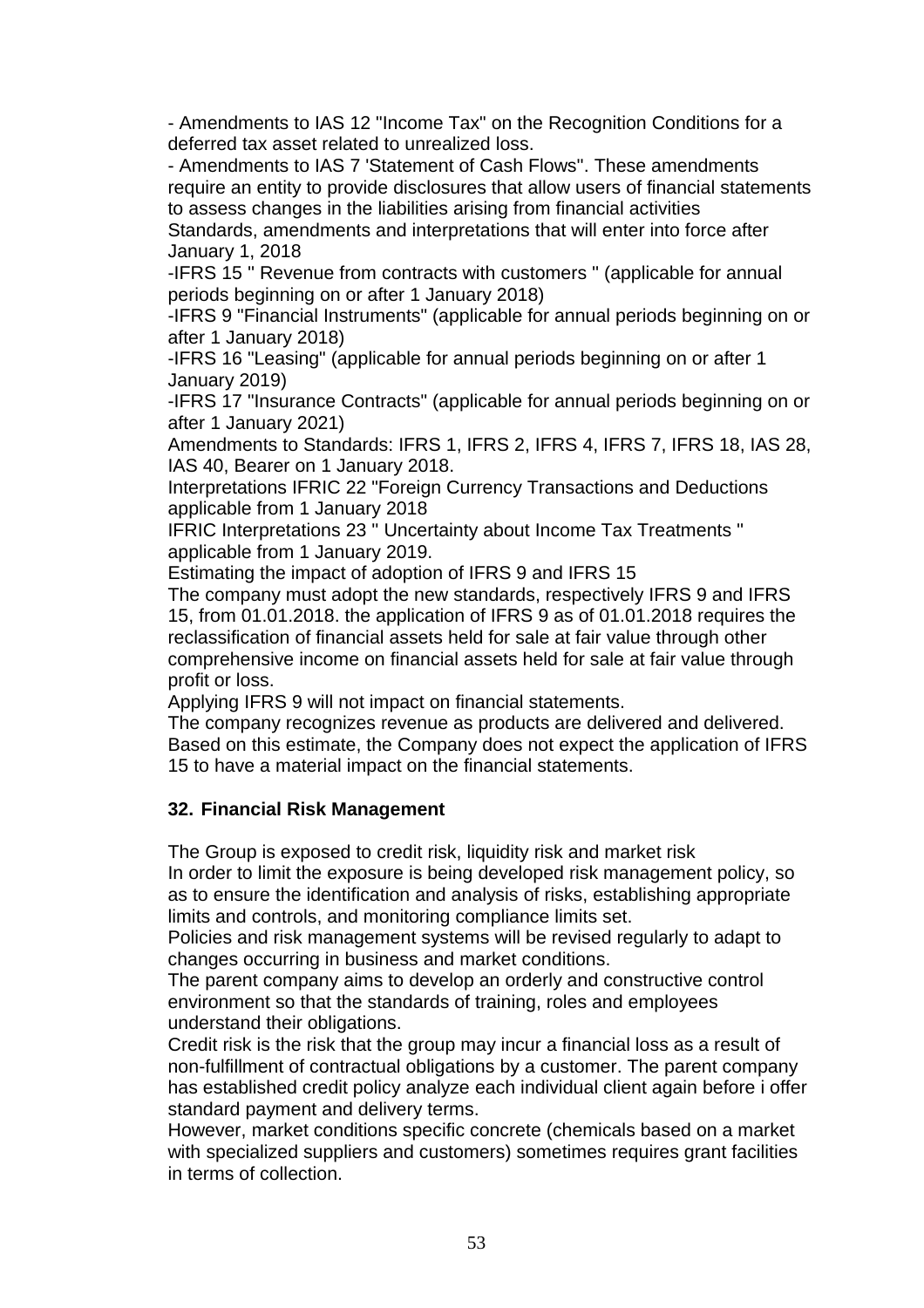All this characteristic of the market requires the company to not require collateral for its receivables.

However, after analyzing individual customers sometimes request payment in advance or upon delivery (extra markets).

Liquidity risk is the risk the Company or the Subsidiary to difficulties in meeting its financial obligations associated with financial or who are settled in cash or cash equivalents.

Addressing parent company in liquidity management is to ensure sufficient liquidity to pay obligations due under normal conditions.

In this regard, the Company shall ensure it has sufficient cash to meet operational needs.

Market risk is the risk that variation in market prices, foreign exchange rate, interest rate and price of equity instruments, affecting the Company's income or the value of financial instruments held.

The objective of market risk management is to manage and control exposure within acceptable parameters.

The parent company is exposed to currency risk due to sales, acquisitions and borrowing in a currency other than the functional.

Exposure is presented below:

At the parent company level:

|                                         | Lei       | Euro<br>(RON<br>Equivalent) | <b>USD</b><br>(RON<br>Equivalent) |
|-----------------------------------------|-----------|-----------------------------|-----------------------------------|
| 31, 12, 2017                            |           |                             |                                   |
| <b>Financial assets</b>                 |           |                             |                                   |
| Trade receivables and other receivables | 2.867.744 | 1.643.520                   | $\Omega$                          |
| Cash and cash equivalents               | 247.468   | 2.664                       | 1.132                             |
| <b>Total</b>                            | 3.115.212 | 1.646.184                   | 1.132                             |
| <b>Financial liabilities</b>            |           |                             |                                   |
| Loans                                   | 0         | 6.029.636                   | 0                                 |
| Trade payables and other liabilities    | 4.044.361 | 138.798                     | 2.256.408                         |
| <b>Total</b>                            | 4.044.361 | 6.168.434                   | 2.256.408                         |
| At Group level:                         | Lei       | Euro<br>(RON<br>Equivalent) | <b>USD</b><br>(RON<br>Equivalent) |
| 31, 12, 2017<br><b>Financial assets</b> |           |                             |                                   |

| .                                       |           |           |       |
|-----------------------------------------|-----------|-----------|-------|
| Trade receivables and other receivables | 1.506.734 | 1.643.520 |       |
| Cash and cash equivalents               | 248.252   | 2.664     | 1.132 |
| Total                                   | 1.754.986 | 1.646.184 | 1.132 |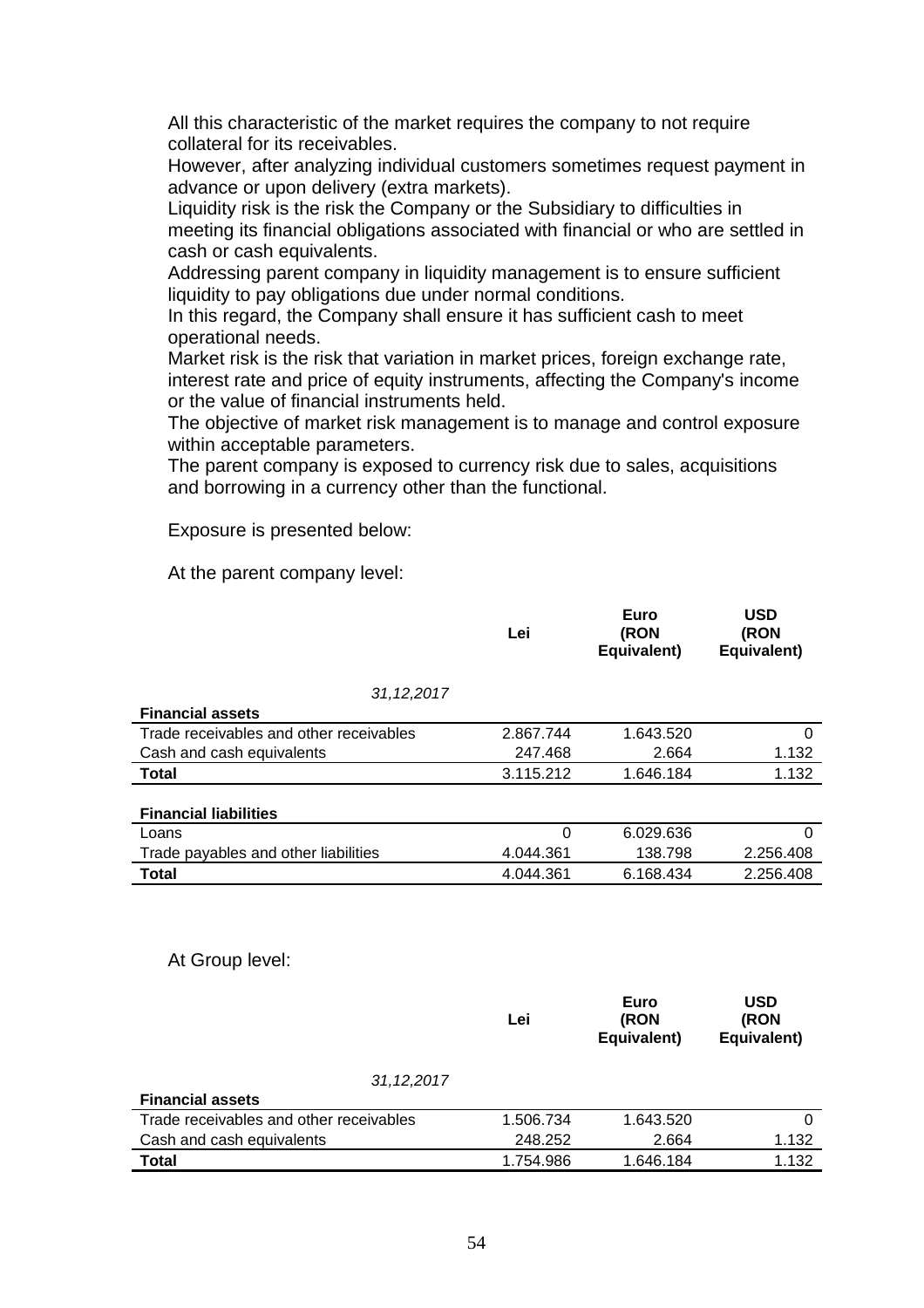| <b>Financial liabilities</b>         |           |           |           |
|--------------------------------------|-----------|-----------|-----------|
| Loans                                |           | 6.029.636 |           |
| Trade payables and other liabilities | 4.046.473 | 138.798   | 2.256.408 |
| Total                                | 4.046.473 | 6.168.434 | 2.256.408 |

Tax risk targeting aspects in certain transactions to be perceived differently by the tax authorities in comparison to treatment Company. This lies in the adoption of EU fiscal regulations from 1 January 2007 to Romania, given that the interpretation of texts and practical implementation procedures may vary. Also, the Government authorized the operation of a large number of agencies and bodies responsible for carrying out various checks on the companies operating in Romania. The work of these agencies and bodies not only covers tax issues but also issues relating to regulations and procedures in other areas (safety and health at work, civil protection, security and fire protection etc).

It is possible that the Company will be subject to checks as issuing new regulations.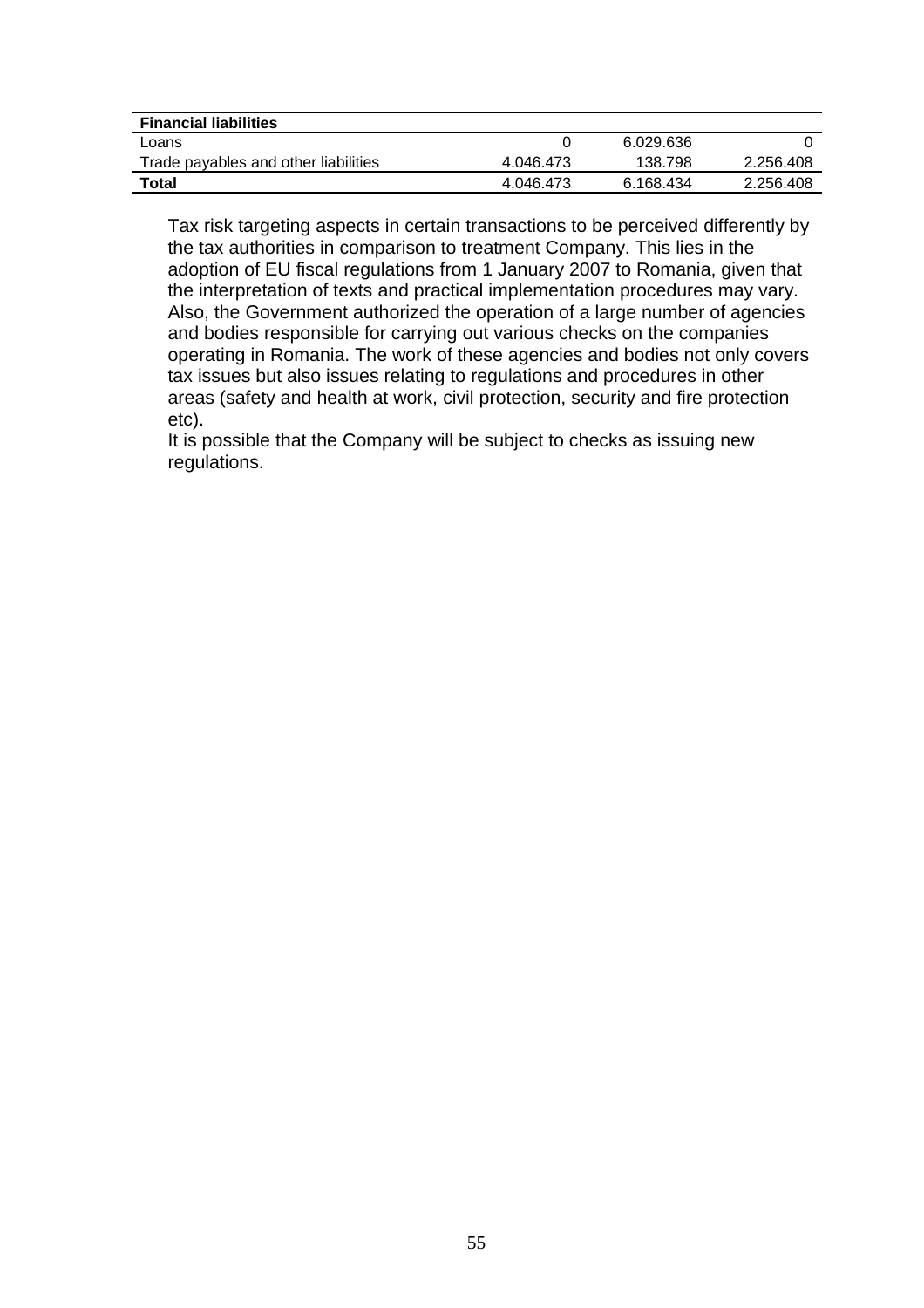## DECLARATION In accordance with art. 30 of law no. 82/1991

They have been prepared annual financial statements for 31.12.2017:

| Legal entity:             | S.C. Sinteza S.A.                        |
|---------------------------|------------------------------------------|
| County:                   | 05-Bihor                                 |
| Address:                  | Oradea, Borsului Road, 35                |
| Trade Register number:    | J/05/197/1991                            |
| Ownership:                | 34-Stock company                         |
| <b>Activity:</b>          | 2014- manufacture of other basic organic |
|                           | chemicals                                |
| VAT Reg. No.              | 67329                                    |
| Financial situation type: | According to the Order 881/2012, Order   |
|                           | 2844/2016, Order 1804/2014 and Order     |
|                           | 470/2018, on the application of IFRS,    |
|                           | applicable to companies whose            |
|                           | securities are admitted to trading on a  |
|                           | regulated market.                        |
|                           |                                          |

Mr.Radu Vasilescu, Chairman of the Board of Directors of the Company, assumes responsibility for drawing annual financial statements at 31.12.2017 and confirms that, to his knowledge, this was drafted according to the applicable accounting standards, it offers a fair and accurate picture of assets, liabilities, equity, income and expenses, and that the Board Report includes an analysis correct administration of the development and performance of the company and a description of the principal risks and uncertainties specific to the activity

Chairman of the Board of Directors

Radu Vasilescu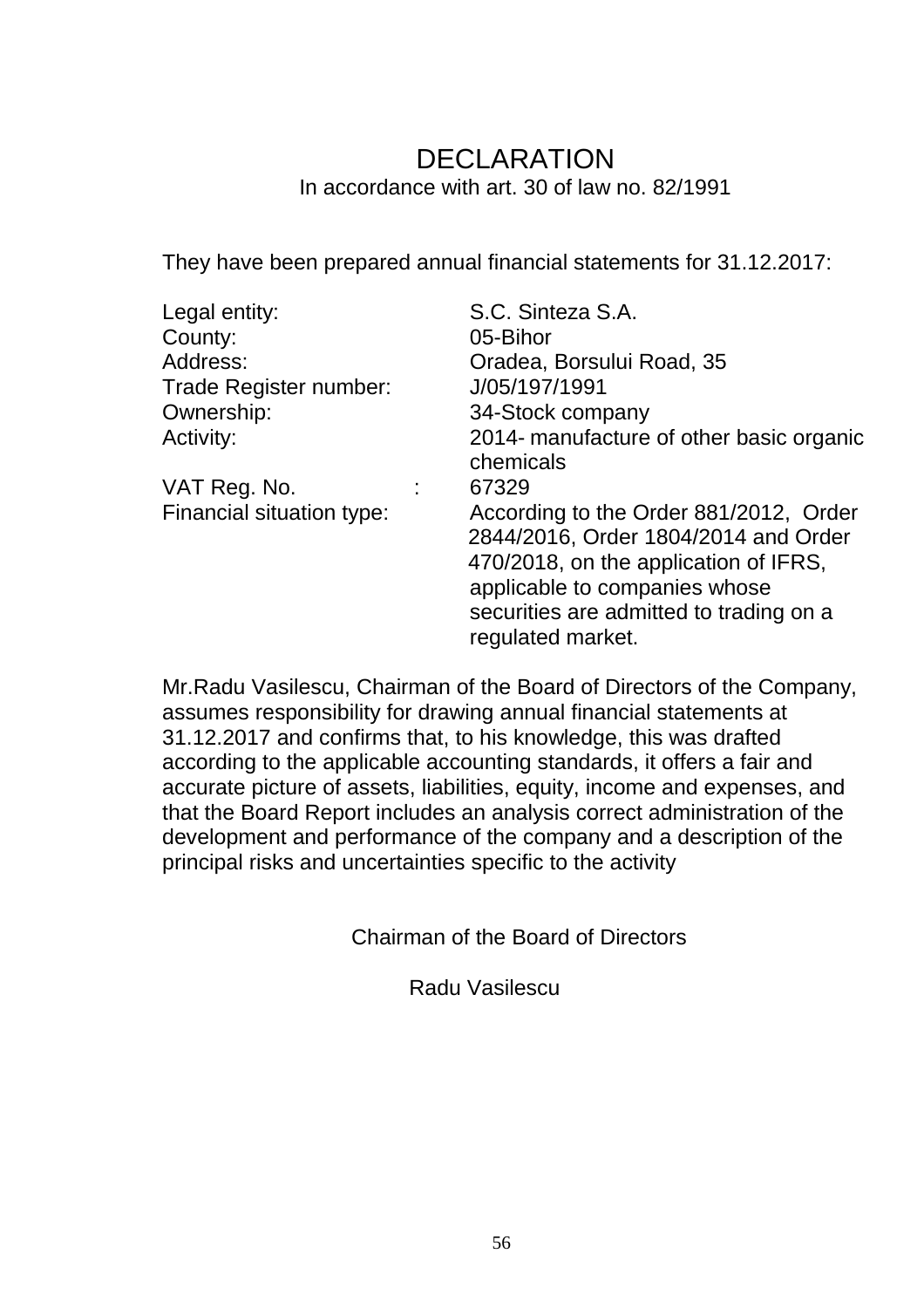ACF Confident SRL Str. Dimitrie Cantemir 24-26 410519 Oradea, Romania Autorizatie CAFR 777/2007

### INDEPENDENT AUDITOR'S REPORT

To shareholders SINTEZA SA

#### **Report on the audit of financial statements**

#### **Reserve opinion**

1. We have audited the consolidated and individual financial statements of SINTEZA SA and its subsidiary ("the Group"), with its registered office in Oradea, Soseaua Borsului nr. 35, identified by the unique fiscal code 67329, which includes the consolidated and individual situation of the financial position as at December 31, 2017, the consolidated and individual situation of the overall result, the consolidated and individual situation of the changes in the equity and the consolidated and individual situation of the flows cash and cash equivalents for the year ended on that date, and the notes to the financial statements, including a summary of significant accounting policies. Situațiile financiare consolidate la 31 decembrie 2017 se identificl astfel:

| Total equity:                   | 45.474.613 RON    |
|---------------------------------|-------------------|
| Net loss of the financial year: | $(6.015.232)$ RON |

2. In our opinion, with the exception of the possible effects of the issue described in the Basis for the Revised Opinion in our report, the accompanying consolidated and separate financial statements provide a true and fair view of the Group's financial position as at 31 December 2017 and its performance consolidated and individual financial statements and consolidated and individual cash flows for the year ended on that date, in accordance with the Order of the Minister of Public Finance no. 2844/2016 for the approval of accounting regulations in line with International Financial Reporting Standards.

#### **The basis for the opinion with reservations**

1. We were appointed auditors of Sinteza SA by the General Assembly of Shareholders on March 26, 2018. The commitment for the audit of the financial statements ended on December 31, 2017 was signed after the closing of the exercise, we did not participate in stock inventory and could not get sufficient and adequate audit evidence with the privilege to exist and the fair value of stocks of raw materials, finished products and assets held for sale. The company's stocks, registered in the consolidated financial position, amount to RON 8,119,350. 2. We conducted our audit in accordance with International Standards on Auditing (IAS), EU Regulation No 537 of the European Parliament and the European Council (hereafter "the Regulation") and Law No 162/2017

Our responsibilities based on these standards are described in detail in section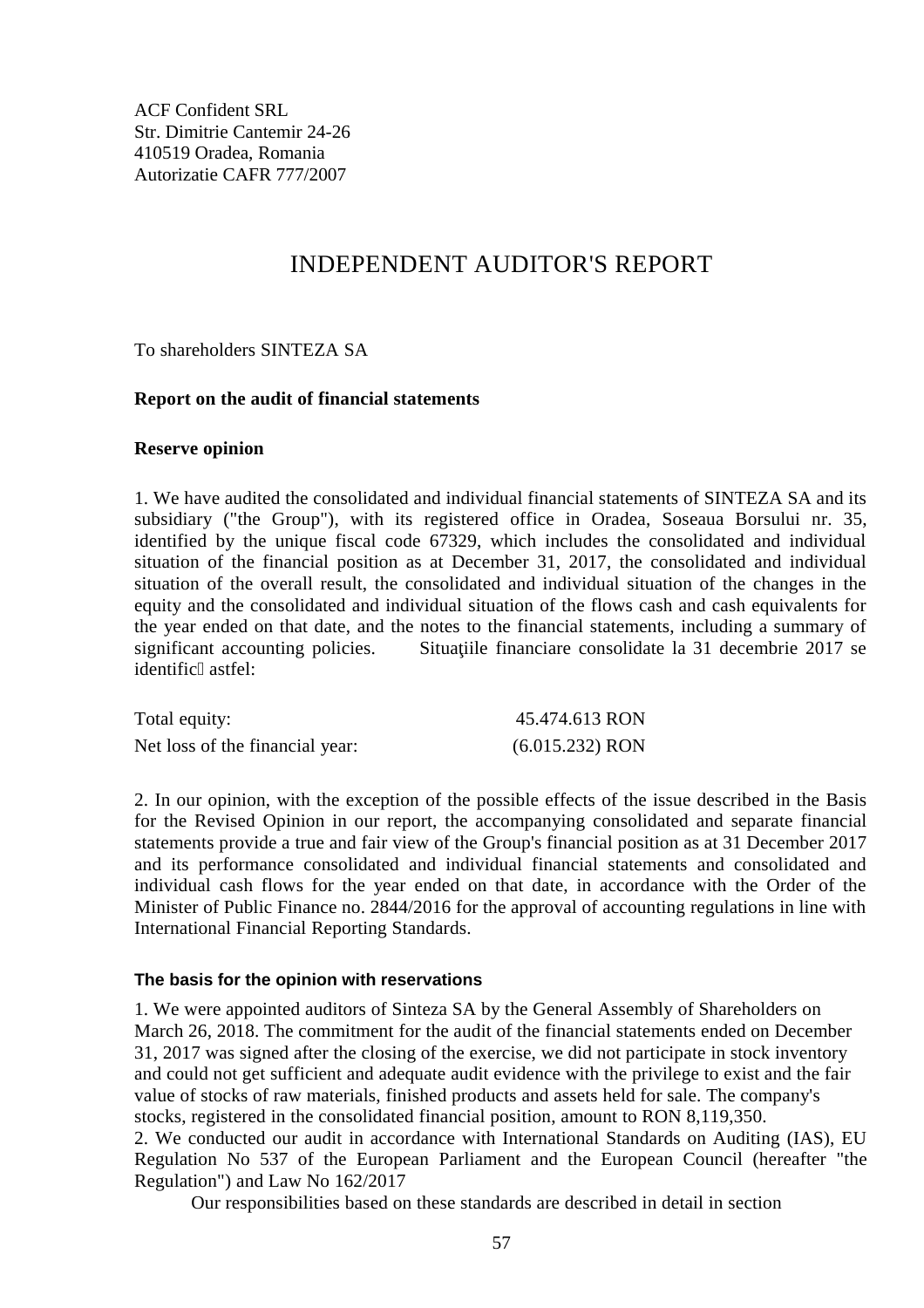"Auditor's Responsibilities in an Audit of Financial Statements"

 In our report we are independent of the Company, according to the Ethical Code of Professional Professionals issued by The Accounting Council (IESBA Code), according to ethical requirements that are relevant to the audit of the financial statements in Romania, including the Regulations and the Law, and we have fulfilled ethical responsibility, according to these requirements and according to the IESBA Code. We believe the evidence of the audit we have obtained is sufficient and appropriate to provide a basis for our opinion.

#### **Audit key issues**

1. Key audit issues are those aspects that, based on our professional judgment, have been of the highest importance for the audit of the current period's financial statements. These issues have been addressed in the context of the audit of the overall financial statements and in forming our opinion on them and we do not provide a separate opinion on these issues.

For each of the key issues below, we presented a description of how our audit addressed the issue in that context.

#### **Recognition of deferred tax**

The deferred tax information is presented in note 14.

Deferred tax receivables and payables are important to our audit because can influence both the financial position and the overall result. The company registered in the exercise 2017 a tax loss and consequently the recognition of a deferred tax asset.

In order to assess the recoverability of the deferred tax asset, rationing is required management of the expected taxable income.

Our audit procedures included:

- -calculation of taxable temporary differences on fixed assets and tax postponed for differences between book value and tax;
- Recognition of deferred tax liability related to revaluation differences in the capital;
- -calculation of deductible temporary differences and recognition of tax receivable postponed to the overall result;
- -assessing management's assumptions about the recoverability of the tax claim deferred tax loss and compliance with IAS 12 Income Tax;
- Adjustment of deferred tax liability recognition errors

As a result of our audit work, we have not identified unadjusted errors.

#### **Revenue recognition**

From Note 18 to the financial statements, it results that the share of revenues related to turnover come from the sale of finished products.

Revenues from these activities are recognized upon delivery of the goods sold. We have appreciated that the recognition of income depends on the completeness and existence of registered earnings, with a variety of factors influencing their level for achieving key performance indicators of the Company.

We considered income recognition to be significant for the audit, as there is an inherent risk associated with their recognition, determined by the achievement of the objectives set.

Our audit procedures for assessing revenue recognition include: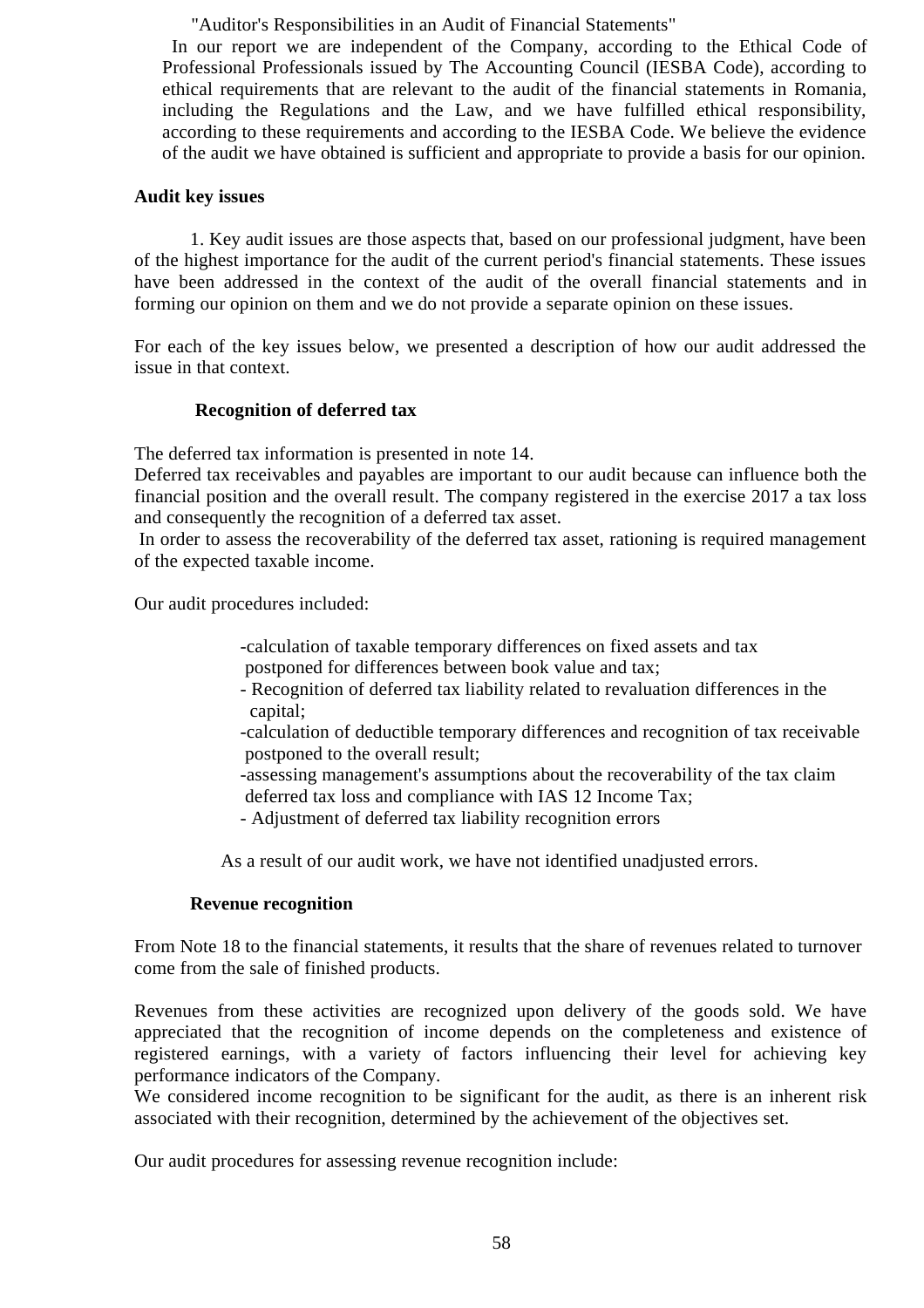-Evaluation of the Company's accounting policies on income recognition and if it complies with the requirements of IAS 18 "Revenue";

-testing internal controls and performing, on a sample basis, details of tests to verify the correct recording of transactions;

-examination of the sales record after closing the exercise to verify the observance of the principle of exercise independence, taking into account the services rendered towards the end of the period and invoiced in the next period.

#### **Other Information - Consolidated Administrator's Report**

2. Administrators are responsible for compiling and presenting other information. That other information includes the consolidated Directors' report but does not include the consolidated financial statements and the auditor's report thereon.

Our opinion on the consolidated financial statements does not cover this and other information

unless explicitly mentioned in our report, we do not express any kind of insurance conclusion about them.

In connection with our audit of the consolidated financial statements for the year ended 31 December 2017, it is our responsibility to read that other information and, in this regard, we assess whether that information is materially inconsistent with the financial statements or with the knowledge we have we obtained them during the audit, or if they appear to be significantly distorted.

Regarding the consolidated report of the directors, I also read the report if it was drafted, in all significant aspects, in accordance with the Order of the Minister of Public Finance no. 2844/2016, paragraphs 26-28;

On the sole basis of the activities to be performed during the audit of the financial statements, in our opinion:

- a) The information presented in the consolidated Administrator's Report for the financial year for which the consolidated financial statements have been prepared is consistent, in all material respects, with the consolidated financial statements;
- b) The consolidated report of the directors was drafted, in all significant aspects, in accordance with the Order of the Minister of Public Finance no. 2844/2016, paragraphs 26-28.

In addition, based on our understanding and understanding of the Group and its environment, acquired during the audit of the consolidated financial statements for the financial year ended December 31, 2017, we are required to report whether we have identified material misstatements in the Consolidated Statement of Comprehensive Income administrators. We have nothing to report on this issue.

#### **Responsibilities of management and those responsible for governance for consolidated financial statements**

3. Management is responsible for preparing the financial statements to provide a true and fair view in accordance with the Order of the Minister of Public Finance no. 2844/2016 for the approval of accounting regulations that comply with International Financial Reporting Standards and for internal control that the management considers necessary to enable the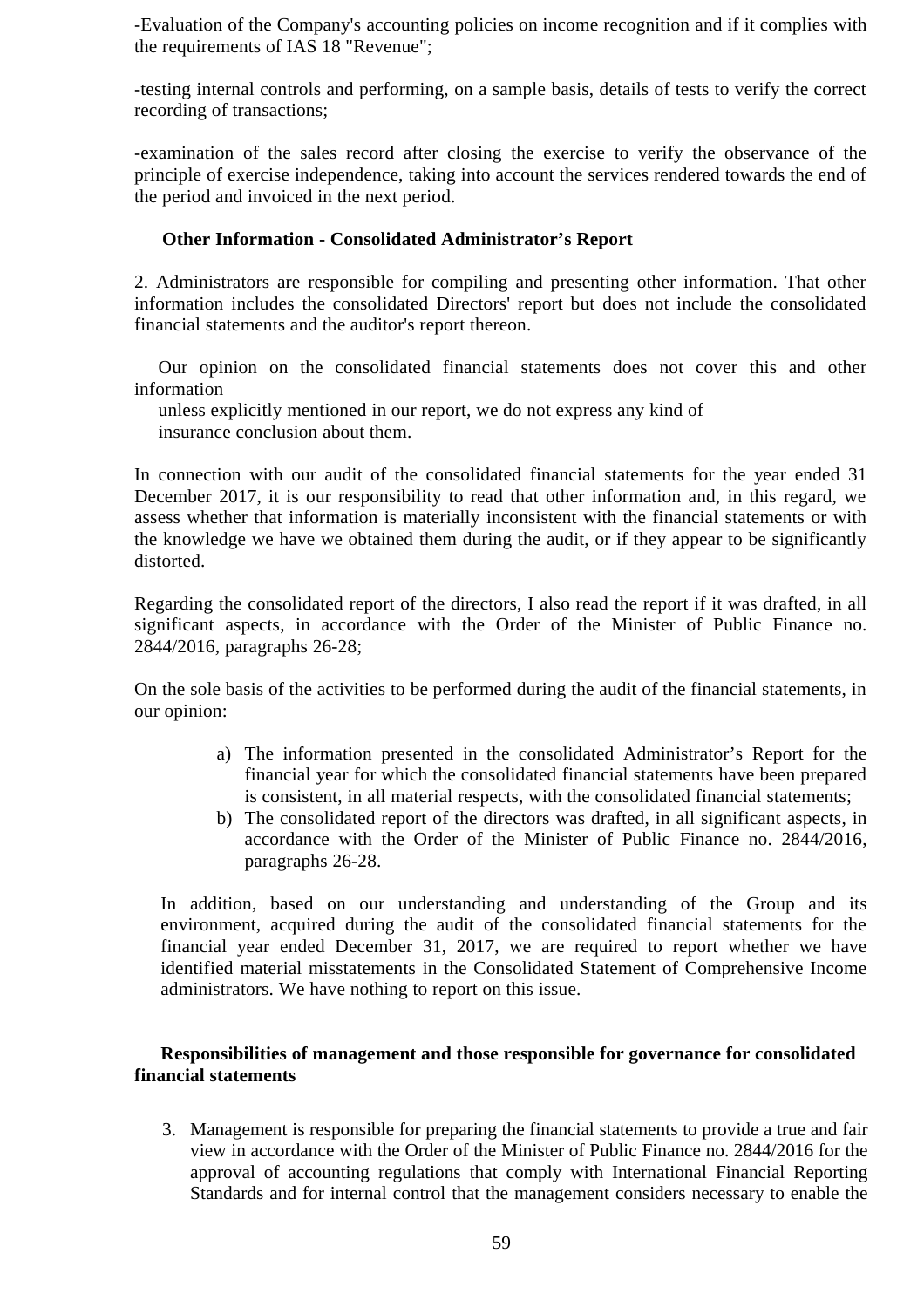preparation of consolidated financial statements without significant misstatement, whether due to fraud or error.

- 4. In preparing the consolidated and individual financial statements, management is responsible for assessing the Group's ability to continue its business, to present, if necessary, business continuity issues and use of accruals based on business continuity, except in which management either intends to liquidate the Group or stop operations or has no realistic alternatives outside of them.
- 5. The persons responsible for governance are responsible for overseeing the Group's financial reporting process.

#### **Auditor's Responsibilities in an Audit of Financial Statements**

6. Our objectives are to obtain reasonable assurance about the extent to which the consolidated financial statements, as a whole, are free of material misstatement, whether due to fraud or error, and to the issuance of an auditor's report that includes our opinion. Reasonable assurance is a high level of assurance, but it is not a guarantee that an audit performed in accordance with ISAs will always detect significant misstatement, if any. Defects can be caused by either fraud or error and are considered significant if it can reasonably be expected that these, individually or cumulatively, will influence the economic decisions of users made on the basis of these financial statements.

As part of an audit in accordance with ISA, we exercise professional judgment and maintain professional skepticism during the audit. Also:

· We identify and evaluate the risks of material misstatement of the consolidated financial statements, whether due to fraud or error, we design and execute audit procedures in response to those risks, and obtain sufficient audit evidence to provide a basis for our opinion. The risk of not detecting significant misstatement caused by fraud is higher than the failure to detect a significant misstatement caused by error, as fraud may imply secret, false, deliberate omissions, false statements, and avoidance of internal control.

· We understand the internal audit relevant to the audit in order to design audit procedures that are appropriate to the circumstances, but the scope of the audit was to express an opinion on the effectiveness of the Group's internal control.

· We assess the appropriateness of the accounting policies used and the reasonableness of the accounting estimates and related representations made by management.

· Formulate a conclusion on the appropriateness of the use of the accounting by conducting business on the basis of the continuity of our activities and determinations, based on the audit evidence obtained, if there is significant uncertainty about events or conditions that could generate significant doubts about the ability The Group to continue its activity. If we conclude that there is a significant uncertainty, we need to draw attention to the auditor's report on the accompanying disclosures in the financial statements or, if these presentations are inappropriate, to change our opinion. Our findings are based on audit evidence obtained by the date of the auditor's report. However, future events or conditions may cause the Group to continue its business on a going concern basis.

· We evaluate the presentation, structure and content of the consolidated financial statements, including the presentation of information, and the extent to which the financial statements reflect the transactions and the events underlying them in a manner that results in a fair presentation.

7. Communicate to those responsible with government, among other things, the area planned and

the timing of the audit, and the main audit findings, including any deficiencies in internal control that we identify during the audit.

8. We also provide people in charge of governance with a statement of our compliance with ethical requirements on independence, and communicate to them all relationships and other